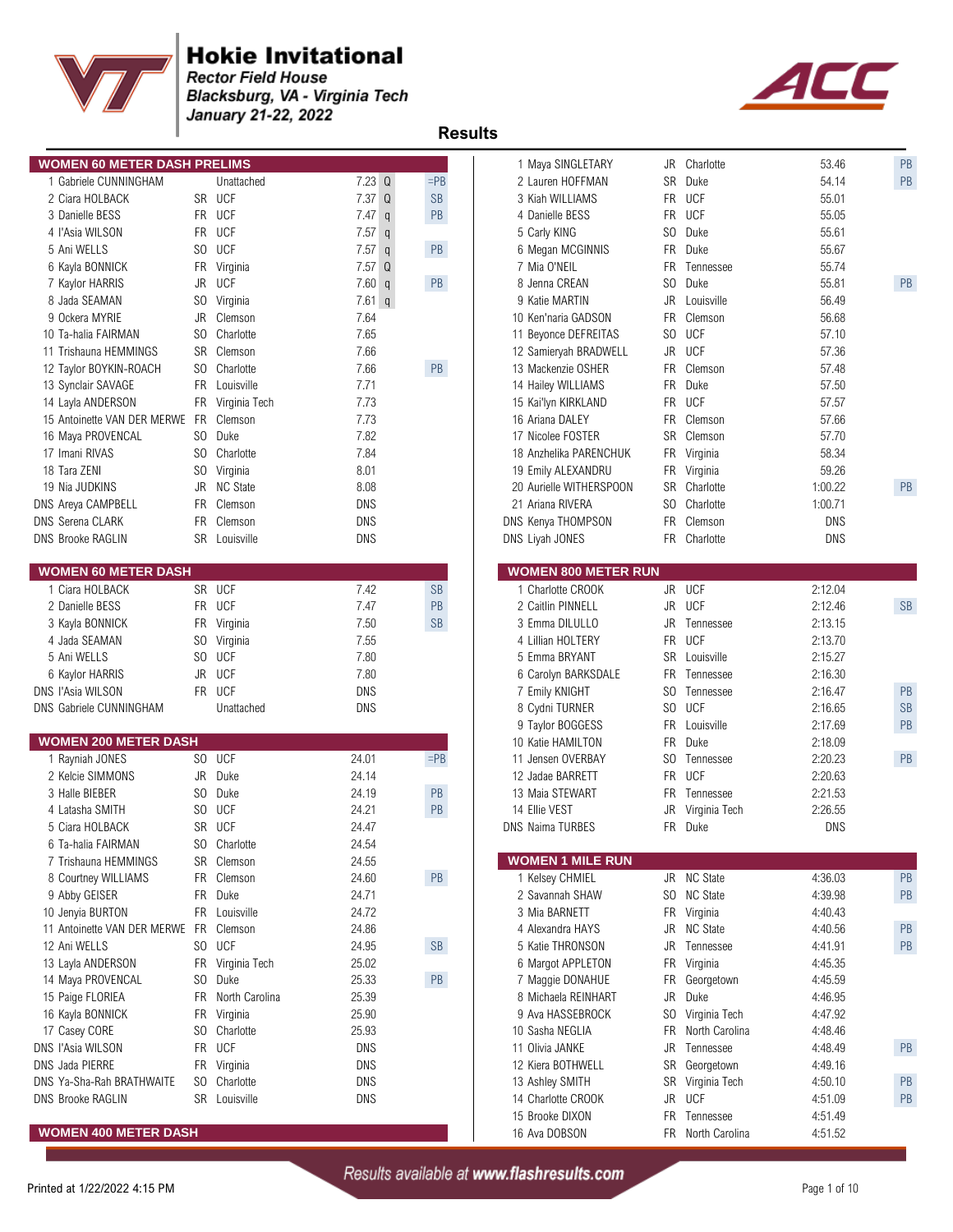

**Rector Field House** Blacksburg, VA - Virginia Tech January 21-22, 2022



 **Results** 

| 17 Chase KAPPELER                        |           | SO Virginia Tech     | 4:52.74          | PB            | 3 Kaylor HARRIS                     | JR             | <b>UCF</b>                           | 8.44 <sub>q</sub>                                          | PB               |
|------------------------------------------|-----------|----------------------|------------------|---------------|-------------------------------------|----------------|--------------------------------------|------------------------------------------------------------|------------------|
| 18 Sophia RITTER                         |           | FR Charlotte         | 4:55.18          | PB            | 4 Selena WRIGHT                     |                | SR UCF                               | 8.47 Q                                                     | <b>SB</b>        |
| 19 Katie DAMMER                          |           | SO Georgetown        | 4.55.47          | $=SB$         | 5 Ally HENSON                       |                | SO NC State                          | $8.57$ q                                                   |                  |
| 20 Natalie TYNER                         |           | FR North Carolina    | 4:55.84          |               | 6 Tamia BADAL                       |                | SO UCF                               | 8.60 q                                                     | PB               |
| 21 Sarah LEACH                           |           | FR Virginia Tech     | 4:56.60          |               | 7 Chyler TURNER                     | <b>FR</b>      | Duke                                 | $8.61$ q                                                   |                  |
| 22 Alex MORRIS                           |           | North Carolina       | 4:57.14          |               |                                     | S <sub>0</sub> | Wake Forest                          |                                                            | SB               |
|                                          | SO.       |                      |                  |               | 8 Anna BUSH                         |                |                                      | $8.72 \text{ q}$                                           |                  |
| 23 Gionna QUARZO                         |           | FR NC State          | 4:57.45          | $\mathsf{PB}$ | 9 Jada PIERRE                       |                | FR Virginia                          | 8.74                                                       |                  |
| 24 Heather HOLT                          | JR        | <b>NC State</b>      | 4:57.49          | PB            | 10 Layla ANDERSON                   | FR             | Virginia Tech                        | 8.83                                                       |                  |
| 25 Emmeline FISHER                       |           | SR North Carolina    | 4:57.85          |               | 11 Addison BERRY                    |                | FR Wake Forest                       | 8.92                                                       |                  |
| 26 Alyssa HENDRIX                        |           | FR NC State          | 4:58.02          | PB            | 12 Emma SODERSTROM                  |                | JR Wake Forest                       | 8.94                                                       | $=$ PB           |
| 27 Kelsey HARRINGTON                     |           | FR North Carolina    | 4:58.64          |               | 13 JaNeya HAMMOND                   | <b>FR</b>      | Charlotte                            | 9.03                                                       |                  |
| 28 Rachel SUTLIFF                        | <b>FR</b> | Tennessee            | 5:00.92          |               | 14 Trina BARCAROLA                  |                | FR Virginia                          | 9.12                                                       |                  |
| 29 Rachel SESSA                          | SO.       | Georgetown           | 5:01.01          |               | 15 Meghan O'MALLEY                  | SO.            | <b>Wake Forest</b>                   | 9.42                                                       | SB               |
| 30 Louise LOUNES                         |           | FR Charlotte         | 5:01.24          |               | DNS Brittany FLOYD                  | SR             | UCF                                  | <b>DNS</b>                                                 |                  |
| 31 Pippa NUTTALL                         |           | FR Georgetown        | 5:08.52          |               | DNS Liyah JONES                     |                | FR Charlotte                         | <b>DNS</b>                                                 |                  |
| 32 Valerie LASTRA                        |           | FR UCF               | 5:10.78          |               | DNS Nadia SAUNDERS                  |                | FR Virginia                          | DNS                                                        |                  |
| 33 Emma BRYANT                           |           | SR Louisville        | 5:12.87          |               | <b>DNF Nicolee FOSTER</b>           | SR             | Clemson                              | <b>DNF</b>                                                 |                  |
| 34 Sophie BRZEZINSKI                     |           | Unattached           | 5:13.64          | PB            | <b>DNS Vickie MILLEDGE</b>          | <b>JR</b>      | Georgetown                           | <b>DNS</b>                                                 |                  |
| 35 Mariana RODRIGUEZ                     |           | SO UCF               | 5:17.56          |               | DNS Zoe RICE                        |                | JR Virginia                          | DNS                                                        |                  |
| 36 Ainsley COOPER                        |           | SO Tennessee         | 5:18.11          | PB            |                                     |                |                                      |                                                            |                  |
| 37 Brenna MULLANEY                       |           | FR UCF               | 5:20.93          |               | <b>WOMEN 60 METER HURDLES</b>       |                |                                      |                                                            |                  |
| 38 Karina COULTER                        |           | FR Charlotte         | 5:25.29          |               | 1 Gabriele CUNNINGHAM               |                | Unattached                           | 8.06                                                       |                  |
| DNF Michaela MEYER                       |           | Unattached           | <b>DNF</b>       |               | 2 Rayniah JONES                     |                | SO UCF                               | 8.07                                                       | PB               |
| DNS Taylor STONE                         |           | FR Wake Forest       | <b>DNS</b>       |               | 3 Kaylor HARRIS                     | JR             | <b>UCF</b>                           | 8.47                                                       | PB               |
| <b>DNS Georgia EVANS</b>                 |           | JR Wake Forest       | <b>DNS</b>       |               | 4 Chyler TURNER                     |                | FR Duke                              | 8.51                                                       |                  |
|                                          |           |                      |                  |               | 5 Selena WRIGHT                     |                | SR UCF                               | 8.53                                                       | <b>SB</b>        |
| <b>WOMEN 3000 METER RUN</b>              |           |                      |                  |               | 6 Ally HENSON                       |                | SO NC State                          | 8.57                                                       |                  |
| 1 Josette NORRIS                         |           | Reebok               | 9:09.70          |               | 7 Tamia BADAL                       |                | SO UCF                               | 8.62                                                       | PB               |
|                                          |           |                      |                  |               |                                     |                |                                      |                                                            |                  |
|                                          |           |                      |                  |               |                                     |                |                                      |                                                            |                  |
| 2 Mackenna CURTIS-COLLINS JR             |           | <b>Wake Forest</b>   | 9:29.26          |               | 8 Anna BUSH                         |                | SO Wake Forest                       | 8.83                                                       | <b>SB</b>        |
| 3 Hana CATSIMANES                        |           | FR Wake Forest       | 9:37.17          | PB            |                                     |                |                                      |                                                            |                  |
| 4 Gionna QUARZO                          |           | FR NC State          | 9:37.87          |               | <b>WOMEN 4X400 METER RELAY</b>      |                |                                      |                                                            |                  |
| 5 Helena LINDSAY                         |           | SO Virginia          | 9:38.83          | PB            | 1 DUKE                              |                |                                      | 3:41.27                                                    |                  |
| 6 Kayla GHOLAR                           |           | FR Tennessee         | 9:49.66          |               | 2 LOUISVILLE                        |                |                                      | 3:44.85                                                    |                  |
| 7 Caroline GARRETT                       |           | SO Wake Forest       | 9:50.57          | PB            | CLEMSON<br>3                        |                |                                      | 3:46.73                                                    |                  |
| 8 Alyssa HENDRIX                         |           | FR NC State          | 9.51.73          | PB            | VIRGINIA<br>4                       |                |                                      | 3:47.03                                                    |                  |
| 9 Heather HOLT                           | JR        | <b>NC State</b>      | 9:51.91          |               | TENNESSEE<br>5                      |                |                                      | 3:47.31                                                    |                  |
| 10 Josie WIRTZ                           |           | JR Clemson           | 9:53.24          | PB            | DUKE B<br>6                         |                | Duke                                 | 3:47.41                                                    |                  |
| 11 Madeline REHM                         |           | FR Wake Forest       | 9.56.86          |               | GEORGETOWN<br>7                     |                |                                      | 3:51.76                                                    |                  |
| 12 Julia TRETHAWAY                       |           | FR Georgetown        | 10:07.58         | PB            | CHARLOTTE<br>8                      |                |                                      | 3:52.46                                                    |                  |
| 13 Camryn WILLIAMS                       | <b>FR</b> | UCF                  | 10:11.36         |               | <b>WAKE FOREST</b><br>9             |                |                                      | 3:57.62                                                    |                  |
| 14 Alina ROVNAK                          |           | SO Charlotte         | 10:21.08         |               |                                     |                |                                      |                                                            |                  |
| 15 Kate TAVELLA                          |           | SO Georgetown        | 10:22.84         |               | <b>WOMEN DISTANCE MEDLEY</b>        |                |                                      |                                                            |                  |
| 16 Mackenzie STEELE                      |           | FR Clemson           | 10:24.95         |               | 1 VIRGINIA                          |                |                                      | 11:13.70                                                   |                  |
| 17 Sarah MCCABE                          |           | JR Tennessee         | 10:34.45         |               | 2 NC STATE                          |                |                                      | 11:23.59                                                   |                  |
| 18 Avery JACKSON                         |           | FR Tennessee         | 10:34.97         | PB            | 3 VIRGINIA B                        |                | Virginia                             | 11:51.33                                                   |                  |
| 19 Rachel WHEATLEY                       |           | FR UCF               | 10:36.83         |               | TENNESSEE<br>4                      |                |                                      | 11:53.22                                                   |                  |
| 20 Msgana ARAYA                          |           | FR Tennessee         | 11:12.55         |               | DNF DUKE                            |                |                                      | DNF                                                        |                  |
| DNF Sami CORMAN                          |           | JR Georgetown        | DNF              |               | DNF TENNESSEE B                     |                | Tennessee                            | <b>DNF</b>                                                 |                  |
| <b>DNF Chloe GONZALEZ</b>                |           | FR Georgetown        | DNF              |               |                                     |                |                                      |                                                            |                  |
| DNF Kiera BOTHWELL                       |           | SR Georgetown        | <b>DNF</b>       |               | <b>WOMEN HIGH JUMP</b>              |                |                                      |                                                            |                  |
|                                          |           |                      | DNF              |               | 1 Emma SODERSTROM                   |                |                                      | 1.79m                                                      |                  |
| DNF Abigail GREEN                        |           | SO Virginia          | DNF              |               | 2 Rebecca HAWKINS                   |                | JR Wake Forest                       | $5 - 10\frac{1}{2}$<br>1.76m                               | $=$ PB           |
| <b>DNF Katie DAMMER</b>                  |           | SO Georgetown        |                  |               |                                     | JR<br>SO.      | Virginia<br>North Carolina           | $5 - 9\frac{1}{4}$                                         |                  |
| DNS Margot APPLETON                      | FR        | Virginia             | <b>DNS</b>       |               | 3 Sydney BANKS                      |                |                                      | 1.66m<br>$5 - 5\frac{1}{4}$                                | $=SB$            |
| DNF Georgia EVANS                        |           | JR Wake Forest       | DNF              |               | 3 Kenya LIVINGSTON                  |                | SR Clemson                           | 1.66m<br>$5 - 5\frac{1}{4}$                                |                  |
|                                          |           |                      |                  |               | 5 Emily SCOTT                       | JR             | Louisville                           | 1.66m<br>$5 - 5\frac{1}{4}$                                |                  |
| <b>WOMEN 60 METER HURDLES PRELIMS</b>    |           |                      |                  |               | 6 Jordan JONES                      | SO             | Virginia Tech                        | $5 - 3\frac{1}{4}$<br>1.61m                                | $=$ PB           |
| 1 Gabriele CUNNINGHAM<br>2 Rayniah JONES |           | Unattached<br>SO UCF | 8.10 Q<br>8.25 Q |               | 6 Laurel MILLER<br>6 Rosie CICMANEC |                | SR Virginia Tech<br>SR Virginia Tech | 1.61m<br>$5 - 3\frac{1}{4}$<br>$5 - 3\frac{1}{4}$<br>1.61m | $=$ SB<br>$=$ SB |

|    | 3 Kaylor HARRIS                             | JR         | UCF                            | 8.44<br>q                                                   | PB        |
|----|---------------------------------------------|------------|--------------------------------|-------------------------------------------------------------|-----------|
|    | 4 Selena WRIGHT                             | SR         | <b>UCF</b>                     | 8.47<br>Q                                                   | SB        |
|    | 5 Ally HENSON                               | SO.        | <b>NC State</b>                | 8.57<br>$\mathsf{q}$                                        |           |
|    | 6 Tamia BADAL                               | SO.        | <b>UCF</b>                     | 8.60<br>q                                                   | PB        |
|    | 7 Chyler TURNER                             | FR.        | Duke                           | 8.61<br>$\mathsf{q}$                                        |           |
|    | 8 Anna BUSH                                 | SO.        | <b>Wake Forest</b>             | $8.72$ q                                                    | SB        |
|    | 9 Jada PIERRE                               | FR         | Virginia                       | 8.74                                                        |           |
|    | 10 Layla ANDERSON                           | FR.        | Virginia Tech                  | 8.83                                                        |           |
|    | 11 Addison BERRY                            | FR.        | Wake Forest                    | 8.92                                                        |           |
|    | 12 Emma SODERSTROM                          | JR         | Wake Forest                    | 8.94                                                        | $=$ PB    |
|    | 13 JaNeya HAMMOND<br>14 Trina BARCAROLA     | FR.<br>FR  | Charlotte                      | 9.03<br>9.12                                                |           |
|    | 15 Meghan O'MALLEY                          | SO.        | Virginia<br><b>Wake Forest</b> | 9.42                                                        | SB        |
|    | <b>NS Brittany FLOYD</b>                    | SR         | UCF                            | DNS                                                         |           |
|    | <b>VS Liyah JONES</b>                       | FR.        | Charlotte                      | DNS                                                         |           |
|    | VS Nadia SAUNDERS                           | FR         | Virginia                       | DNS                                                         |           |
|    | NF Nicolee FOSTER                           | SR         | Clemson                        | DNF                                                         |           |
|    | <b>VS Vickie MILLEDGE</b>                   | JR         | Georgetown                     | DNS                                                         |           |
|    | <b>NS Zoe RICE</b>                          | JR         | Virginia                       | DNS                                                         |           |
|    |                                             |            |                                |                                                             |           |
|    | <b>VOMEN 60 METER HURDLES</b>               |            |                                |                                                             |           |
|    | 1 Gabriele CUNNINGHAM                       |            | Unattached                     | 8.06                                                        |           |
|    | 2 Rayniah JONES                             |            | SO UCF                         | 8.07                                                        | <b>PB</b> |
|    | 3 Kaylor HARRIS                             | JR         | UCF                            | 8.47                                                        | PB        |
|    | 4 Chyler TURNER                             | FR         | Duke                           | 8.51                                                        |           |
|    | 5 Selena WRIGHT                             | SR         | UCF                            | 8.53                                                        | SB        |
|    | 6 Ally HENSON<br>7 Tamia BADAL              | SO.<br>SO. | <b>NC State</b><br><b>UCF</b>  | 8.57<br>8.62                                                | PB        |
|    | 8 Anna BUSH                                 | SO.        | <b>Wake Forest</b>             | 8.83                                                        | SB        |
|    |                                             |            |                                |                                                             |           |
|    | <b>VOMEN 4X400 METER RELAY</b>              |            |                                |                                                             |           |
|    |                                             |            |                                |                                                             |           |
| 1. | <b>DUKE</b>                                 |            |                                | 3:41.27                                                     |           |
|    | 2 LOUISVILLE                                |            |                                | 3:44.85                                                     |           |
|    | 3 CLEMSON                                   |            |                                | 3:46.73                                                     |           |
|    | 4 VIRGINIA                                  |            |                                | 3:47.03                                                     |           |
|    | 5 TENNESSEE                                 |            |                                | 3:47.31                                                     |           |
|    | 6 DUKE B                                    |            | Duke                           | 3:47.41                                                     |           |
|    | 7 GEORGETOWN                                |            |                                | 3:51.76                                                     |           |
| 8  | CHARLOTTE                                   |            |                                | 3:52.46                                                     |           |
|    | 9 WAKE FOREST                               |            |                                | 3:57.62                                                     |           |
|    | <b>VOMEN DISTANCE MEDLEY</b>                |            |                                |                                                             |           |
| 1. | <b>VIRGINIA</b>                             |            |                                | 11:13.70                                                    |           |
|    | 2 NC STATE                                  |            |                                | 11:23.59                                                    |           |
|    | 3 VIRGINIA B                                |            | Virginia                       | 11:51.33                                                    |           |
|    | 4 TENNESSEE                                 |            |                                | 11:53.22                                                    |           |
|    | NF DUKE                                     |            |                                | DNF                                                         |           |
|    | NF TENNESSEE B                              |            | Tennessee                      | DNF                                                         |           |
|    |                                             |            |                                |                                                             |           |
|    | <b>VOMEN HIGH JUMP</b><br>1 Emma SODERSTROM | JR         | Wake Forest                    |                                                             |           |
|    | 2 Rebecca HAWKINS                           | JR         |                                | 1.79m<br>$5 - 10\frac{1}{2}$<br>1.76m<br>$5 - 9\frac{1}{4}$ | $=$ PB    |
|    |                                             | SO.        | Virginia<br>North Carolina     | 1.66m<br>$5 - 5\frac{1}{4}$                                 | $=$ SB    |
|    | 3 Sydney BANKS<br>3 Kenya LIVINGSTON        | SR         | Clemson                        | $5 - 5\frac{1}{4}$<br>1.66m                                 |           |
|    | 5 Emily SCOTT                               | JR         | Louisville                     | 1.66m<br>$5 - 5\frac{1}{4}$                                 |           |
|    | 6 Jordan JONES                              | SO.        | Virginia Tech                  | $5 - 3\frac{1}{4}$<br>1.61m                                 | $=$ PB    |
|    | 6 Laurel MILLER                             | SR         | Virginia Tech<br>Virginia Tech | $5 - 3\frac{1}{4}$<br>1.61m                                 | $=$ SB    |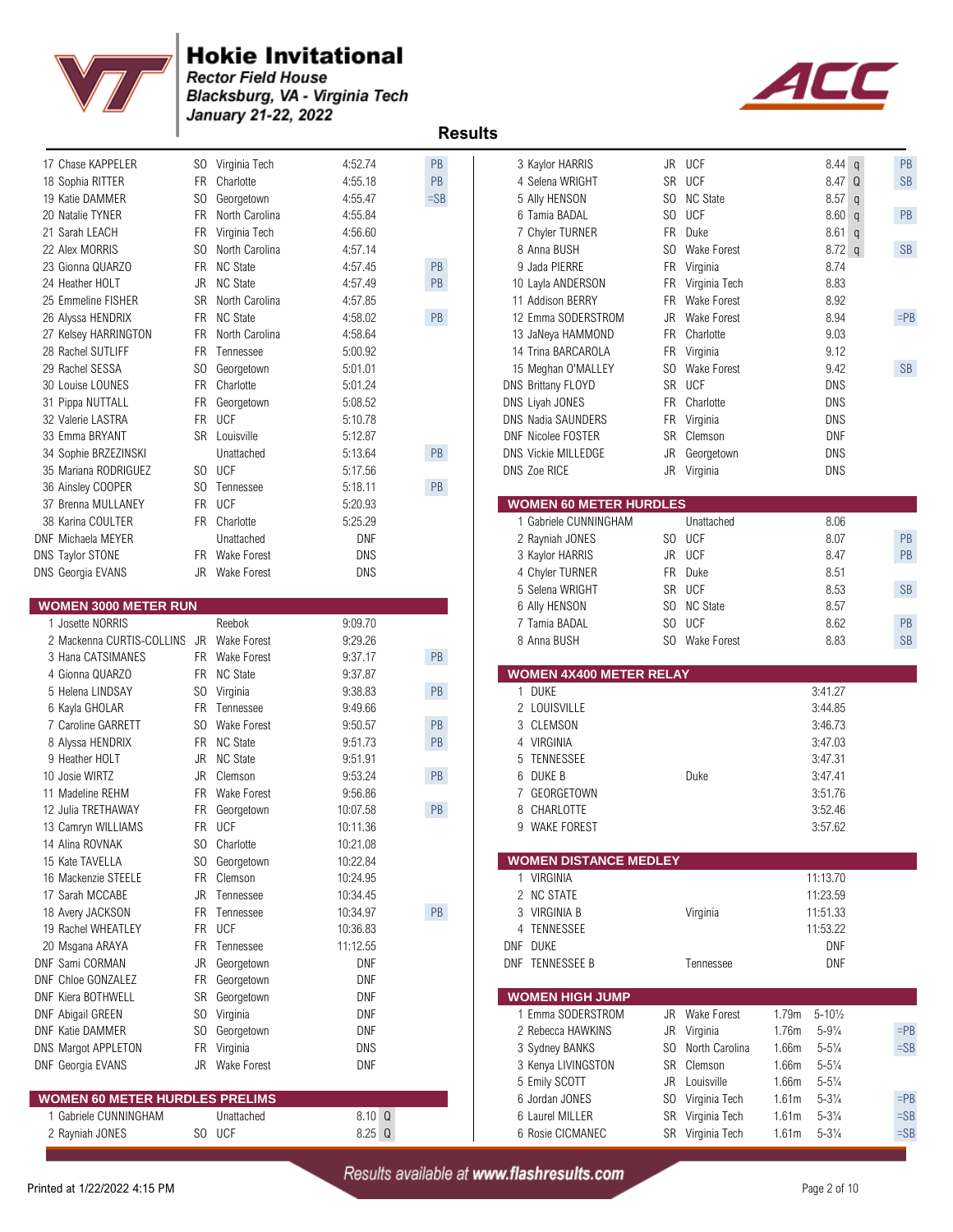

**Rector Field House Blacksburg, VA - Virginia Tech<br>January 21-22, 2022** 



| FR UCF<br>$5 - 3\frac{1}{4}$<br>11 Natalia MADISON<br>1.61 <sub>m</sub><br>DNS Areya CAMPBELL<br>FR.<br>Clemson<br>SO Clemson<br>$5 - 3\frac{1}{4}$<br>S <sub>0</sub><br><b>NC State</b><br>11 Sofia DE COTEAU<br>1.61 <sub>m</sub><br>DNS Ally HENSON<br>SO UCF<br>$5 - 3\frac{1}{4}$<br><b>SB</b><br>FR.<br>Clemson<br>13 Kaliah JONES<br>1.61 <sub>m</sub><br>FOUL Shante FOREMAN<br>FR UCF<br>SR Charlotte<br>$5 - 3\frac{1}{4}$<br>$=SB$<br>14 Maci BUNTING<br>1.61 <sub>m</sub><br>DNS Leiya GREEN<br>Charlotte<br>1.56m<br>$5 - 1\frac{1}{4}$<br>15 Alex WOLF<br>JR | $15 - 9$<br>4.80m<br>JR Charlotte<br>Georgetown<br><b>DNS</b><br><b>DNS</b><br><b>DNS</b><br><b>FOUL</b><br><b>DNS</b> |
|----------------------------------------------------------------------------------------------------------------------------------------------------------------------------------------------------------------------------------------------------------------------------------------------------------------------------------------------------------------------------------------------------------------------------------------------------------------------------------------------------------------------------------------------------------------------------|------------------------------------------------------------------------------------------------------------------------|
| PB<br><b>WOMEN TRIPLE JUMP</b><br>Clemson<br>1.56m<br>$5 - 1\frac{1}{4}$<br>16 Nia CHRISTIE<br>FR                                                                                                                                                                                                                                                                                                                                                                                                                                                                          |                                                                                                                        |
| $5 - 1\frac{1}{4}$<br>SO Virginia Tech<br>16 Danielle SHIPP<br>JR Tennessee<br>1.56m<br>1 Victoria GORLOVA                                                                                                                                                                                                                                                                                                                                                                                                                                                                 | 13.18m<br>$43 - 3$<br>PB                                                                                               |
| SR UCF<br><b>DNS</b><br><b>SR</b><br>Clemson<br>DNS Brittany FLOYD<br>2 Harleigh WHITE                                                                                                                                                                                                                                                                                                                                                                                                                                                                                     | 12.79m 41-111/2                                                                                                        |
| <b>UCF</b><br>SO Charlotte<br><b>DNS</b><br><b>JR</b><br><b>DNS Eve ENGLISH</b><br>3 Jasmine SCOTT-KILGO                                                                                                                                                                                                                                                                                                                                                                                                                                                                   | 12.60m 41-41/4                                                                                                         |
| FR Clemson<br><b>DNS</b><br><b>DNS Shante FOREMAN</b><br>4 Hailey HUSTON MYLES<br>SR<br>Virginia Tech                                                                                                                                                                                                                                                                                                                                                                                                                                                                      | 12.59m 41-3 <sup>3</sup> / <sub>4</sub>                                                                                |
| FR UCF<br><b>UCF</b><br><b>FR</b><br>DNS Holly CASSELS<br>DNS<br>5 Asherah COLLINS                                                                                                                                                                                                                                                                                                                                                                                                                                                                                         | 12.44m<br>$40 - 9\frac{3}{4}$                                                                                          |
| SO Clemson<br>6 Mikele VICKERS<br>NH Jessica JOHNSON<br>NΗ<br>FR<br>Tennessee                                                                                                                                                                                                                                                                                                                                                                                                                                                                                              | 12.20m<br>$40 - \frac{1}{2}$<br><b>SB</b>                                                                              |
| 7 Zoe RICE<br>JR<br>Virginia                                                                                                                                                                                                                                                                                                                                                                                                                                                                                                                                               | <b>SB</b><br>12.15m 39-101/2                                                                                           |
| UCF<br><b>WOMEN POLE VAULT</b><br><b>FR</b><br>8 Natalia MADISON                                                                                                                                                                                                                                                                                                                                                                                                                                                                                                           | PB<br>11.99m<br>$39 - 4$                                                                                               |
| 1 Rachel BAXTER<br>$14-6$<br><b>SB</b><br>9 Eni AKINNIYI<br>SR Virginia Tech<br>4.42m<br>JR<br>Georgetown                                                                                                                                                                                                                                                                                                                                                                                                                                                                  | 11.96m<br>$39 - 3$                                                                                                     |
| 4.42m<br>$14-6$<br><b>FR</b><br>2 Bridget GUY WILLIAMS<br>Unattached<br>10 Rachel DARDEN<br>Louisville<br>PB<br>SR Louisville<br>4.42m<br>$14-6$<br>S <sub>0</sub>                                                                                                                                                                                                                                                                                                                                                                                                         | 11.84m 38-101/4<br>PB<br><b>SB</b>                                                                                     |
| 3 Gabriela LEON<br>Louisville<br>11 Riley BURGER<br>$13 - 10$<br>$=$ PB<br>FR.<br>4 Auriane VIOLA<br>JR Louisville<br>4.22m<br>Louisville<br>12 Morgan BENTLEY                                                                                                                                                                                                                                                                                                                                                                                                             | 11.77m 38-71/2<br>11.76m<br>$38 - 7$                                                                                   |
| 4.22m<br>$13 - 10$<br>SB<br>S <sub>0</sub><br>4 Julia FIXSEN<br>JR Virginia Tech<br>13 Au'Yana CARSON<br>Clemson                                                                                                                                                                                                                                                                                                                                                                                                                                                           | 11.46m<br>$37 - 7\frac{1}{4}$                                                                                          |
| 6 Alex POTTS<br>4.07m<br>$13 - 4\frac{1}{4}$<br>14 Nia CHRISTIE<br><b>FR</b><br>Clemson<br>JR<br>North Carolina                                                                                                                                                                                                                                                                                                                                                                                                                                                            | 11.41m 37-51/4                                                                                                         |
| Louisville<br>$13 - 4\frac{1}{4}$<br><b>SB</b><br>S <sub>0</sub><br>6 Aliyah WELTER<br>SR<br>4.07m<br>15 Lyric HARRIS<br>Georgetown                                                                                                                                                                                                                                                                                                                                                                                                                                        | <b>SB</b><br>11.27m 36-11 <sup>3</sup> / <sub>4</sub>                                                                  |
| SR North Carolina<br>$13 - 4\frac{1}{4}$<br>SB<br>JR<br>Charlotte<br>8 Emerson PORTER<br>4.07m<br>16 Kalynn MCNAIR                                                                                                                                                                                                                                                                                                                                                                                                                                                         | 11.16m 36-71/2<br><b>SB</b>                                                                                            |
| 9 Sara BORTON<br>S <sub>0</sub><br>Charlotte<br>FR.<br>3.92m 12-101/4<br><b>DNS Eve ENGLISH</b><br>Tennessee                                                                                                                                                                                                                                                                                                                                                                                                                                                               | <b>DNS</b>                                                                                                             |
| <b>UCF</b><br>SO.<br>SO Virginia<br>3.77m<br>$12 - 4\frac{1}{2}$<br><b>FOUL Kiara LEE</b><br>10 Maya MALONEY                                                                                                                                                                                                                                                                                                                                                                                                                                                               | <b>FOUL</b>                                                                                                            |
| $12 - 4\frac{1}{2}$<br>FR Virginia<br>10 Sarah BROWN<br>FR Charlotte<br>3.77m<br><b>DNS Nadia SAUNDERS</b>                                                                                                                                                                                                                                                                                                                                                                                                                                                                 | <b>DNS</b>                                                                                                             |
| 12 Erin KELLEHER<br>3.62m 11-101/2<br>FR<br>Virginia Tech                                                                                                                                                                                                                                                                                                                                                                                                                                                                                                                  |                                                                                                                        |
| JR Charlotte<br><b>DNS</b><br><b>WOMEN SHOT PUT</b><br><b>DNS Riley FELTS</b>                                                                                                                                                                                                                                                                                                                                                                                                                                                                                              |                                                                                                                        |
| FR Duke<br>1 Latavia MAINES<br>DNS Brynn KING<br><b>DNS</b><br>SR Tennessee                                                                                                                                                                                                                                                                                                                                                                                                                                                                                                | 17.08m<br>$56 - \frac{1}{2}$                                                                                           |
|                                                                                                                                                                                                                                                                                                                                                                                                                                                                                                                                                                            |                                                                                                                        |
| NH Hannah JEFCOAT<br>SR Tennessee<br>NΗ<br>2 Maria DEAVIZ<br>FR Virginia                                                                                                                                                                                                                                                                                                                                                                                                                                                                                                   | 16.42m 53-101/2<br>PB                                                                                                  |
| JR<br>3 Fiona RICHARDS<br>Virginia Tech                                                                                                                                                                                                                                                                                                                                                                                                                                                                                                                                    | 16.09m 52-91/2                                                                                                         |
| <b>WOMEN LONG JUMP</b><br>S <sub>0</sub><br>4 Danielle SLOLEY<br>Clemson                                                                                                                                                                                                                                                                                                                                                                                                                                                                                                   | 15.31m<br>$50 - 2\frac{3}{4}$                                                                                          |
| 6.34m<br>$20 - 9\frac{3}{4}$<br>SR<br>1 Madisen RICHARDS<br>Unattached<br>5 Obiageri AMAECHI                                                                                                                                                                                                                                                                                                                                                                                                                                                                               | $48 - 9$<br>North Carolina<br>14.86m                                                                                   |
| $20 - 8\frac{1}{2}$<br>PB<br>2 Charisma TAYLOR<br>JR Tennessee<br>6.31m<br>6 Chanel DAWSON<br>SR<br><b>Wake Forest</b>                                                                                                                                                                                                                                                                                                                                                                                                                                                     | PB<br>14.71m<br>$48 - 3\frac{1}{4}$                                                                                    |
| $\mathsf{SB}$<br>$19 - 9$<br>3 Jada SEAMAN<br>SO Virginia<br>6.02m<br>7 Isabella GERA<br>FR<br>Wake Forest                                                                                                                                                                                                                                                                                                                                                                                                                                                                 | 14.38m 47-21/4                                                                                                         |
| $19 - 2$<br>8 Janae PROFIT<br>FR<br>4 Shatara JOHNSON<br>SO Tennessee<br>5.84m<br>Virginia                                                                                                                                                                                                                                                                                                                                                                                                                                                                                 | 14.16m 46-51/2                                                                                                         |
| JR UCF<br>$19 - 2$<br>5 Jasmine SCOTT-KILGO<br>5.84m<br>9 Kaiya SAUNDERS<br>FR<br>Virginia                                                                                                                                                                                                                                                                                                                                                                                                                                                                                 | 13.98m 45-101/2                                                                                                        |
| 5.82m<br>$19 - 1\frac{1}{4}$<br>SB<br>S <sub>0</sub><br>6 Mikele VICKERS<br>FR.<br>10 Kinsie HUGGINS<br>Duke<br>Tennessee                                                                                                                                                                                                                                                                                                                                                                                                                                                  | $45 - 10$<br>13.97m                                                                                                    |
| <b>FR</b><br>$18 - 10$<br><b>SB</b><br>SO.<br>Louisville<br>5.74m<br>Tennessee<br>7 Synclair SAVAGE<br>11 Chandler HAYDEN                                                                                                                                                                                                                                                                                                                                                                                                                                                  | 13.87m 45-61/4<br>PB                                                                                                   |
| FR Virginia<br>FR Tennessee<br>8 Gabriella RECCE<br>5.63m 18-5 <sup>3</sup> / <sub>4</sub><br>12 Zoe VLK                                                                                                                                                                                                                                                                                                                                                                                                                                                                   | PB<br>13.21m 43-41/4                                                                                                   |
| 9 Morgan BENTLEY<br>5.62m 18-51/4<br>13 Claire BUSHUR<br>FR Louisville<br>FR Louisville                                                                                                                                                                                                                                                                                                                                                                                                                                                                                    | PB<br>13.16m 43-21/4                                                                                                   |
| $\mathsf{PB}$<br>10 Victoria GORLOVA<br>SO Virginia Tech<br>5.61m<br>$18 - 5$<br>14 Anna BUSH<br>SO Wake Forest                                                                                                                                                                                                                                                                                                                                                                                                                                                            | 10.77m<br>$35 - 4$                                                                                                     |
| 11 Kala PENN<br>5.59m<br>$18 - 4\frac{1}{4}$<br>FOUL Ashlyn GILES<br>FR Wake Forest<br>SR Tennessee                                                                                                                                                                                                                                                                                                                                                                                                                                                                        | <b>FOUL</b>                                                                                                            |
| 12 Addison BERRY<br>FR Wake Forest<br>5.57m<br>$18 - 3\frac{1}{4}$<br>DNS Mahkayla HART<br>FR NC State                                                                                                                                                                                                                                                                                                                                                                                                                                                                     | DNS                                                                                                                    |
| 13 Ariel LAWRENCE<br>SO.<br>Louisville<br>5.55m<br>$18 - 2\frac{1}{2}$<br>DNS Danniel THOMAS-DODD<br>adidas                                                                                                                                                                                                                                                                                                                                                                                                                                                                | DNS                                                                                                                    |
| JR Clemson<br>5.53m<br>14 Caroline JOHNSTON<br>$18 - 1\frac{3}{4}$                                                                                                                                                                                                                                                                                                                                                                                                                                                                                                         |                                                                                                                        |
| SB<br><b>WOMEN WEIGHT</b><br>5.52m<br>$18 - 1\frac{1}{2}$<br>15 Tara ZENI<br>SO Virginia                                                                                                                                                                                                                                                                                                                                                                                                                                                                                   |                                                                                                                        |
| JR Virginia Tech<br>16 Kiara LEE<br>SO UCF<br>5.40m<br>$17 - 8\frac{3}{4}$<br>1 Rebecca MAMMEL                                                                                                                                                                                                                                                                                                                                                                                                                                                                             | 21.72m 71-31/4                                                                                                         |
| 2 Sara KILLINEN<br>17 Brittany FLOYD<br>SR UCF<br>5.36m<br>$17 - 7$<br>SO Virginia Tech<br>FR UCF<br>$17 - 4\frac{3}{4}$<br>3 Jillian SHIPPEE<br>SR North Carolina<br>18 Asherah COLLINS<br>5.30m                                                                                                                                                                                                                                                                                                                                                                          | 21.35m<br>$70 - \frac{1}{2}$<br>PB<br>PB<br>21.20m 69-6 <sup>3</sup> / <sub>4</sub>                                    |
| 5.25m<br>SO.<br>Tennessee<br>19 Mia ABULENCIA<br>JR Virginia<br>$17 - 2\frac{3}{4}$<br>4 Chandler HAYDEN                                                                                                                                                                                                                                                                                                                                                                                                                                                                   | 20.88m<br>68-6<br>PB                                                                                                   |
| SO Wake Forest<br>5.22m<br>5 Marie FORBES<br>SO.<br>Clemson<br>20 Meghan O'MALLEY<br>$17 - 1\frac{1}{2}$                                                                                                                                                                                                                                                                                                                                                                                                                                                                   | 19.37m 63-63/4                                                                                                         |
| SO UCF<br>FR Louisville<br>5.20m<br>$17 - \frac{3}{4}$<br>6 Chloe HILL<br>21 Rachel DARDEN                                                                                                                                                                                                                                                                                                                                                                                                                                                                                 | PB<br>17.77m 58-31/4                                                                                                   |
| 22 Riley BURGER<br>SO Louisville<br>5.07m<br>$16 - 7\frac{3}{4}$<br>7 Katherine COFFEY<br>JR<br>Louisville                                                                                                                                                                                                                                                                                                                                                                                                                                                                 | 17.66m 57-111/4                                                                                                        |
| SB<br>SR NC State<br>23 Bailey MCCRAY<br>JR Charlotte<br>5.05m<br>$16 - 7$<br>8 Kayla BEASLEY<br>FR Duke                                                                                                                                                                                                                                                                                                                                                                                                                                                                   | SB<br>16.91m 55-5 <sup>3</sup> / <sub>4</sub>                                                                          |

| 6 Soledad JEAN          |                | FR Louisville    | 1.61m             | $5 - 3\frac{1}{4}$   |               | 26 Alex WOLF               | JR             | Charlotte        | 4.80m<br>$15 - 9$                        |               |
|-------------------------|----------------|------------------|-------------------|----------------------|---------------|----------------------------|----------------|------------------|------------------------------------------|---------------|
| 6 Hannah KELLY          | SO.            | Duke             | 1.61 <sub>m</sub> | $5 - 3\frac{1}{4}$   | $=$ PB        | <b>DNS Chloe WILLIAMS</b>  | <b>FR</b>      | Georgetown       | <b>DNS</b>                               |               |
| 11 Natalia MADISON      | <b>FR</b>      | <b>UCF</b>       | 1.61 <sub>m</sub> | $5 - 3\frac{1}{4}$   |               | DNS Areya CAMPBELL         | <b>FR</b>      | Clemson          | <b>DNS</b>                               |               |
| 11 Sofia DE COTEAU      | SO.            | Clemson          | 1.61m             | $5 - 3\frac{1}{4}$   |               | DNS Ally HENSON            | SO.            | <b>NC State</b>  | <b>DNS</b>                               |               |
| 13 Kaliah JONES         | S <sub>0</sub> | <b>UCF</b>       | 1.61m             | $5 - 3\frac{1}{4}$   | <b>SB</b>     | <b>FOUL Shante FOREMAN</b> | <b>FR</b>      | Clemson          | FOUL                                     |               |
| 14 Maci BUNTING         | SR             | Charlotte        | 1.61m             | $5 - 3\frac{1}{4}$   | $=$ SB        | DNS Leiya GREEN            |                | FR UCF           | <b>DNS</b>                               |               |
| 15 Alex WOLF            | JR             | Charlotte        | 1.56m             | $5 - 1\frac{1}{4}$   |               |                            |                |                  |                                          |               |
| 16 Nia CHRISTIE         | <b>FR</b>      | Clemson          | 1.56m             | $5 - 1\frac{1}{4}$   | PB            | <b>WOMEN TRIPLE JUMP</b>   |                |                  |                                          |               |
| 16 Danielle SHIPP       | JR.            | Tennessee        | 1.56m             | $5 - 1\frac{1}{4}$   |               | 1 Victoria GORLOVA         | SO.            | Virginia Tech    | $43 - 3$<br>13.18m                       | PB            |
| NS Brittany FLOYD       | <b>SR</b>      | <b>UCF</b>       |                   | <b>DNS</b>           |               | 2 Harleigh WHITE           | <b>SR</b>      | Clemson          | 12.79m 41-111/2                          |               |
| NS Eve ENGLISH          | SO.            | Charlotte        |                   | <b>DNS</b>           |               | 3 Jasmine SCOTT-KILGO      | JR.            | <b>UCF</b>       | 12.60m 41-41/4                           |               |
| NS Shante FOREMAN       | FR.            | Clemson          |                   | DNS                  |               | 4 Hailey HUSTON MYLES      | <b>SR</b>      | Virginia Tech    | 12.59m 41-3 <sup>3</sup> / <sub>4</sub>  |               |
| <b>NS Holly CASSELS</b> | <b>FR</b>      | <b>UCF</b>       |                   | <b>DNS</b>           |               | 5 Asherah COLLINS          | <b>FR</b>      | UCF              | 12.44m 40-9 <sup>3</sup> / <sub>4</sub>  |               |
| NH Jessica JOHNSON      | SO.            | Clemson          |                   | <b>NH</b>            |               | 6 Mikele VICKERS           | <b>FR</b>      | Tennessee        | 12.20m<br>$40 - \frac{1}{2}$             | SB            |
|                         |                |                  |                   |                      |               | 7 Zoe RICE                 | JR             | Virginia         | 12.15m 39-101/2                          | <b>SB</b>     |
| WOMEN POLE VAULT        |                |                  |                   |                      |               | 8 Natalia MADISON          | <b>FR</b>      | UCF              | 11.99m<br>$39 - 4$                       | PB            |
| 1 Rachel BAXTER         |                | SR Virginia Tech | 4.42m             | $14-6$               | <b>SB</b>     | 9 Eni AKINNIYI             | JR             | Georgetown       | $39 - 3$<br>11.96m                       |               |
| 2 Bridget GUY WILLIAMS  |                | Unattached       | 4.42m             | $14-6$               |               | 10 Rachel DARDEN           | FR             | Louisville       | 11.84m 38-101/4                          | PB            |
| 3 Gabriela LEON         | SR             | Louisville       | 4.42m             | $14-6$               | PB            | 11 Riley BURGER            | SO.            | Louisville       | 11.77m 38-71/2                           | <b>SB</b>     |
| 4 Auriane VIOLA         | JR             | Louisville       | 4.22m             | $13 - 10$            | $=$ PB        | 12 Morgan BENTLEY          | <b>FR</b>      | Louisville       | $38 - 7$<br>11.76m                       |               |
| 4 Julia FIXSEN          | JR             | Virginia Tech    | 4.22m             | $13 - 10$            | SB            | 13 Au'Yana CARSON          | SO.            | Clemson          | $37 - 7\frac{1}{4}$<br>11.46m            |               |
| 6 Alex POTTS            | JR             | North Carolina   | 4.07m             | $13 - 4\frac{1}{4}$  |               | 14 Nia CHRISTIE            | <b>FR</b>      | Clemson          | 11.41m 37-51/4                           |               |
| 6 Aliyah WELTER         | SR             | Louisville       | 4.07m             | $13 - 4\frac{1}{4}$  | <b>SB</b>     | 15 Lyric HARRIS            | SO.            | Georgetown       | 11.27m 36-11 <sup>3</sup> / <sub>4</sub> | <b>SB</b>     |
| 8 Emerson PORTER        | <b>SR</b>      | North Carolina   | 4.07m             | $13 - 4\frac{1}{4}$  | <b>SB</b>     | 16 Kalynn MCNAIR           | JR             | Charlotte        | 11.16m 36-71/2                           | <b>SB</b>     |
| 9 Sara BORTON           | <b>FR</b>      | Tennessee        | 3.92 <sub>m</sub> | $12 - 10\frac{1}{4}$ |               | <b>DNS Eve ENGLISH</b>     | SO.            | Charlotte        | <b>DNS</b>                               |               |
| 10 Maya MALONEY         | SO.            | Virginia         | 3.77m             | $12 - 4\frac{1}{2}$  |               | <b>FOUL Kiara LEE</b>      | S <sub>0</sub> | <b>UCF</b>       | <b>FOUL</b>                              |               |
| 10 Sarah BROWN          | <b>FR</b>      | Charlotte        | 3.77 <sub>m</sub> | $12 - 4\frac{1}{2}$  |               | <b>DNS Nadia SAUNDERS</b>  |                | FR Virginia      | DNS                                      |               |
| 12 Erin KELLEHER        | FR             | Virginia Tech    |                   | 3.62m 11-101/2       |               |                            |                |                  |                                          |               |
| <b>NS Riley FELTS</b>   | JR             | Charlotte        |                   | <b>DNS</b>           |               | <b>WOMEN SHOT PUT</b>      |                |                  |                                          |               |
| NS Brynn KING           | <b>FR</b>      | Duke             |                   | DNS                  |               | 1 Latavia MAINES           | SR             | Tennessee        | $56 - \frac{1}{2}$<br>17.08m             |               |
| NH Hannah JEFCOAT       |                | SR Tennessee     |                   | <b>NH</b>            |               | 2 Maria DEAVIZ             | <b>FR</b>      | Virginia         | 16.42m 53-101/2                          | PB            |
|                         |                |                  |                   |                      |               | 3 Fiona RICHARDS           | JR             | Virginia Tech    | $52 - 9\frac{1}{2}$<br>16.09m            |               |
| <b>WOMEN LONG JUMP</b>  |                |                  |                   |                      |               | 4 Danielle SLOLEY          | SO.            | Clemson          | 15.31m<br>$50 - 2\frac{3}{4}$            |               |
| 1 Madisen RICHARDS      |                | Unattached       | 6.34m             | $20 - 9\frac{3}{4}$  |               | 5 Obiageri AMAECHI         | <b>SR</b>      | North Carolina   | $48 - 9$<br>14.86m                       |               |
| 2 Charisma TAYLOR       | JR.            | Tennessee        | 6.31m             | $20 - 8\frac{1}{2}$  | PB            | 6 Chanel DAWSON            | <b>SR</b>      | Wake Forest      | 14.71m 48-31/4                           | PB            |
| 3 Jada SEAMAN           | SO.            | Virginia         | 6.02m             | $19-9$               | <b>SB</b>     | 7 Isabella GERA            | <b>FR</b>      | Wake Forest      | 14.38m 47-21/4                           |               |
| 4 Shatara JOHNSON       | SO.            | Tennessee        | 5.84m             | $19 - 2$             |               | 8 Janae PROFIT             | FR             | Virginia         | 14.16m 46-51/2                           |               |
| 5 Jasmine SCOTT-KILGO   | <b>JR</b>      | <b>UCF</b>       | 5.84m             | $19 - 2$             |               | 9 Kaiya SAUNDERS           | <b>FR</b>      | Virginia         | 13.98m 45-101/2                          |               |
| 6 Mikele VICKERS        | FR.            | Tennessee        | 5.82m             | $19 - 1\frac{1}{4}$  | <b>SB</b>     | 10 Kinsie HUGGINS          | SO.            | Duke             | 13.97m 45-10                             |               |
| 7 Synclair SAVAGE       |                | FR Louisville    | 5.74m             | $18 - 10$            | <b>SB</b>     | 11 Chandler HAYDEN         |                | SO Tennessee     | 13.87m 45-61/4                           | PB            |
| 8 Gabriella RECCE       |                | FR Virginia      | 5.63m             | $18 - 5\frac{3}{4}$  |               | 12 Zoe VLK                 |                | FR Tennessee     | 13.21m 43-41/4                           | $\mathsf{PB}$ |
| 9 Morgan BENTLEY        | FR             | Louisville       | 5.62m             | $18 - 5\frac{1}{4}$  |               | 13 Claire BUSHUR           | FR             | Louisville       | 13.16m 43-21/4                           | PB            |
| 10 Victoria GORLOVA     | SO.            | Virginia Tech    | 5.61m             | $18-5$               | PB            | 14 Anna BUSH               | SO.            | Wake Forest      | $35 - 4$<br>10.77m                       |               |
| 11 Kala PENN            | SR             | Tennessee        | 5.59m             | $18 - 4\frac{1}{4}$  |               | FOUL Ashlyn GILES          |                | FR Wake Forest   | <b>FOUL</b>                              |               |
| 12 Addison BERRY        |                | FR Wake Forest   | 5.57m             | $18 - 3\frac{1}{4}$  |               | DNS Mahkayla HART          |                | FR NC State      | DNS                                      |               |
| 13 Ariel LAWRENCE       | SO.            | Louisville       | 5.55m             | $18 - 2\frac{1}{2}$  |               | DNS Danniel THOMAS-DODD    |                | adidas           | <b>DNS</b>                               |               |
| 14 Caroline JOHNSTON    | JR             | Clemson          | 5.53m             | $18 - 1\frac{3}{4}$  |               |                            |                |                  |                                          |               |
| 15 Tara ZENI            | SO.            | Virginia         | 5.52m             | $18 - 1\frac{1}{2}$  | SB            | <b>WOMEN WEIGHT</b>        |                |                  |                                          |               |
| 16 Kiara LEE            | SO.            | UCF              | 5.40m             | $17 - 8\frac{3}{4}$  |               | 1 Rebecca MAMMEL           | JR             | Virginia Tech    | 21.72m 71-31/4                           |               |
| 17 Brittany FLOYD       | SR             | UCF              | 5.36m             | $17 - 7$             |               | 2 Sara KILLINEN            |                | SO Virginia Tech | 21.35m 70-1/2                            | $\mathsf{PB}$ |
| 18 Asherah COLLINS      | FR             | UCF              | 5.30m             | $17 - 4\frac{3}{4}$  |               | 3 Jillian SHIPPEE          | SR             | North Carolina   | 21.20m 69-63/4                           | PB            |
| 19 Mia ABULENCIA        | JR             | Virginia         | 5.25m             | $17 - 2\frac{3}{4}$  |               | 4 Chandler HAYDEN          | SO.            | Tennessee        | 20.88m<br>68-6                           | PB            |
| 20 Meghan O'MALLEY      | SO.            | Wake Forest      | 5.22m             | $17 - 1\frac{1}{2}$  |               | 5 Marie FORBES             | SO.            | Clemson          | 19.37m 63-63/4                           |               |
|                         | FR             | Louisville       | 5.20m             | $17 - \frac{3}{4}$   |               | 6 Chloe HILL               | SO.            | UCF              | 17.77m 58-31/4                           | PB            |
| 21 Rachel DARDEN        |                |                  |                   |                      |               |                            |                |                  |                                          |               |
| 22 Riley BURGER         | SO.            | Louisville       | 5.07m             | $16 - 7\frac{3}{4}$  |               | 7 Katherine COFFEY         | JR             | Louisville       | 17.66m 57-111/4                          |               |
| 23 Bailey MCCRAY        | JR             | Charlotte        | 5.05m             | $16 - 7$             | SB            | 8 Kayla BEASLEY            | SR             | <b>NC State</b>  | 16.91m 55-5 <sup>3</sup> / <sub>4</sub>  | SB            |
| 24 Kalynn MCNAIR        | JR             | Charlotte        | 4.92m             | $16 - 1\frac{3}{4}$  |               | 9 Moorea MITCHELL          | FR.            | Duke             | 16.83m 55-23/4                           |               |
| 25 Lyric HARRIS         |                | SO Georgetown    |                   | 4.84m 15-101/2       | $\mathsf{PB}$ | 10 Makala WRIGHT           |                | FR NC State      | 16.58m 54-43/4                           | PB            |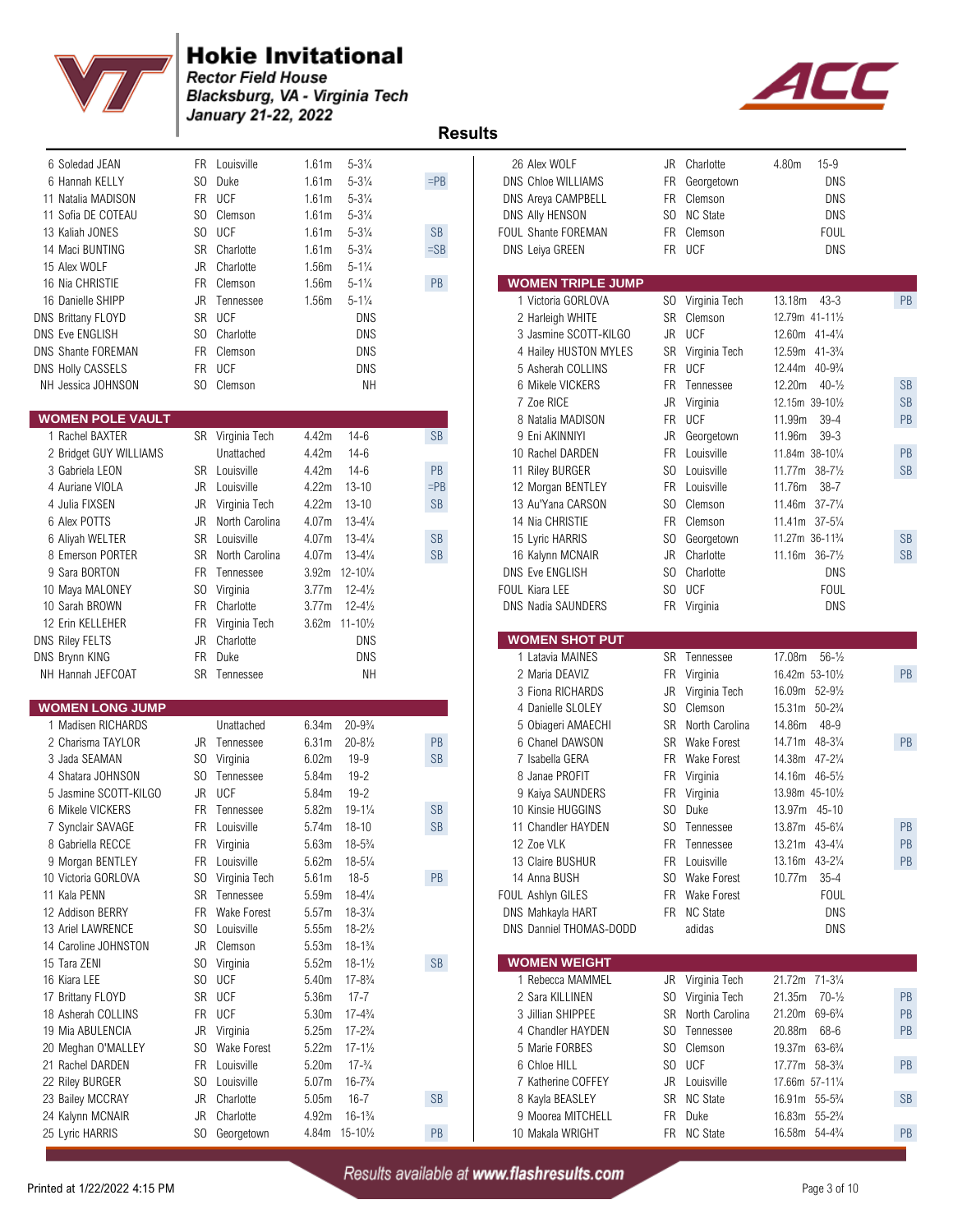



| 11 Mahkayla HART           |     | FR NC State      | 16.51m<br>$54-2$             | PB            | 11 Maia STEWART                  |           | FR Tennessee       | 1:33.15           |
|----------------------------|-----|------------------|------------------------------|---------------|----------------------------------|-----------|--------------------|-------------------|
| 12 Zoe VLK                 | FR. | Tennessee        | 16.38m<br>$53-9$             | PB            | 12 Caitlin PINNELL               | <b>JR</b> | <b>UCF</b>         | 1:33.82           |
| 13 Isabella GERA           | FR. | Wake Forest      | 16.34m 53-71/2               |               | 13 Taryn PARKS                   | FR.       | North Carolina     | 1:34.10           |
| 14 Zoe YEAST               | FR. | Louisville       | 16.26m 53-41/4               | PB            | 14 Sydney COPPOLINO              | JR        | Virginia           | 1:34.18           |
| 15 Maria DEAVIZ            | FR  | Virginia         | $53 - \frac{1}{4}$<br>16.16m |               | 15 Sarah TRAINOR                 | FR        | North Carolina     | 1:34.35           |
| 16 Katrina ANDREASSEN      | SO. | Wake Forest      | 15.45m 50-81/4               |               | 16 Maxana GRUBB                  | SO.       | Virginia Tech      | 1:34.46           |
| 17 Grace WILLS             | JR  | North Carolina   | $50 - 4$<br>15.34m           | <b>SB</b>     | 17 Renee NEWTON                  | FR        | Georgetown         | 1:35.30           |
| 18 Adrienne ADAMS          | SO. | <b>UCF</b>       | $48 - 2$<br>14.68m           |               | 18 Emma DILULLO                  | JR        | Tennessee          | 1:35.77           |
| 19 Janae PROFIT            | FR  | Virginia         | 14.62m 47-11%                |               | 19 Emily KNIGHT                  | SO.       | Tennessee          | 1:36.07           |
| 20 Claire BUSHUR           | FR. | Louisville       | 14.21m 46-71/2               | PB            | 20 Carolyn BARKSDALE             | FR        | Tennessee          | 1:36.26           |
| 21 Ashlyn GILES            | FR. | Wake Forest      | 11.96m<br>$39-3$             |               | 21 Allison ZOLKIEWICZ            | JR        | Virginia Tech      | 1:39.83           |
|                            |     |                  |                              |               | 22 Emilia PUSKAS                 | FR        | Georgetown         | 1:40.42           |
| <b>WOMEN 300 METER RUN</b> |     |                  |                              |               | DQ Claire Frazier BOLTON         | FR        | Virginia           | IQ [Rule 7.5-2b]  |
| 1 Latasha SMITH            |     | SO UCF           | 37.81                        | $=$ PB        | DNS Michaela MEYER               |           | Unattached         | DNS               |
| 2 Lauren HOFFMAN           |     | SR Duke          | 38.45                        | PB            | DNS Katherine MODRALL            |           | JR Georgetown      | DNS               |
| 3 Jada GRIFFIN             | JR  | <b>NC State</b>  | 38.48                        |               |                                  |           |                    |                   |
| 4 Courtney WILLIAMS        | FR. | Clemson          | 38.64                        | PB            | <b>WOMEN 1000 METER RUN</b>      |           |                    |                   |
| 5 Ockera MYRIE             | JR  | Clemson          | 38.91                        |               | 1 Josette NORRIS                 |           | Reebok             | 2:38.96           |
| 6 Kelcie SIMMONS           | JR  | Duke             | 38.96                        | PB            | 2 Samantha BUSH                  |           | SO NC State        | 2:43.30           |
| 7 Jada SEAMAN              | SO. | Virginia         | 39.26                        | PB            | 3 Melissa RIGGINS                | FR        | Georgetown         | 2:43.85           |
| 8 Halle BIEBER             | SO. | Duke             | 39.35                        | PB            | 4 Hannah BALLOWE                 | JR        | Virginia Tech      | 2:44.54           |
| 9 Chyler TURNER            | FR  | Duke             | 39.48                        |               | 5 Leigha TORINO                  | SR        | Virginia Tech      | 2:44.60           |
| 10 Kai'lyn KIRKLAND        | FR  | <b>UCF</b>       | 39.50                        |               | 6 Carlee HANSEN                  | FR        | North Carolina     | 2:46.39           |
| 11 Abby GEISER             | FR  | Duke             | 39.52                        |               | 7 Sami CORMAN                    | JR        | Georgetown         | 2:46.51           |
| 12 Jenna CREAN             | SO. | Duke             | 39.54                        | PB            | 8 Taryn PARKS                    | FR        | North Carolina     | 2:46.52           |
| 13 Samieryah BRADWELL      | JR  | <b>UCF</b>       | 39.64                        |               | 9 Sarah TRAINOR                  | FR        | North Carolina     | 2:47.42           |
| 14 Carly KING              | SO. | Duke             | 39.66                        | $\mathsf{PB}$ | 10 Makayla PAIGE                 | FR        | North Carolina     | 2:47.73           |
| 15 Maya DRAYTON            | SO. | Georgetown       | 39.72                        |               | 11 Kelsey CHMIEL                 | JR        | <b>NC State</b>    | 2:48.34           |
| 16 Mackenzie OSHER         | FR. | Clemson          | 40.13                        |               | 12 Brynn BROWN                   | FR        | North Carolina     | 2:49.35           |
| 17 Ariana DALEY            | FR  | Clemson          | 40.68                        |               | 13 Laura GIUDICE                 | FR        | <b>Wake Forest</b> | 2:50.23           |
| 18 Hailey WILLIAMS         | FR  | Duke             | 41.10                        | PB            | 14 Alexandra HAYS                | JR        | <b>NC State</b>    | 2:50.43           |
| 19 Anzhelika PARENCHUK     | FR  | Virginia         | 41.17                        |               | 15 Sydney MASCIARELLI            | FR.       | North Carolina     | 2:51.37           |
| 20 Tamia BADAL             | SO. | <b>UCF</b>       | 41.48                        | PB            | 16 Chloe GONZALEZ                | FR        | Georgetown         | 2:51.55           |
| 21 JaNeya HAMMOND          | FR. | Charlotte        | 41.51                        |               | 17 Sierra DINNEEN                | FR        | Georgetown         | 2:52.45           |
| 22 Casey CORE              | SO. | Charlotte        | 41.89                        |               | 18 Ellie DESMOND                 | FR        | Virginia           | 2:53.74           |
| 23 Taylor BOYKIN-ROACH     | SO. | Charlotte        | 42.00                        |               | 19 Katie HAMILTON                | FR.       | Duke               | 2:54.80           |
| 24 Ally HENSON             | SO. | <b>NC State</b>  | 42.06                        | PB            | 20 Sarah LATOUR                  | SO.       | <b>NC State</b>    | 2:54.84           |
| 25 Emily ALEXANDRU         | FR  | Virginia         | 42.22                        |               | 21 Anna VESS                     |           | SR NC State        | 2:56.54           |
| DNS Kenya THOMPSON         | FR. | Clemson          | <b>DNS</b>                   |               | 22 Leah DISHER                   | SO.       | Clemson            | 3:00.13           |
| DQ Kiah WILLIAMS           | FR. | <b>UCF</b>       | IQ [Rule 7.5-2b]             |               | 23 Katherine LEE                 | SO.       | Georgetown         | 3:00.49           |
| DNS Areya CAMPBELL         |     | FR Clemson       | <b>DNS</b>                   |               | 24 Cydni TURNER                  |           | SO UCF             | 3:01.05           |
| DQ Ken'naria GADSON        |     | FR Clemson       | IQ [Rule 7.5-2b]             |               | 25 Andrea FOSTER                 |           | SR Clemson         | 3:03.72           |
| DNS Abby COMELLA           |     | FR Virginia      | DNS                          |               | DNF Michaela MEYER               |           | Unattached         | DNF               |
| DQ Ya-Sha-Rah BRATHWAITE   |     | SO Charlotte     | IQ [Rule 7.5-2b]             |               | <b>DNF Emmeline FISHER</b>       |           | SR North Carolina  | DNF               |
| DQ Grace SMIECHOWSKI       |     | FR Georgetown    | IQ [Rule 7.5-2b]             |               | <b>DNS Naima TURBES</b>          |           | FR Duke            | DNS               |
| DNS Nia JUDKINS            |     | JR NC State      | DNS                          |               |                                  |           |                    |                   |
|                            |     |                  |                              |               | <b>MEN 60 METER DASH PRELIMS</b> |           |                    |                   |
| <b>WOMEN 600 METER RUN</b> |     |                  |                              |               | 1 Cravont CHARLESTON             |           | Unattached         | 6.67 <sub>Q</sub> |
| 1 Barbora MALIKOVA         |     | FR Virginia Tech | 1:28.02                      |               | 2 Wayne PINNOCK                  |           | FR Tennessee       | 6.67 <sub>Q</sub> |
| 2 Lindsey BUTLER           | JR  | Virginia Tech    | 1:28.89                      | PB            | 3 Sterling WARNER-SAVAGE         |           | SR Louisville      | 6.68 <sub>0</sub> |
| 3 Star PRICE               | SO. | Virginia Tech    | 1:31.56                      | PB            | 4 Cole BECK                      |           | JR Virginia Tech   | 6.70 <sub>Q</sub> |
| 4 Megan MCGINNIS           | FR  | Duke             | 1:31.63                      | PB            | 5 Torrence WALKER                |           | FR Virginia Tech   | 6.82 q            |
| 5 Makayla PAIGE            | FR  | North Carolina   | 1:31.93                      |               | 6 Isiah PANTIERE                 |           | JR Louisville      | $6.84$ q          |
| 6 Alahna SABBAKHAN         | SO. | Virginia         | 1:31.94                      | PB            | 7 Donovan LOUIS                  |           | SR Virginia Tech   | $6.84$ q          |
| 7 Keara SEASHOLTZ          |     | FR Virginia      | 1:31.94                      |               | 8 Kennedy HARRISON               |           | FR Virginia Tech   | 6.86q             |
| 8 Grace BOONE              | JR  | Virginia Tech    | 1:32.49                      |               | 9 Andrew ROBINSON                | SO.       | Georgetown         | 6.92              |
| 9 Allison RAND             | SO. | Tennessee        | 1:32.70                      | PB            | 10 Michael BELL                  |           | SR Virginia Tech   | 6.96              |
| 10 Carlee HANSEN           | FR  | North Carolina   | 1:33.10                      |               | 11 Jay PENDARVIS                 |           | FR Virginia        | 6.98              |
|                            |     |                  |                              |               |                                  |           |                    |                   |

| 11 Mahkayla HART                |                | FR NC State        | 16.51m<br>$54-2$              | PB            | 11 Maia STEWART                  |           | FR Tennessee       | 1:33.15           |           |
|---------------------------------|----------------|--------------------|-------------------------------|---------------|----------------------------------|-----------|--------------------|-------------------|-----------|
| 12 Zoe VLK                      |                | FR Tennessee       | $53-9$<br>16.38m              | PB            | 12 Caitlin PINNELL               | JR        | <b>UCF</b>         | 1:33.82           |           |
| 13 Isabella GERA                | FR             | <b>Wake Forest</b> | 16.34m 53-71/2                |               | 13 Taryn PARKS                   | <b>FR</b> | North Carolina     | 1:34.10           |           |
| 14 Zoe YEAST                    | FR.            | Louisville         | 16.26m 53-41/4                | PB            | 14 Sydney COPPOLINO              | <b>JR</b> | Virginia           | 1:34.18           |           |
| 15 Maria DEAVIZ                 | FR             | Virginia           | $53 - \frac{1}{4}$<br>16.16m  |               | 15 Sarah TRAINOR                 | FR.       | North Carolina     | 1:34.35           |           |
| 16 Katrina ANDREASSEN           | SO.            | <b>Wake Forest</b> | $50 - 8\frac{1}{4}$<br>15.45m |               | 16 Maxana GRUBB                  | SO.       | Virginia Tech      | 1:34.46           |           |
| 17 Grace WILLS                  | JR             | North Carolina     | $50 - 4$<br>15.34m            | <b>SB</b>     | 17 Renee NEWTON                  | FR        | Georgetown         | 1:35.30           |           |
| 18 Adrienne ADAMS               |                | SO UCF             | 14.68m<br>$48 - 2$            |               | 18 Emma DILULLO                  | JR        | Tennessee          | 1:35.77           |           |
| 19 Janae PROFIT                 |                | FR Virginia        | 14.62m 47-11%                 |               | 19 Emily KNIGHT                  | SO.       | Tennessee          | 1:36.07           |           |
| 20 Claire BUSHUR                | FR.            | Louisville         | 14.21m 46-71/2                | PB            | 20 Carolyn BARKSDALE             | FR        | Tennessee          | 1:36.26           |           |
| 21 Ashlyn GILES                 |                | FR Wake Forest     | $39 - 3$<br>11.96m            |               | 21 Allison ZOLKIEWICZ            | JR        | Virginia Tech      | 1:39.83           |           |
|                                 |                |                    |                               |               | 22 Emilia PUSKAS                 | FR        | Georgetown         | 1:40.42           |           |
| <b>VOMEN 300 METER RUN</b>      |                |                    |                               |               | DQ Claire Frazier BOLTON         |           | FR Virginia        | IQ [Rule 7.5-2b]  |           |
| 1 Latasha SMITH                 |                | SO UCF             | 37.81                         | $=$ PB        | DNS Michaela MEYER               |           | Unattached         | DNS               |           |
| 2 Lauren HOFFMAN                |                | SR Duke            | 38.45                         | PB            | <b>DNS Katherine MODRALL</b>     | JR        | Georgetown         | DNS               |           |
| 3 Jada GRIFFIN                  | JR             | <b>NC State</b>    | 38.48                         |               |                                  |           |                    |                   |           |
| 4 Courtney WILLIAMS             | FR             | Clemson            | 38.64                         | $\mathsf{PB}$ | <b>WOMEN 1000 METER RUN</b>      |           |                    |                   |           |
| 5 Ockera MYRIE                  | JR             | Clemson            | 38.91                         |               | 1 Josette NORRIS                 |           | Reebok             | 2:38.96           | FR        |
| 6 Kelcie SIMMONS                | JR             | Duke               | 38.96                         | PB            | 2 Samantha BUSH                  |           | SO NC State        | 2:43.30           |           |
| 7 Jada SEAMAN                   | SO.            | Virginia           | 39.26                         | PB            | 3 Melissa RIGGINS                | FR        | Georgetown         | 2:43.85           |           |
| 8 Halle BIEBER                  | SO.            | Duke               | 39.35                         | PB            | 4 Hannah BALLOWE                 | JR        | Virginia Tech      | 2:44.54           | PB        |
| 9 Chyler TURNER                 | FR.            | Duke               | 39.48                         |               | 5 Leigha TORINO                  | SR        | Virginia Tech      | 2:44.60           | PB        |
| 10 Kai'lyn KIRKLAND             | FR             | <b>UCF</b>         | 39.50                         |               | 6 Carlee HANSEN                  | FR        | North Carolina     | 2:46.39           |           |
| 11 Abby GEISER                  |                | FR Duke            | 39.52                         |               | 7 Sami CORMAN                    | JR        | Georgetown         | 2:46.51           | PB        |
| 12 Jenna CREAN                  | SO.            | Duke               | 39.54                         | PB            | 8 Taryn PARKS                    | FR        | North Carolina     | 2:46.52           |           |
| 13 Samieryah BRADWELL           | JR             | <b>UCF</b>         | 39.64                         |               | 9 Sarah TRAINOR                  | FR        | North Carolina     | 2:47.42           |           |
| 14 Carly KING                   | SO.            | Duke               | 39.66                         | PB            | 10 Makayla PAIGE                 | FR        | North Carolina     | 2:47.73           |           |
| 15 Maya DRAYTON                 | S <sub>0</sub> | Georgetown         | 39.72                         |               | 11 Kelsey CHMIEL                 | <b>JR</b> | <b>NC State</b>    | 2:48.34           |           |
| 16 Mackenzie OSHER              | FR.            | Clemson            | 40.13                         |               | 12 Brynn BROWN                   | FR        | North Carolina     | 2:49.35           |           |
| 17 Ariana DALEY                 |                | FR Clemson         | 40.68                         |               | 13 Laura GIUDICE                 | FR.       | <b>Wake Forest</b> | 2:50.23           |           |
| 18 Hailey WILLIAMS              |                | FR Duke            | 41.10                         | PB            | 14 Alexandra HAYS                | JR        | <b>NC State</b>    | 2:50.43           |           |
| 19 Anzhelika PARENCHUK          | FR             | Virginia           | 41.17                         |               | 15 Sydney MASCIARELLI            | FR        | North Carolina     | 2:51.37           |           |
| 20 Tamia BADAL                  | SO.            | <b>UCF</b>         | 41.48                         | PB            | 16 Chloe GONZALEZ                | FR        | Georgetown         | 2:51.55           |           |
| 21 JaNeya HAMMOND               |                | FR Charlotte       | 41.51                         |               | 17 Sierra DINNEEN                | FR        | Georgetown         | 2:52.45           | PB        |
| 22 Casey CORE                   | SO.            | Charlotte          | 41.89                         |               | 18 Ellie DESMOND                 | FR        | Virginia           | 2:53.74           |           |
| 23 Taylor BOYKIN-ROACH          |                | SO Charlotte       | 42.00                         |               | 19 Katie HAMILTON                | FR        | Duke               | 2:54.80           |           |
| 24 Ally HENSON                  |                | SO NC State        | 42.06                         | PB            | 20 Sarah LATOUR                  | SO.       | <b>NC State</b>    | 2:54.84           |           |
| 25 Emily ALEXANDRU              |                | FR Virginia        | 42.22                         |               | 21 Anna VESS                     | SR        | <b>NC State</b>    | 2:56.54           |           |
| <b>VS Kenya THOMPSON</b>        | FR             | Clemson            | <b>DNS</b>                    |               | 22 Leah DISHER                   | SO.       | Clemson            | 3:00.13           |           |
| DQ Kiah WILLIAMS                |                | FR UCF             | IQ [Rule 7.5-2b]              |               | 23 Katherine LEE                 |           | SO Georgetown      | 3:00.49           |           |
| <b>VS Areya CAMPBELL</b>        | FR.            | Clemson            | <b>DNS</b>                    |               | 24 Cydni TURNER                  | SO.       | UCF                | 3:01.05           |           |
| <b>OQ Ken'naria GADSON</b>      |                | FR Clemson         | IQ [Rule 7.5-2b]              |               | 25 Andrea FOSTER                 |           | SR Clemson         | 3:03.72           |           |
| <b>VS Abby COMELLA</b>          |                | FR Virginia        | DNS                           |               | DNF Michaela MEYER               |           | Unattached         | <b>DNF</b>        |           |
| <b>DQ Ya-Sha-Rah BRATHWAITE</b> | SO.            | Charlotte          | IQ [Rule 7.5-2b]              |               | <b>DNF Emmeline FISHER</b>       |           | SR North Carolina  | <b>DNF</b>        |           |
| <b>DQ Grace SMIECHOWSKI</b>     |                | FR Georgetown      | IQ [Rule 7.5-2b]              |               | <b>DNS Naima TURBES</b>          |           | FR Duke            | <b>DNS</b>        |           |
| <b>NS Nia JUDKINS</b>           |                | JR NC State        | DNS                           |               |                                  |           |                    |                   |           |
|                                 |                |                    |                               |               | <b>MEN 60 METER DASH PRELIMS</b> |           |                    |                   |           |
| <b>VOMEN 600 METER RUN</b>      |                |                    |                               |               | 1 Cravont CHARLESTON             |           | Unattached         | $6.67$ Q          |           |
| 1 Barbora MALIKOVA              |                | FR Virginia Tech   | 1:28.02                       |               | 2 Wayne PINNOCK                  |           | FR Tennessee       | 6.67 <sub>Q</sub> |           |
| 2 Lindsey BUTLER                |                | JR Virginia Tech   | 1:28.89                       | PB            | 3 Sterling WARNER-SAVAGE         | SR        | Louisville         | 6.68 Q            | SB        |
| 3 Star PRICE                    | SO.            | Virginia Tech      | 1:31.56                       | PB            | 4 Cole BECK                      |           | JR Virginia Tech   | $6.70\Omega$      |           |
| 4 Megan MCGINNIS                |                | FR Duke            | 1:31.63                       | PB            | 5 Torrence WALKER                |           | FR Virginia Tech   | $6.82$ q          |           |
| 5 Makayla PAIGE                 | FR             | North Carolina     | 1:31.93                       |               | 6 Isiah PANTIERE                 | JR        | Louisville         | $6.84$ q          |           |
| 6 Alahna SABBAKHAN              | SO.            | Virginia           | 1:31.94                       | PB            | 7 Donovan LOUIS                  | SR        | Virginia Tech      | $6.84$ q          | <b>SB</b> |
| 7 Keara SEASHOLTZ               |                | FR Virginia        | 1:31.94                       |               | 8 Kennedy HARRISON               | FR        | Virginia Tech      | 6.86 $q$          |           |
| 8 Grace BOONE                   | JR             | Virginia Tech      | 1:32.49                       |               | 9 Andrew ROBINSON                | SO.       | Georgetown         | 6.92              | $=$ PB    |
| 9 Allison RAND                  | SO.            | Tennessee          | 1:32.70                       | PB            | 10 Michael BELL                  | SR        | Virginia Tech      | 6.96              | $=$ SB    |
| 10 Carlee HANSEN                |                | FR North Carolina  | 1:33.10                       |               | 11 Jay PENDARVIS                 |           | FR Virginia        | 6.98              | PB        |
|                                 |                |                    |                               |               |                                  |           |                    |                   |           |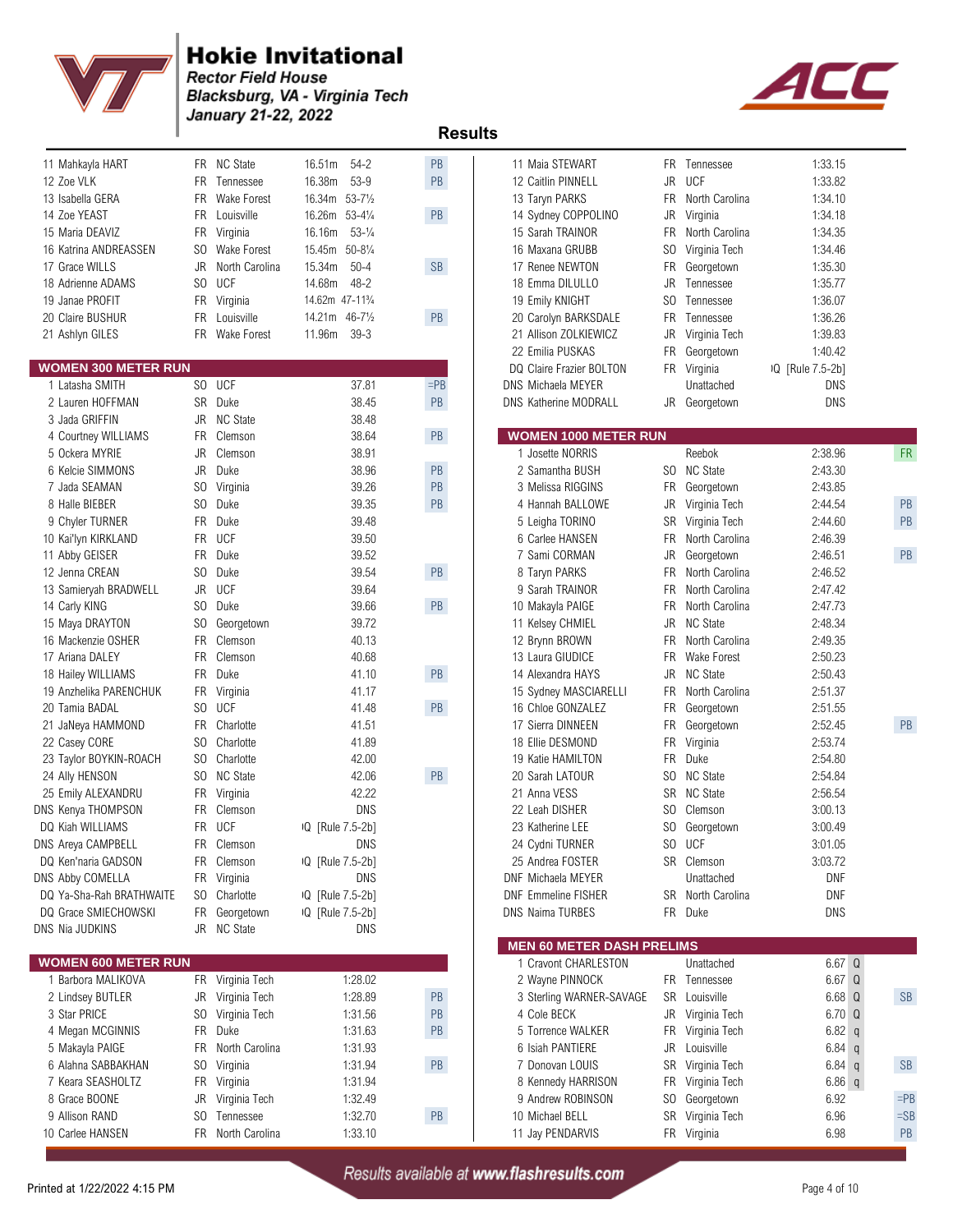



| 12 Tavares KELLY                          |                | SR Virginia       | 6.99             |                      | 4 Alexander SCHWEDT         |     | SR Duke                        | 47.77      |    |
|-------------------------------------------|----------------|-------------------|------------------|----------------------|-----------------------------|-----|--------------------------------|------------|----|
| 13 KJ MOORE                               |                | JR Virginia Tech  | 7.00             |                      | 5 Tyreke SAPP               |     | JR Virginia Tech               | 47.77      | PB |
| 14 Joseph LASTER III                      | S <sub>0</sub> | Duke              | 7.01             | <b>SB</b>            | 6 Patrick FORREST           |     | SR Virginia Tech               | 48.48      |    |
| 15 Nelson LOMICK                          | SO.            | Charlotte         | 7.07             | PB                   | 7 Alejandro RODRIGUEZ       |     | FR Duke                        | 48.55      | PB |
| 16 Chris SMITH                            |                | FR Charlotte      | 7.07             | PB                   | 8 Jay PENDARVIS             |     | FR Virginia                    | 49.16      |    |
| 17 Nigal DAVIS                            |                | FR Virginia       | 7.08             | $\mathsf{SB}\xspace$ | 9 Job TRAHAN                |     | FR Duke                        | 49.38      | PB |
| 18 Tkai WADE                              | SO.            | Louisville        | 7.10             |                      | 10 Nathan FLEXMAN           |     | FR Charlotte                   | 50.05      |    |
| 19 Olajuwon WILSON                        | SO.            | Louisville        | 7.13             |                      | 11 Christian PALMER         |     | JR Charlotte                   | 50.14      |    |
| 20 Braxton WARE                           | <b>FR</b>      | Charlotte         | 7.25             |                      | 12 Jabril EL-AMIN           |     | FR Georgetown                  | 50.76      |    |
| 21 Trenton HEIM                           | FR             | Louisville        | 7.29             |                      | 13 Bri'Yon WATTS            |     | FR Duke                        | 51.70      |    |
| FS Fabian HEWITT                          |                | SR Clemson        | FS               |                      | 14 Elijah STEPHENS          |     | FR Charlotte                   | 52.32      |    |
| DNS Chad BLAKER                           | SO.            | Virginia Tech     | DNS              |                      | 15 Trenton HEIM             |     | FR Louisville                  | 52.75      |    |
| <b>DNS D'Andre BARRIFFE</b>               | JR             | Georgetown        | <b>DNS</b>       |                      | <b>DNS Noah NORRIS</b>      |     | FR Georgetown                  | <b>DNS</b> |    |
| FS Cameron ROSE                           | <b>FR</b>      | Clemson           | FS               |                      |                             |     |                                |            |    |
| DNS Ethan ROACH                           |                | JR Wake Forest    | DNS              |                      | <b>MEN 800 METER RUN</b>    |     |                                |            |    |
|                                           |                |                   |                  |                      | 1 Matthew PAYAMPS           |     | SO Georgetown                  | 1:49.90    | PB |
| <b>MEN 60 METER DASH</b>                  |                |                   |                  |                      | 2 Ethan DELGADO             |     | JR Georgetown                  | 1:50.21    | PB |
| 1 Cravont CHARLESTON                      |                | Unattached        | 6.57             |                      | 3 Parker STOKES             |     | SO Georgetown                  | 1:50.34    |    |
| 2 Cole BECK                               | JR             | Virginia Tech     | 6.63             | PB                   | 4 Joe HOOTS                 |     | JR Tennessee                   | 1:50.35    | PB |
| 3 Sterling WARNER-SAVAGE                  |                | SR Louisville     | 6.73             | $\mathsf{SB}\xspace$ | 5 Kyle REINHEIMER           |     | FR North Carolina              | 1:51.35    |    |
| 4 Isiah PANTIERE                          |                | JR Louisville     | 6.83             |                      | 6 Nick DAHL                 |     | SR Duke                        | 1:51.57    |    |
|                                           |                | FR Virginia Tech  |                  |                      | 7 Abel TEFFRA               |     |                                |            |    |
| 5 Torrence WALKER                         |                |                   | 6.84             |                      |                             |     | FR Georgetown<br>FR Louisville | 1:52.54    |    |
| 6 Kennedy HARRISON                        |                | FR Virginia Tech  | 6.87             |                      | 8 Ryan FARRELL              |     |                                | 1:52.57    |    |
| 7 Donovan LOUIS                           |                | SR Virginia Tech  | 6.91             |                      | 9 Beck WITTSTADT            |     | FR Duke                        | 1:52.72    | PB |
| DNS Wayne PINNOCK                         |                | FR Tennessee      | <b>DNS</b>       |                      | 10 Zach BEALE               | SO. | Charlotte                      | 1:54.87    |    |
|                                           |                |                   |                  |                      | 11 John GOVE                |     | SR North Carolina              | 1:54.92    |    |
| <b>MEN 200 METER DASH</b>                 |                |                   |                  |                      | 12 Kobe BROWN               |     | SO Charlotte                   | 1:55.53    |    |
| 1 Cole BECK                               |                | JR Virginia Tech  | 21.06            |                      | 13 Mark ALKINS              |     | FR North Carolina              | 1:55.86    |    |
| 2 Kennedy HARRISON                        |                | FR Virginia Tech  | 21.20            |                      | 14 Krystopher DURHAM        |     | FR Charlotte                   | 1:55.93    | PB |
| 3 Kahleje TILLMON                         |                | FR Virginia Tech  | 21.22            |                      | 15 Gunner HOGSTON           |     | FR Charlotte                   | 1:55.95    |    |
| 4 Torrence WALKER                         |                | FR Virginia Tech  | 21.49            |                      | 16 Brayden JENSEN           | SO  | Charlotte                      | 1:56.28    | PB |
| 5 Isaiah PALMER                           | SR             | North Carolina    | 21.63            |                      | 17 Preston RUTH             |     | SO Tennessee                   | 1:56.75    | PB |
| 6 Ezra MELLINGER                          | SO.            | Duke              | 21.74            |                      | 18 Colby CAVINESS           |     | SR Clemson                     | 2:00.10    |    |
| 7 Isiah PANTIERE                          | JR             | Louisville        | 21.74            |                      | DNF Jantz TOSTENSON         |     | SO Georgetown                  | <b>DNF</b> |    |
| 8 Andrew ROBINSON                         | SO             | Georgetown        | 21.91            | $\mathsf{PB}$        | <b>DNS Tim MCINERNEY</b>    |     | SO Georgetown                  | <b>DNS</b> |    |
| 9 Kobe NEVILLS                            | SR             | Charlotte         | 21.92            | PB                   | <b>DNS Cole MYERS</b>       |     | FR Clemson                     | <b>DNS</b> |    |
| 10 Donny LEE                              | FR             | Charlotte         | 21.94            |                      | <b>DNS Michael SPRAGLEY</b> |     | SO North Carolina              | DNS        |    |
| 11 Miles MINGO                            | <b>SR</b>      | Duke              | 22.03            |                      |                             |     |                                |            |    |
| 12 Fabian HEWITT                          |                | SR Clemson        | 22.07            |                      | <b>MEN 1 MILE RUN</b>       |     |                                |            |    |
| 13 Devon BROOKS                           |                | SR Clemson        | 22.08            |                      | 1 Gavin GAYNOR              |     | SR NC State                    | 4:00.22    | PB |
| 14 Matthew MITCHELL                       |                | JR Virginia Tech  | 22.14            |                      | 2 Parker WOLFE              |     | FR North Carolina              | 4:00.53    |    |
| 15 Michael BELL                           |                | SR Virginia Tech  | 22.16            |                      | 3 Ka'eo KRUSE               |     | SR Virginia                    | 4:01.56    | PB |
| 16 Jared WILLIAMS                         |                | FR North Carolina | 22.23            |                      | 4 Alex OSTBERG              |     | SR North Carolina              | 4:01.82    |    |
| 17 Sam MCLENDON                           |                | SO Virginia Tech  | 22.35            |                      | 5 Yasin SADO                |     | FR Virginia                    | 4:03.36    | PB |
| 18 Tkai WADE                              | SO.            | Louisville        | 22.47            |                      | 6 Ethan STRAND              |     | FR North Carolina              | 4:04.15    |    |
| 19 Tavares KELLY                          |                | SR Virginia       | 22.83            |                      | 7 Tim THACKER               |     | SR Tennessee                   | 4:05.00    | PB |
| 20 Joseph LASTER III                      | SO.            | Duke              | 22.88            | <b>SB</b>            | 8 Brett GARDNER             |     | FR NC State                    | 4:05.19    |    |
| DNS D'Andre BARRIFFE                      | JR             | Georgetown        | <b>DNS</b>       |                      | 9 Jesse HUNT                |     | JR North Carolina              | 4:05.84    |    |
| DQ Giano ROBERTS                          |                | SO Clemson        | IQ [Rule 7.5-2b] |                      | 10 Patrick ANDERSON         |     | FR North Carolina              | 4:06.12    |    |
| <b>DNS Noah NORRIS</b>                    | FR             | Georgetown        | DNS              |                      | 11 Marshall WILLIAMSON      |     | SO North Carolina              | 4:09.81    | PB |
| DQ Nelson LOMICK                          | SO             | Charlotte         | IQ [Rule 7.5-2b] |                      | 12 Austin GABAY             |     | FR Duke                        | 4:10.83    |    |
|                                           | SO.            | Louisville        | FS               |                      | 13 Owen JOHNSON             |     |                                | 4:10.99    | PB |
| FS Olajuwon WILSON<br>DNS Jeremiah WILSON |                |                   | <b>DNS</b>       |                      | 14 Jacob HUNTER             |     | FR Georgetown                  | 4:11.43    | PB |
|                                           |                | FR Virginia       |                  |                      |                             |     | JR Virginia                    |            |    |
|                                           |                |                   |                  |                      | 15 Sully SHELTON            |     | FR North Carolina              | 4:12.02    |    |
| <b>MEN 400 METER DASH</b>                 |                |                   |                  |                      | 16 Riley BUCHHOLZ           |     | SO Tennessee                   | 4:12.77    |    |
| 1 Aman THORNTON                           |                | JR Clemson        | 47.19            |                      | 17 Jake TOOMEY              |     | FR NC State                    | 4:13.13    |    |
| 2 Jordan WILLIS                           |                | SR Virginia       | 47.34            | $\mathsf{SB}\xspace$ | 18 Maddon MUHAMMAD          |     | FR Charlotte                   | 4:13.34    |    |
| 3 Tarees RHODEN                           |                | SO Clemson        | 47.61            |                      | 19 Aaron ROVNAK             |     | FR Charlotte                   | 4:14.03    |    |

| 2 Tavares KELLY          |                | SR Virginia        | 6.99             |                      | 4 Alexander SCHWEDT         |                | SR Duke           | 47.77      |               |
|--------------------------|----------------|--------------------|------------------|----------------------|-----------------------------|----------------|-------------------|------------|---------------|
| 3 KJ MOORE               | JR             | Virginia Tech      | 7.00             |                      | 5 Tyreke SAPP               | JR             | Virginia Tech     | 47.77      | PB            |
| 4 Joseph LASTER III      | SO.            | Duke               | 7.01             | SB                   | 6 Patrick FORREST           | SR             | Virginia Tech     | 48.48      |               |
| 5 Nelson LOMICK          | SO.            | Charlotte          | 7.07             | PB                   | 7 Alejandro RODRIGUEZ       | FR             | Duke              | 48.55      | PB            |
| 6 Chris SMITH            | FR             | Charlotte          | 7.07             | PB                   | 8 Jay PENDARVIS             | FR             | Virginia          | 49.16      |               |
| 7 Nigal DAVIS            |                | FR Virginia        | 7.08             | $\mathsf{SB}\xspace$ | 9 Job TRAHAN                | FR             | Duke              | 49.38      | PB            |
| 8 Tkai WADE              | SO.            | Louisville         | 7.10             |                      | 10 Nathan FLEXMAN           | FR.            | Charlotte         | 50.05      |               |
| 9 Olajuwon WILSON        | SO.            | Louisville         | 7.13             |                      | 11 Christian PALMER         | JR             | Charlotte         | 50.14      |               |
| 0 Braxton WARE           | FR             | Charlotte          | 7.25             |                      | 12 Jabril EL-AMIN           | FR             | Georgetown        | 50.76      |               |
| 1 Trenton HEIM           | FR             | Louisville         | 7.29             |                      | 13 Bri'Yon WATTS            | FR.            | Duke              | 51.70      |               |
| S Fabian HEWITT          | SR             | Clemson            | FS               |                      | 14 Elijah STEPHENS          | FR.            | Charlotte         | 52.32      |               |
| S Chad BLAKER            | S <sub>0</sub> | Virginia Tech      | <b>DNS</b>       |                      | 15 Trenton HEIM             | FR.            | Louisville        | 52.75      |               |
| S D'Andre BARRIFFE       | JR             | Georgetown         | <b>DNS</b>       |                      | <b>DNS Noah NORRIS</b>      |                | FR Georgetown     | <b>DNS</b> |               |
| S Cameron ROSE           | FR.            | Clemson            | FS               |                      |                             |                |                   |            |               |
| S Ethan ROACH            | JR             | <b>Wake Forest</b> | DNS              |                      | <b>MEN 800 METER RUN</b>    |                |                   |            |               |
|                          |                |                    |                  |                      | 1 Matthew PAYAMPS           |                | SO Georgetown     | 1:49.90    | <b>PB</b>     |
| <b>EN 60 METER DASH</b>  |                |                    |                  |                      | 2 Ethan DELGADO             | JR             | Georgetown        | 1:50.21    | PB            |
| 1 Cravont CHARLESTON     |                | Unattached         | 6.57             |                      | 3 Parker STOKES             | SO.            | Georgetown        | 1:50.34    |               |
| 2 Cole BECK              |                | JR Virginia Tech   | 6.63             | PB                   | 4 Joe HOOTS                 | JR             | Tennessee         | 1:50.35    | PB            |
| 3 Sterling WARNER-SAVAGE |                | SR Louisville      | 6.73             | $\mathsf{SB}\xspace$ | 5 Kyle REINHEIMER           | FR             | North Carolina    | 1:51.35    |               |
| 4 Isiah PANTIERE         |                | JR Louisville      | 6.83             |                      | 6 Nick DAHL                 | SR             | Duke              | 1:51.57    |               |
| 5 Torrence WALKER        |                | FR Virginia Tech   | 6.84             |                      | 7 Abel TEFFRA               | FR             | Georgetown        | 1:52.54    |               |
| 6 Kennedy HARRISON       |                | FR Virginia Tech   | 6.87             |                      | 8 Ryan FARRELL              | FR             | Louisville        | 1:52.57    |               |
| 7 Donovan LOUIS          | <b>SR</b>      | Virginia Tech      | 6.91             |                      | 9 Beck WITTSTADT            | FR             | Duke              | 1:52.72    | PB            |
| S Wayne PINNOCK          |                | FR Tennessee       | <b>DNS</b>       |                      | 10 Zach BEALE               | SO.            | Charlotte         | 1:54.87    |               |
|                          |                |                    |                  |                      | 11 John GOVE                | SR             | North Carolina    | 1:54.92    |               |
| <b>EN 200 METER DASH</b> |                |                    |                  |                      | 12 Kobe BROWN               | SO.            | Charlotte         | 1:55.53    |               |
| 1 Cole BECK              |                | JR Virginia Tech   | 21.06            |                      | 13 Mark ALKINS              | FR             | North Carolina    | 1:55.86    |               |
| 2 Kennedy HARRISON       |                | FR Virginia Tech   | 21.20            |                      | 14 Krystopher DURHAM        | FR.            | Charlotte         | 1:55.93    | PB            |
| 3 Kahleje TILLMON        |                | FR Virginia Tech   | 21.22            |                      | 15 Gunner HOGSTON           | FR.            | Charlotte         | 1:55.95    |               |
| 4 Torrence WALKER        |                | FR Virginia Tech   | 21.49            |                      | 16 Brayden JENSEN           | SO.            | Charlotte         | 1:56.28    | PB            |
| 5 Isaiah PALMER          | SR             | North Carolina     | 21.63            |                      | 17 Preston RUTH             | SO.            | Tennessee         | 1:56.75    | PB            |
| 6 Ezra MELLINGER         |                | SO Duke            | 21.74            |                      | 18 Colby CAVINESS           | SR             | Clemson           | 2:00.10    |               |
| 7 Isiah PANTIERE         | JR             | Louisville         | 21.74            |                      | DNF Jantz TOSTENSON         | S <sub>0</sub> | Georgetown        | <b>DNF</b> |               |
| 8 Andrew ROBINSON        | SO.            | Georgetown         | 21.91            | $\mathsf{PB}$        | <b>DNS Tim MCINERNEY</b>    | SO.            | Georgetown        | <b>DNS</b> |               |
| 9 Kobe NEVILLS           | SR             | Charlotte          | 21.92            | $\mathsf{PB}$        | <b>DNS Cole MYERS</b>       | <b>FR</b>      | Clemson           | <b>DNS</b> |               |
| 0 Donny LEE              | FR             | Charlotte          | 21.94            |                      | <b>DNS Michael SPRAGLEY</b> |                | SO North Carolina | DNS        |               |
| 1 Miles MINGO            | SR             | Duke               | 22.03            |                      |                             |                |                   |            |               |
| 2 Fabian HEWITT          | <b>SR</b>      | Clemson            | 22.07            |                      | <b>MEN 1 MILE RUN</b>       |                |                   |            |               |
| 3 Devon BROOKS           |                | SR Clemson         | 22.08            |                      | 1 Gavin GAYNOR              |                | SR NC State       | 4:00.22    | PB            |
| 4 Matthew MITCHELL       |                | JR Virginia Tech   | 22.14            |                      | 2 Parker WOLFE              |                | FR North Carolina | 4:00.53    |               |
| 5 Michael BELL           |                | SR Virginia Tech   | 22.16            |                      | 3 Ka'eo KRUSE               |                | SR Virginia       | 4:01.56    | $\mathsf{PB}$ |
| 6 Jared WILLIAMS         |                | FR North Carolina  | 22.23            |                      | 4 Alex OSTBERG              |                | SR North Carolina | 4:01.82    |               |
| 7 Sam MCLENDON           |                | SO Virginia Tech   | 22.35            |                      | 5 Yasin SADO                |                | FR Virginia       | 4:03.36    | PB            |
| 8 Tkai WADE              |                | SO Louisville      | 22.47            |                      | 6 Ethan STRAND              |                | FR North Carolina | 4:04.15    |               |
| 9 Tavares KELLY          |                | SR Virginia        | 22.83            |                      | 7 Tim THACKER               | SR             | Tennessee         | 4:05.00    | PB            |
| 0 Joseph LASTER III      | SO.            | Duke               | 22.88            | SB                   | 8 Brett GARDNER             |                | FR NC State       | 4:05.19    |               |
| S D'Andre BARRIFFE       |                |                    | <b>DNS</b>       |                      | 9 Jesse HUNT                |                | North Carolina    | 4:05.84    |               |
|                          | JR             | Georgetown         |                  |                      |                             | JR             | FR North Carolina |            |               |
| Q Giano ROBERTS          | SO.            | Clemson            | IQ [Rule 7.5-2b] |                      | 10 Patrick ANDERSON         |                |                   | 4:06.12    |               |
| S Noah NORRIS            | FR             | Georgetown         | DNS              |                      | 11 Marshall WILLIAMSON      | SO.            | North Carolina    | 4:09.81    | PB            |
| Q Nelson LOMICK          | SO.            | Charlotte          | IQ [Rule 7.5-2b] |                      | 12 Austin GABAY             | FR             | Duke              | 4:10.83    |               |
| S Olajuwon WILSON        | SO.            | Louisville         | FS               |                      | 13 Owen JOHNSON             | FR             | Georgetown        | 4:10.99    | $\mathsf{PB}$ |
| S Jeremiah WILSON        |                | FR Virginia        | <b>DNS</b>       |                      | 14 Jacob HUNTER             | JR             | Virginia          | 4:11.43    | PB            |
|                          |                |                    |                  |                      | 15 Sully SHELTON            | FR             | North Carolina    | 4:12.02    |               |
| <b>EN 400 METER DASH</b> |                |                    |                  |                      | 16 Riley BUCHHOLZ           |                | SO Tennessee      | 4:12.77    |               |
| 1 Aman THORNTON          |                | JR Clemson         | 47.19            |                      | 17 Jake TOOMEY              |                | FR NC State       | 4:13.13    |               |
| 2 Jordan WILLIS          |                | SR Virginia        | 47.34            | $\mathsf{SB}$        | 18 Maddon MUHAMMAD          | FR             | Charlotte         | 4:13.34    |               |
| 3 Tarees RHODEN          |                | SO Clemson         | 47.61            |                      | 19 Aaron ROVNAK             |                | FR Charlotte      | 4:14.03    |               |
|                          |                |                    |                  |                      |                             |                |                   |            |               |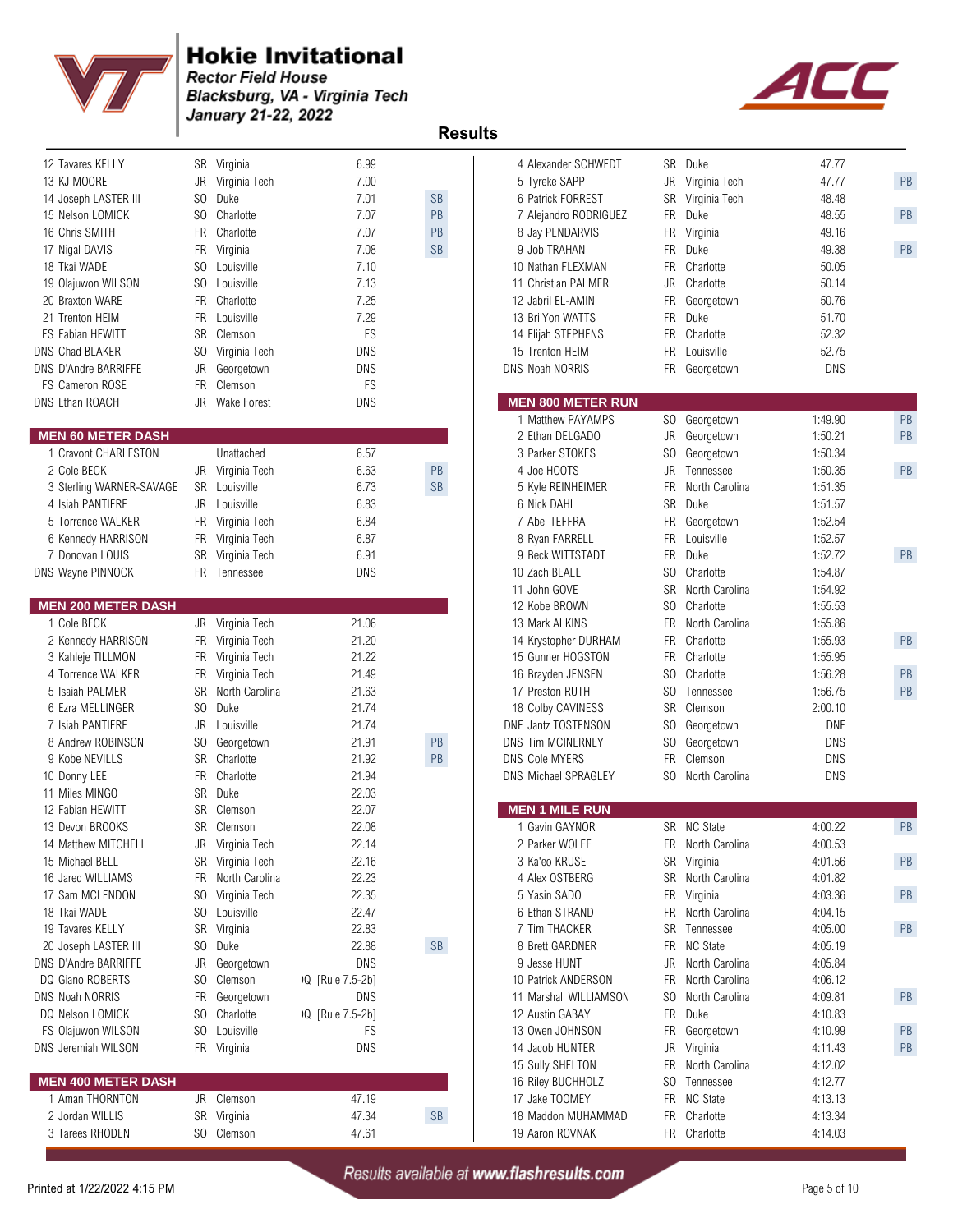

**Rector Field House** Blacksburg, VA - Virginia Tech January 21-22, 2022<sup>T</sup><br>Results



| 20 Rusty KUJDYCH                     |     | SO Georgetown     | 4:15.49    |               | <b>DNS Tommy GAFFEY</b>             |           | FR North Carolina | <b>DNS</b>                               |           |
|--------------------------------------|-----|-------------------|------------|---------------|-------------------------------------|-----------|-------------------|------------------------------------------|-----------|
| 21 Drake ANZANO                      |     | SR Duke           | 4:17.06    |               | DNS Michael SMITH                   |           | JR Clemson        | <b>DNS</b>                               |           |
| 22 Keaton ANDERSON                   |     | SO Charlotte      | 4:17.35    | PB            |                                     |           |                   |                                          |           |
| 23 Jack DAILEY                       |     | JR Wake Forest    | 4:17.42    | PB            | <b>MEN 60 METER HURDLES PRELIMS</b> |           |                   |                                          |           |
| 24 Fuji ANDAY                        |     | FR Tennessee      | 4:19.50    |               | 1 Devon BROOKS                      |           | SR Clemson        | 7.68 Q                                   | PB        |
| 25 Arnav TIKHE                       |     | Unattached        | 4:19.99    |               | 2 Giano ROBERTS                     |           | SO Clemson        | 7.81 Q                                   |           |
| 26 Daniel VO                         |     | JR Charlotte      | 4:20.41    | $=$ PB        | 3 Sam MCLENDON                      |           | SO Virginia Tech  | 7.87 Q                                   | PB        |
| 27 Jacob GALLANT                     |     | FR Charlotte      | 4:22.29    |               | 4 Dashinelle DYER                   |           | SO Clemson        | 7.95 Q                                   | PB        |
| 28 Matthew MCMILLAN                  |     | SO Tennessee      | 4:22.89    | PB            | 5 Justin LEASTON                    |           | SO Charlotte      | 8.07 q                                   |           |
| 29 Colin CHAPMAN                     |     | FR Wake Forest    | 4:23.34    |               | 6 Matthew MITCHELL                  | JR        | Virginia Tech     | 8.10 q                                   |           |
| 30 Tommy GAFFEY                      |     | FR North Carolina | 4:23.38    | PB            | 7 Lafranz CAMPBELL                  |           | SR Clemson        | $8.11$ q                                 |           |
| 31 Beck WITTSTADT                    |     | FR Duke           | 4:26.69    |               | 8 D'Andre HAYES                     | JR        | Charlotte         | $8.19$ q                                 | $=$ PB    |
| 32 Will MACKENZIE                    |     | Unattached        | 4:30.44    |               | 9 Jeremiah WILSON                   | FR        | Virginia          | 8.55                                     |           |
| 33 Devin JOHNSON                     |     | FR Clemson        | 4:30.94    |               | 10 Isaac YOUNG                      |           | FR North Carolina | 8.74                                     | PB        |
|                                      |     | SR North Carolina | <b>DNF</b> |               |                                     |           |                   |                                          |           |
| DNF John GOVE                        | SO  | Duke              | <b>DNF</b> |               | <b>MEN 60 METER HURDLES</b>         |           |                   |                                          |           |
| DNF Rory CAVAN                       |     |                   |            |               |                                     |           |                   |                                          |           |
| DNF Jackson BRADDOCK                 |     | FR Virginia       | <b>DNF</b> |               | 1 Devon BROOKS                      |           | SR Clemson        | 7.64                                     | PB        |
| <b>DNS Miles ALLY</b>                |     | FR NC State       | DNS        |               | 2 Giano ROBERTS                     |           | SO Clemson        | 7.72                                     | PB        |
| <b>DNF Clint GAULT</b>               |     | Unattached        | <b>DNF</b> |               | 3 Lafranz CAMPBELL                  |           | SR Clemson        | 7.83                                     |           |
| DNS Michael SMITH                    |     | JR Clemson        | <b>DNS</b> |               | 4 Dashinelle DYER                   |           | SO Clemson        | 7.93                                     | PB        |
| <b>DNS Jack MCMANUS</b>              |     | FR Clemson        | DNS        |               | 5 Sam MCLENDON                      |           | SO Virginia Tech  | 7.95                                     | PB        |
|                                      |     |                   |            |               | 6 Matthew MITCHELL                  | JR        | Virginia Tech     | 8.08                                     |           |
| <b>MEN 3000 METER RUN</b>            |     |                   |            |               | 7 D'Andre HAYES                     | JR        | Charlotte         | 8.35                                     |           |
| 1 Nick DAHL                          |     | SR Duke           | 7:59.84    |               | <b>DNS Justin LEASTON</b>           |           | SO Charlotte      | DNS                                      |           |
| 2 Camden GILMORE                     |     | SO Georgetown     | 8:00.75    | $\mathsf{PB}$ |                                     |           |                   |                                          |           |
| 3 Josh ROMINE                        |     | SR Duke           | 8:03.14    | PB            | <b>MEN 4X400 METER RELAY</b>        |           |                   |                                          |           |
| 4 Graham CRAWFORD                    |     | Reebok            | 8.03.91    |               | 1 VIRGINIA TECH                     |           |                   | 3:09.41                                  |           |
| 5 CJ AMBROSIO                        |     | JR Duke           | 8:05.68    | PB            | 2 CLEMSON                           |           |                   | 3:11.71                                  |           |
| 6 Ian HARRISON                       |     | FR NC State       | 8:06.82    | PB            | 3 DUKE                              |           |                   | 3:13.32                                  |           |
| 7 Robinson SNIDER                    |     | SR NC State       | 8:10.10    | PB            | 4 CHARLOTTE                         |           |                   | 3:14.97                                  |           |
| 8 Sam RIVERA                         |     | FR Duke           | 8:12.04    | PB            | NORTH CAROLINA<br>5                 |           |                   | 3:15.37                                  |           |
| 9 Shea WEILBAKER                     |     | Unattached        | 8.13.95    |               | GEORGETOWN<br>6                     |           |                   | 3:19.24                                  |           |
| 10 Chris THEODORE                    |     | SO Duke           | 8:16.59    | $\mathsf{PB}$ | NORTH CAROLINA<br>7                 |           |                   | 3:21.62                                  |           |
| 11 Mike UNGVARSKY                    |     | SO Duke           | 8:20.00    | $\mathsf{PB}$ | VIRGINIA<br>8                       |           |                   | 3:24.02                                  |           |
| 12 Lucas GUERRA                      |     | FR Georgetown     | 8:20.59    |               | <b>VIRGINIA TECH</b><br>9           |           |                   | 3:24.15                                  |           |
| 13 Zach KINNE                        |     | FR Duke           | 8:21.89    |               | GEORGETOWN<br>10                    |           |                   | 3:26.40                                  |           |
| 14 Azaan DAWSON                      |     | Unattached        | 8:25.55    |               | DNF WAKE FOREST                     |           |                   | <b>DNF</b>                               |           |
| 15 Eli NAHOM                         |     | SO Tennessee      | 8:27.22    | PB            |                                     |           |                   |                                          |           |
| 16 Connor WELLS                      | SO. | Duke              | 8:27.46    |               | <b>MEN DISTANCE MEDLEY</b>          |           |                   |                                          |           |
| 17 Daniel MCGOEY                     |     | FR NC State       | 8:33.22    |               | 1 VIRGINIA B                        |           | Virginia          | 9:48.78                                  |           |
|                                      |     | JR Clemson        | 8:33.77    |               | 2 VIRGINIA                          |           |                   | 9:50.06                                  |           |
| 18 Marlin YOUNG<br>19 Michael DURKIN |     | SR Charlotte      |            | $\mathsf{PB}$ | 3 VIRGINIA C                        |           |                   | 9:50.35                                  |           |
| 20 Andrew LAUER                      |     |                   | 8:35.58    |               |                                     |           | Virginia          |                                          |           |
|                                      |     | FR North Carolina | 8:36.82    |               | NORTH CAROLINA<br>4                 |           |                   | 9:53.89                                  |           |
| 21 David WHITFIELD                   |     | Unattached        | 8:38.96    |               | 5<br>DUKE                           |           |                   | 9:57.32                                  |           |
| 22 Andrew KIVETT                     |     | FR Wake Forest    | 8:40.06    |               | DUKE B<br>6                         |           | Duke              | 10:01.04                                 |           |
| 23 Sawyer DAGAN                      |     | FR Clemson        | 8:45.42    |               | CLEMSON<br>7                        |           |                   | 10:18.04                                 |           |
| 24 Samuel GARRINGER                  |     | FR Clemson        | 8:48.60    |               | DNF TENNESSEE                       |           |                   | <b>DNF</b>                               |           |
| 25 Georde GOODWYN                    |     | SR Tennessee      | 8:49.06    |               | DNF VIRGINIA D                      |           | Virginia          | <b>DNF</b>                               |           |
| <b>DNF Robby ANDREWS</b>             |     | adidas            | DNF        |               |                                     |           |                   |                                          |           |
| <b>DNF Austin GABAY</b>              |     | FR Duke           | DNF        |               | <b>MEN HIGH JUMP</b>                |           |                   |                                          |           |
| <b>DNS Brett GARDNER</b>             |     | FR NC State       | DNS        |               | 1 Luke NICHOLS                      |           | JR Louisville     | $6 - 10\frac{1}{4}$<br>2.09 <sub>m</sub> | <b>SB</b> |
| DNS Rory CAVAN                       |     | SO Duke           | DNS        |               | 2 Beau ALLEN                        |           | SO Duke           | 2.06m<br>$6 - 9$                         |           |
| DNS Gavin GAYNOR                     |     | SR NC State       | DNS        |               | 3 Aidan CLARK                       |           | SO Virginia Tech  | 2.06m<br>$6 - 9$                         | <b>SB</b> |
| DNF Marshall WILLIAMSON              |     | SO North Carolina | DNF        |               | 4 Elijah BELL                       |           | SO Virginia Tech  | 2.06m<br>$6 - 9$                         |           |
| DNF Jack MCMANUS                     |     | FR Clemson        | DNF        |               | 5 Carson WOLTER                     | <b>FR</b> | Charlotte         | 2.01 <sub>m</sub><br>$6 - 7$             | PB        |
| DNF Colby BURCHAM                    |     | Unattached        | DNF        |               | 6 Shyhiem SCOTLAND                  |           | FR Charlotte      | 2.01 <sub>m</sub><br>$6 - 7$             |           |
| DNF Owen JOHNSON                     |     | FR Georgetown     | <b>DNF</b> |               | 7 Tony JONES                        |           | JR Wake Forest    | 2.01 <sub>m</sub><br>$6 - 7$             |           |
| <b>DNF Rusty KUJDYCH</b>             |     | SO Georgetown     | <b>DNF</b> |               | 8 Chris SMITH                       |           | FR Charlotte      | $6 - 3\frac{1}{4}$<br>1.91 <sub>m</sub>  | PB        |
|                                      |     |                   |            |               |                                     |           |                   |                                          |           |

| 20 Rusty KUJDYCH          |           | SO Georgetown       | 4:15.49    |               | DNS Tommy GAFFEY                    |                | FR North Carolina |                   | <b>DNS</b>          |           |
|---------------------------|-----------|---------------------|------------|---------------|-------------------------------------|----------------|-------------------|-------------------|---------------------|-----------|
| 21 Drake ANZANO           | <b>SR</b> | Duke                | 4:17.06    |               | <b>DNS Michael SMITH</b>            | JR             | Clemson           |                   | <b>DNS</b>          |           |
| 22 Keaton ANDERSON        | SO.       | Charlotte           | 4:17.35    | PB            |                                     |                |                   |                   |                     |           |
| 23 Jack DAILEY            | JR        | <b>Wake Forest</b>  | 4:17.42    | $\mathsf{PB}$ | <b>MEN 60 METER HURDLES PRELIMS</b> |                |                   |                   |                     |           |
| 24 Fuji ANDAY             | FR.       | Tennessee           | 4:19.50    |               | 1 Devon BROOKS                      |                | SR Clemson        |                   | 7.68 Q              | PB        |
| 25 Arnav TIKHE            |           | Unattached          | 4:19.99    |               | 2 Giano ROBERTS                     | SO.            | Clemson           |                   | $7.81$ Q            |           |
| 26 Daniel VO              |           | JR Charlotte        | 4:20.41    | $=$ PB        | 3 Sam MCLENDON                      | S <sub>0</sub> | Virginia Tech     |                   | 7.87 Q              | PB        |
| 27 Jacob GALLANT          | FR.       | Charlotte           | 4:22.29    |               | 4 Dashinelle DYER                   | S <sub>0</sub> | Clemson           |                   | 7.95 Q              | PB        |
| 28 Matthew MCMILLAN       | SO.       | Tennessee           | 4:22.89    | PB            | 5 Justin LEASTON                    | SO.            | Charlotte         |                   | 8.07 <sub>q</sub>   |           |
|                           |           |                     |            |               |                                     |                |                   |                   |                     |           |
| 29 Colin CHAPMAN          | FR.       | <b>Wake Forest</b>  | 4:23.34    |               | 6 Matthew MITCHELL                  | JR             | Virginia Tech     |                   | 8.10 q              |           |
| 30 Tommy GAFFEY           | FR.       | North Carolina      | 4:23.38    | PB            | 7 Lafranz CAMPBELL                  | SR             | Clemson           |                   | $8.11$ q            |           |
| 31 Beck WITTSTADT         | <b>FR</b> | Duke                | 4:26.69    |               | 8 D'Andre HAYES                     | JR             | Charlotte         |                   | $8.19$ q            | $=$ PB    |
| 32 Will MACKENZIE         |           | Unattached          | 4:30.44    |               | 9 Jeremiah WILSON                   | FR             | Virginia          |                   | 8.55                |           |
| 33 Devin JOHNSON          |           | FR Clemson          | 4:30.94    |               | 10 Isaac YOUNG                      |                | FR North Carolina |                   | 8.74                | PB        |
| DNF John GOVE             | <b>SR</b> | North Carolina      | <b>DNF</b> |               |                                     |                |                   |                   |                     |           |
| <b>DNF Rory CAVAN</b>     | SO.       | Duke                | <b>DNF</b> |               | <b>MEN 60 METER HURDLES</b>         |                |                   |                   |                     |           |
| DNF Jackson BRADDOCK      |           | FR Virginia         | <b>DNF</b> |               | 1 Devon BROOKS                      |                | SR Clemson        |                   | 7.64                | PB        |
| <b>DNS Miles ALLY</b>     |           | FR NC State         | <b>DNS</b> |               | 2 Giano ROBERTS                     | SO.            | Clemson           |                   | 7.72                | PB        |
| <b>DNF Clint GAULT</b>    |           | Unattached          | <b>DNF</b> |               | 3 Lafranz CAMPBELL                  | <b>SR</b>      | Clemson           |                   | 7.83                |           |
| DNS Michael SMITH         | JR.       | Clemson             | <b>DNS</b> |               | 4 Dashinelle DYER                   | SO.            | Clemson           |                   | 7.93                | PB        |
| DNS Jack MCMANUS          | FR.       | Clemson             | <b>DNS</b> |               | 5 Sam MCLENDON                      | SO.            | Virginia Tech     |                   | 7.95                | PB        |
|                           |           |                     |            |               | 6 Matthew MITCHELL                  | JR             | Virginia Tech     |                   | 8.08                |           |
| <b>MEN 3000 METER RUN</b> |           |                     |            |               | 7 D'Andre HAYES                     | <b>JR</b>      | Charlotte         |                   | 8.35                |           |
| 1 Nick DAHL               |           | SR Duke             | 7:59.84    |               | <b>DNS Justin LEASTON</b>           | SO.            | Charlotte         |                   | <b>DNS</b>          |           |
| 2 Camden GILMORE          |           | SO Georgetown       | 8:00.75    | $\mathsf{PB}$ |                                     |                |                   |                   |                     |           |
| 3 Josh ROMINE             |           | SR Duke             |            | $\mathsf{PB}$ | <b>MEN 4X400 METER RELAY</b>        |                |                   |                   |                     |           |
|                           |           |                     | 8:03.14    |               |                                     |                |                   |                   |                     |           |
| 4 Graham CRAWFORD         |           | Reebok              | 8:03.91    |               | 1 VIRGINIA TECH                     |                |                   |                   | 3:09.41             |           |
| 5 CJ AMBROSIO             | JR.       | Duke                | 8:05.68    | PB            | 2 CLEMSON                           |                |                   |                   | 3:11.71             |           |
| 6 Ian HARRISON            | <b>FR</b> | <b>NC State</b>     | 8:06.82    | PB            | 3 DUKE                              |                |                   |                   | 3:13.32             |           |
| 7 Robinson SNIDER         | <b>SR</b> | <b>NC State</b>     | 8:10.10    | PB            | 4 CHARLOTTE                         |                |                   |                   | 3:14.97             |           |
| 8 Sam RIVERA              |           | FR Duke             | 8:12.04    | $\mathsf{PB}$ | 5 NORTH CAROLINA                    |                |                   |                   | 3:15.37             |           |
| 9 Shea WEILBAKER          |           | Unattached          | 8:13.95    |               | GEORGETOWN<br>6                     |                |                   |                   | 3:19.24             |           |
| 10 Chris THEODORE         | SO        | Duke                | 8:16.59    | $\mathsf{PB}$ | NORTH CAROLINA<br>7                 |                |                   |                   | 3:21.62             |           |
| 11 Mike UNGVARSKY         | SO.       | Duke                | 8:20.00    | PB            | 8 VIRGINIA                          |                |                   |                   | 3:24.02             |           |
| 12 Lucas GUERRA           | FR        | Georgetown          | 8:20.59    |               | 9 VIRGINIA TECH                     |                |                   |                   | 3:24.15             |           |
| 13 Zach KINNE             |           | FR Duke             | 8:21.89    |               | 10 GEORGETOWN                       |                |                   |                   | 3:26.40             |           |
| 14 Azaan DAWSON           |           | Unattached          | 8:25.55    |               | DNF WAKE FOREST                     |                |                   |                   | <b>DNF</b>          |           |
| 15 Eli NAHOM              |           | SO Tennessee        | 8:27.22    | $\mathsf{PB}$ |                                     |                |                   |                   |                     |           |
| 16 Connor WELLS           | SO.       | Duke                | 8:27.46    |               | <b>MEN DISTANCE MEDLEY</b>          |                |                   |                   |                     |           |
| 17 Daniel MCGOEY          | FR.       | <b>NC State</b>     | 8:33.22    |               | 1 VIRGINIA B                        |                | Virginia          |                   | 9:48.78             |           |
| 18 Marlin YOUNG           | JR        | Clemson             | 8:33.77    |               | 2 VIRGINIA                          |                |                   |                   | 9:50.06             |           |
| 19 Michael DURKIN         |           | SR Charlotte        | 8:35.58    | $\mathsf{PB}$ | 3 VIRGINIA C                        |                | Virginia          |                   | 9:50.35             |           |
| 20 Andrew LAUER           |           | FR North Carolina   |            |               | 4 NORTH CAROLINA                    |                |                   |                   | 9:53.89             |           |
| 21 David WHITFIELD        |           |                     | 8:36.82    |               |                                     |                |                   |                   |                     |           |
|                           |           | Unattached          | 8:38.96    |               | 5 DUKE                              |                |                   |                   | 9:57.32             |           |
| 22 Andrew KIVETT          |           | FR Wake Forest      | 8:40.06    |               | 6 DUKE B                            |                | Duke              |                   | 10:01.04            |           |
| 23 Sawyer DAGAN           |           | FR Clemson          | 8.45.42    |               | 7 CLEMSON                           |                |                   |                   | 10:18.04            |           |
| 24 Samuel GARRINGER       |           | FR Clemson          | 8:48.60    |               | DNF TENNESSEE                       |                |                   |                   | DNF                 |           |
| 25 Georde GOODWYN         |           | <b>SR</b> Tennessee | 8:49.06    |               | DNF VIRGINIA D                      |                | Virginia          |                   | DNF                 |           |
| <b>DNF Robby ANDREWS</b>  |           | adidas              | DNF        |               |                                     |                |                   |                   |                     |           |
| <b>DNF Austin GABAY</b>   |           | FR Duke             | DNF        |               | <b>MEN HIGH JUMP</b>                |                |                   |                   |                     |           |
| <b>DNS Brett GARDNER</b>  |           | FR NC State         | <b>DNS</b> |               | 1 Luke NICHOLS                      | JR             | Louisville        | 2.09 <sub>m</sub> | $6 - 10\frac{1}{4}$ | <b>SB</b> |
| <b>DNS Rory CAVAN</b>     |           | SO Duke             | <b>DNS</b> |               | 2 Beau ALLEN                        | SO.            | Duke              | 2.06m             | $6-9$               |           |
| DNS Gavin GAYNOR          |           | SR NC State         | <b>DNS</b> |               | 3 Aidan CLARK                       |                | SO Virginia Tech  | 2.06m             | $6 - 9$             | <b>SB</b> |
| DNF Marshall WILLIAMSON   |           | SO North Carolina   | <b>DNF</b> |               | 4 Elijah BELL                       | SO.            | Virginia Tech     | 2.06m             | $6-9$               |           |
| DNF Jack MCMANUS          |           | FR Clemson          | DNF        |               | 5 Carson WOLTER                     | FR.            | Charlotte         | 2.01 <sub>m</sub> | $6 - 7$             | PB        |
| <b>DNF Colby BURCHAM</b>  |           | Unattached          | DNF        |               | 6 Shyhiem SCOTLAND                  |                | FR Charlotte      | 2.01 <sub>m</sub> | $6 - 7$             |           |
| DNF Owen JOHNSON          |           | FR Georgetown       | DNF        |               | 7 Tony JONES                        | JR             | Wake Forest       | 2.01 <sub>m</sub> | $6 - 7$             |           |
|                           |           |                     |            |               |                                     |                | FR Charlotte      |                   |                     |           |
| DNF Rusty KUJDYCH         |           | SO Georgetown       | DNF        |               | 8 Chris SMITH                       |                |                   | 1.91m             | $6 - 3\frac{1}{4}$  | PB        |

Printed at 1/22/2022 4:15 PM Results available at www.flashresults.com Page 6 of 10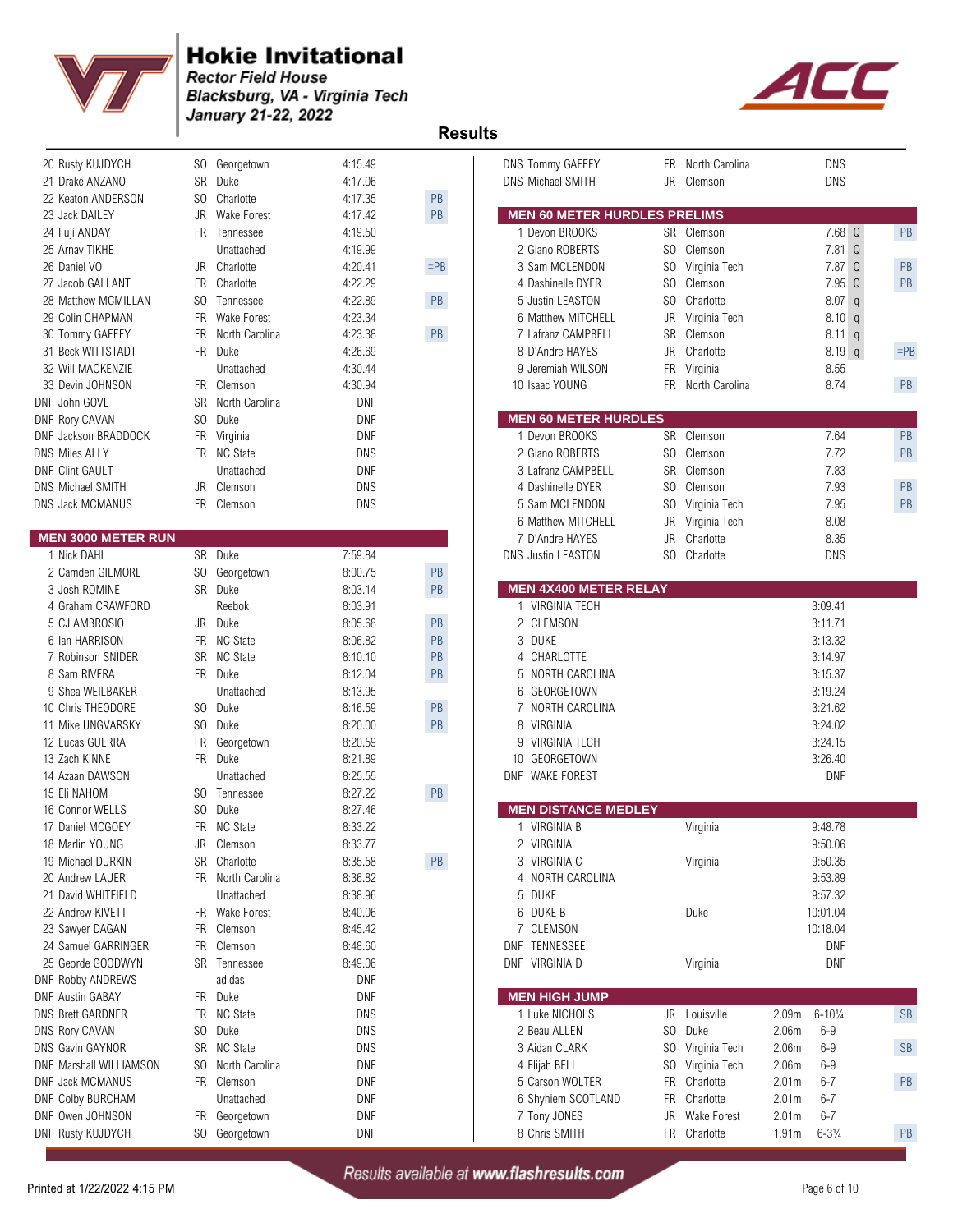



| <b>DNS Kendall ARTIS</b><br>NH Jonah HYDE | Charlotte<br>FR.<br>JR Louisville | DNS<br><b>NH</b>                         |               | 6 Skylar COFFEY<br>7 Cade RICHESON<br>8 Zico CAMPBELL | SR<br>JR  | FR Tennessee<br>Louisville<br>Clemson | 17.65m 57-11<br>17.58m 57-81/4<br>$57 - 3\frac{3}{4}$<br>17.47m | PB<br><b>SB</b> |
|-------------------------------------------|-----------------------------------|------------------------------------------|---------------|-------------------------------------------------------|-----------|---------------------------------------|-----------------------------------------------------------------|-----------------|
| <b>MEN POLE VAULT</b>                     |                                   |                                          |               | 9 Bryan HUDSON                                        | SO.       | Louisville                            | $56 - 10$<br>17.32m                                             | PB              |
| 1 Deakin VOLZ                             | Unattached                        | 5.30m<br>$17 - 4\frac{1}{2}$             |               | 10 Madias LOPER                                       | SO.       | North Carolina                        | 16.29m 53-51/2                                                  | <b>SB</b>       |
| 2 Conner MCCLURE                          | FR Virginia Tech                  | $17 - \frac{3}{4}$<br>5.20m              |               | 11 Lance PENEGAR                                      |           | FR NC State                           | 15.71m 51-61/2                                                  | PB              |
| 3 Harrison RICE                           | JR Virginia Tech                  | 5.20m<br>$17 - \frac{3}{4}$              |               | 12 Connor MATHIS                                      | SO.       | Wake Forest                           | 15.64m 51-31/4                                                  |                 |
| 4 Ty MCPHAIL                              | FR Louisville                     | 5.05m<br>$16 - 6\frac{3}{4}$             |               | 13 Chancellor CRAWFORD                                |           | FR Tennessee                          | 14.70m<br>$48 - 2\frac{3}{4}$                                   |                 |
| 4 Marcus HESSKE                           | <b>FR</b><br>Charlotte            | 5.05m<br>$16 - 6\frac{3}{4}$             |               | 14 Brayden RADHUBER                                   | <b>FR</b> | North Carolina                        | $43 - \frac{1}{4}$<br>13.11m                                    | PB              |
| 6 Ben FINGER                              | SO.<br>North Carolina             | $16 - 6\frac{3}{4}$<br>5.05m             |               | 15 Isaac YOUNG                                        | FR        | North Carolina                        | $40 - \frac{1}{2}$<br>12.20m                                    |                 |
| 6 Cole ROWAN                              | JR<br>Duke                        | $16 - 6\frac{3}{4}$<br>5.05m             |               | FOUL Jacob SOORUS                                     |           | FR Charlotte                          | <b>FOUL</b>                                                     |                 |
| 8 Zach FRYE                               | S <sub>0</sub><br>Louisville      | $16-3/4$<br>4.90m                        |               | FOUL Mason ELLIS                                      | SO.       | Wake Forest                           | FOUL                                                            |                 |
| 9 Michael FAIRBANKS                       | <b>SR</b><br>Duke                 | 4.90m<br>$16-3/4$                        |               | DNS Adar SHEERE                                       |           | SR Louisville                         | DNS                                                             |                 |
| 10 Colin DUIGNAN                          | JR<br>Virginia                    | $15 - 7$<br>4.75m                        |               | DNS Troy YEARWOOD                                     | JR        | North Carolina                        | DNS                                                             |                 |
| 11 Kane ALDRICH                           | JR<br>Virginia                    | $15 - 7$<br>4.75m                        |               | DNS Jorge CONTRERAS                                   | SO.       | Louisville                            | <b>DNS</b>                                                      |                 |
| NH Erick DUFFY                            | SR Duke                           | <b>NH</b>                                |               |                                                       |           |                                       |                                                                 |                 |
|                                           |                                   |                                          |               | <b>MEN WEIGHT</b>                                     |           |                                       |                                                                 |                 |
| <b>MEN LONG JUMP</b>                      |                                   |                                          |               | 1 Daniel COPE                                         |           | FR Clemson                            | 20.43m<br>$67 - \frac{1}{2}$                                    |                 |
| 1 Anthony RILEY                           | SO.<br>Tennessee                  | $25 - 1\frac{1}{4}$<br>7.65m             | PB            | 2 Andrew WHITE                                        | JR        | Wake Forest                           | 20.40m 66-111/4                                                 | PB              |
| 2 Jeremiah WILLIS                         | JR<br>Louisville                  | $24 - 9\frac{3}{4}$<br>7.56m             |               | 3 Alexios PRODANAS                                    |           | SR Virginia Tech                      | 20.35m 66-91/4                                                  | PB              |
| 3 KJ MOORE                                | JR Virginia Tech                  | $24 - 8\frac{1}{4}$<br>7.52m             |               | 4 Georgios KORAKIDIS                                  |           | SR Tennessee                          | 65-7<br>19.99m                                                  |                 |
| 4 Ezra MELLINGER                          | SO.<br>Duke                       | 7.28m 23-10 <sup>3</sup> /4              |               | 5 James JOYCEY                                        | JR        | North Carolina                        | 19.91m<br>65-4                                                  |                 |
| 5 Matthew HARRIS                          | S <sub>0</sub><br>North Carolina  | 7.20m<br>$23 - 7\frac{1}{2}$             |               | 6 Jack PIHLKAR                                        |           | SR Wake Forest                        | 19.19m 62-111/2                                                 | PB              |
| 6 Caleb STEPHENS                          | FR Virginia Tech                  | 7.16m<br>$23 - 6$                        |               | 7 Troy YEARWOOD                                       | JR        | North Carolina                        | 18.50m 60-81/2                                                  |                 |
| 7 Carson WOLTER                           | FR Charlotte                      | $23 - 2\frac{3}{4}$<br>7.08 <sub>m</sub> | PB            | 8 Jacob LEMMON                                        | FR        | Virginia                              | 18.25m 59-101/2                                                 | SB              |
| 8 Kendall ARTIS                           | Charlotte<br>FR                   | $22 - 10\frac{1}{2}$<br>6.97m            |               | 9 Jurcek KORPIC LESJAK                                | SO        | Charlotte                             | 17.88m<br>$58 - 8$                                              |                 |
| 9 Grigoris NIKOLAOU                       | FR Louisville                     | 6.93m<br>$22 - 9$                        |               | 10 Andrew HABERMAN                                    |           | SR NC State                           | 17.48m 57-41/4                                                  |                 |
| 10 Ethan DRIVER                           | SO<br>Charlotte                   | $22 - 4\frac{1}{4}$<br>6.81m             |               | 11 Thomas KITCHELL                                    | SO        | Wake Forest                           | 16.90m 55-51/2                                                  |                 |
| 11 Michael HERZOG                         | FR Duke                           | $22 - 2\frac{1}{2}$<br>6.77m             |               | 12 Ethan ALYEA                                        |           | SO Louisville                         | 16.53m 54-23/4                                                  |                 |
| 12 Ayende WATSON                          | JR.<br>Virginia                   | $22 - 2\frac{1}{2}$<br>6.77m             |               | 13 Jake GOLDBERG                                      | SO        | Wake Forest                           | 16.33m<br>$53 - 7$                                              | PB              |
| 13 Adam AXELROD                           | <b>FR</b><br>Louisville           | 6.70m 21-11 <sup>3</sup> / <sub>4</sub>  |               | 14 Jason WRIGHT                                       | <b>SR</b> | Louisville                            | $51 - 11$<br>15.82m                                             |                 |
| 14 Jordan MCNAIR                          | FR Charlotte                      | $21 - 9\frac{1}{2}$<br>6.64m             |               | 15 Mason ELLIS                                        |           | SO Wake Forest                        | 15.66m 51-41/2                                                  | PB              |
| 15 Isaac YOUNG                            | FR North Carolina                 | $21 - 3\frac{1}{2}$<br>6.49m             | PB            | 16 Lance PENEGAR                                      |           | FR NC State                           | 15.55m<br>$51 - \frac{1}{4}$                                    |                 |
| 16 Mikai HUNT                             | FR Charlotte                      | 6.42m<br>$21 - \frac{3}{4}$              |               | 17 Brayden RADHUBER                                   |           | FR North Carolina                     | 13.48m 44-23/4                                                  |                 |
| DNS Christopher PITT                      | FR Georgetown                     | DNS                                      |               | FOUL Claudio ROMERO                                   | FR        | Virginia                              | <b>FOUL</b>                                                     |                 |
| DNS Heldi VALIKAJ                         | FR Virginia                       | DNS                                      |               | <b>FOUL Khalil BEDOUI</b>                             | SO.       | Virginia Tech                         | FOUL                                                            |                 |
| <b>DNS Donovan LOUIS</b>                  | SR Virginia Tech                  | DNS                                      |               | <b>DNS Adar SHEERE</b>                                |           | SR Louisville                         | <b>DNS</b>                                                      |                 |
|                                           |                                   |                                          |               | DNS Alex YOUNG                                        |           | Unattached                            | DNS                                                             |                 |
| <b>MEN TRIPLE JUMP</b>                    |                                   |                                          |               |                                                       |           |                                       |                                                                 |                 |
| 1 Chauncey CHAMBERS                       | JR Virginia Tech                  | $52 - 2\frac{3}{4}$<br>15.92m            | $=$ PB        | <b>MEN 300 METER DASH</b>                             |           |                                       |                                                                 |                 |
| 2 Andre WRIGHT                            | SR Clemson                        | 15.60m 51-21/4                           | PB            | 1 Joshua PAIGE                                        |           | FR Georgetown                         | 33.46                                                           |                 |
| 3 DJ LEDELL                               | SR<br>Clemson                     | $15.25m$ $50-\frac{1}{2}$                |               | 2 Cameron ROSE                                        |           | FR Clemson                            | 33.70                                                           |                 |
| 4 Grigoris NIKOLAOU                       | FR Louisville                     | 15.22m 49-111/4                          | PB            | 3 Alexander SCHWEDT                                   |           | SR Duke                               | 34.07                                                           | PB              |
| 5 Heldi VALIKAJ                           | FR Virginia                       | 14.75m 48-43/4                           |               | 4 Jay PENDARVIS                                       |           | FR Virginia                           | 34.42                                                           | PB              |
| 6 Michael HERZOG                          | FR Duke                           | 14.65m 48-3/4                            | PB            | 5 Jordan WILLIS                                       |           | SR Virginia                           | 34.61                                                           |                 |
| 7 Mikai HUNT                              | FR Charlotte                      | 14.60m 47-10 <sup>3</sup> /4             |               | 6 Alejandro RODRIGUEZ                                 |           | FR Duke                               | 34.73                                                           |                 |
| 8 Avery SCOTT                             | FR<br>Charlotte                   | 14.53m<br>47-8                           |               | 7 Miles MINGO                                         |           | SR Duke                               | 34.94                                                           |                 |
| 9 Jordan MCNAIR                           | FR<br>Charlotte                   | 14.53m<br>$47 - 8$                       | $\mathsf{PB}$ | 8 Alan ALVAREZ                                        |           | SR NC State                           | 35.32                                                           |                 |
| 10 Dejon MAYO                             | JR Virginia                       | $46 - 2$<br>14.07m                       |               | 9 Braxton WARE                                        |           | FR Charlotte                          | 35.34                                                           | PB              |
| FOUL Ayende WATSON                        | JR Virginia                       | <b>FOUL</b>                              |               | 10 Job TRAHAN                                         |           | FR Duke                               | 35.36                                                           |                 |
| <b>DNS Elliot BARNER</b>                  | FR Tennessee                      | DNS                                      |               | 11 Ezra MELLINGER                                     |           | SO Duke                               | 35.43                                                           |                 |
|                                           |                                   |                                          |               | 12 Carson TILLMAN                                     |           | FR Clemson                            | 35.93                                                           | PB              |
| <b>MEN SHOT PUT</b>                       |                                   |                                          |               | 13 Will TRENT                                         |           | FR Virginia                           | 36.43                                                           | PB              |
| 1 Roje STONA                              | JR<br>Clemson                     | 19.14m 62-91/2                           | PB            | 14 Aaron LINDSEY                                      |           | FR Georgetown                         | 36.55                                                           |                 |
| 2 Jordan WEST                             | JR Tennessee                      | 19.09m 62-73/4                           |               | DNS Jevon WILLIAMS                                    |           | FR Clemson                            | DNS                                                             |                 |
| 3 Claudio ROMERO                          | FR Virginia                       | 18.29m 60-1/4                            | SB            | <b>DNS Cravont CHARLESTON</b>                         |           | Unattached                            | DNS                                                             |                 |
| 4 Thomas KITCHELL                         | Wake Forest<br>SO                 | 18.25m 59-101/2                          |               | <b>DNS Justin LEASTON</b>                             |           | SO Charlotte                          | DNS                                                             |                 |
| 5 Tyson JONES                             | JR Virginia Tech                  | 17.90m 58-83/4                           |               | DNF Christopher PITT                                  |           | FR Georgetown                         | DNF                                                             |                 |

| <b>NS Kendall ARTIS</b>                | FR Charlotte                            | <b>DNS</b>                                        |        | 6 Skylar COFFEY                        | FR<br>Tennessee                                         | 17.65m 57-11                          | PB            |
|----------------------------------------|-----------------------------------------|---------------------------------------------------|--------|----------------------------------------|---------------------------------------------------------|---------------------------------------|---------------|
| NH Jonah HYDE                          | JR<br>Louisville                        | <b>NH</b>                                         |        | 7 Cade RICHESON                        | <b>SR</b><br>Louisville                                 | 17.58m 57-81/4                        | <b>SB</b>     |
| <b>MEN POLE VAULT</b>                  |                                         |                                                   |        | 8 Zico CAMPBELL<br>9 Bryan HUDSON      | JR<br>Clemson<br>Louisville<br>SO.                      | 17.47m 57-31/4<br>$56 - 10$<br>17.32m | PB            |
| 1 Deakin VOLZ                          | Unattached                              | 5.30m<br>$17 - 4\frac{1}{2}$                      |        | 10 Madias LOPER                        | S <sub>0</sub><br>North Carolina                        | 16.29m<br>$53 - 5\frac{1}{2}$         | <b>SB</b>     |
| 2 Conner MCCLURE                       | Virginia Tech<br>FR                     | $17 - \frac{3}{4}$<br>5.20m                       |        | 11 Lance PENEGAR                       | <b>FR</b><br><b>NC State</b>                            | 15.71m<br>$51 - 6\frac{1}{2}$         | PB            |
| 3 Harrison RICE                        | JR<br>Virginia Tech                     | $17 - \frac{3}{4}$<br>5.20m                       |        | 12 Connor MATHIS                       | S <sub>0</sub><br>Wake Forest                           | 15.64m<br>$51 - 3\frac{3}{4}$         |               |
| 4 Ty MCPHAIL                           | Louisville<br>FR                        | $16 - 6\frac{3}{4}$<br>5.05m                      |        | 13 Chancellor CRAWFORD                 | FR.<br>Tennessee                                        | 14.70m<br>$48 - 2\frac{3}{4}$         |               |
| 4 Marcus HESSKE                        | Charlotte<br>FR                         | $16 - 6\frac{3}{4}$<br>5.05m                      |        | 14 Brayden RADHUBER                    | FR.<br>North Carolina                                   | $43 - \frac{1}{4}$<br>13.11m          | PB            |
| 6 Ben FINGER                           | S <sub>0</sub><br>North Carolina        | $16 - 6\frac{3}{4}$<br>5.05m                      |        | 15 Isaac YOUNG                         | North Carolina<br>FR                                    | $40 - \frac{1}{2}$<br>12.20m          |               |
| 6 Cole ROWAN                           | <b>JR</b><br>Duke                       | $16 - 6\frac{3}{4}$<br>5.05m                      |        | FOUL Jacob SOORUS                      | <b>FR</b><br>Charlotte                                  | <b>FOUL</b>                           |               |
| 8 Zach FRYE                            | S <sub>0</sub><br>Louisville            | $16 - \frac{3}{4}$<br>4.90m                       |        | <b>FOUL Mason ELLIS</b>                | S <sub>0</sub><br>Wake Forest                           | <b>FOUL</b>                           |               |
| 9 Michael FAIRBANKS                    | <b>SR</b><br>Duke                       | $16-3/4$<br>4.90m                                 |        | <b>DNS Adar SHEERE</b>                 | <b>SR</b><br>Louisville                                 | <b>DNS</b>                            |               |
| 10 Colin DUIGNAN                       | JR<br>Virginia                          | $15 - 7$<br>4.75m                                 |        | DNS Troy YEARWOOD                      | North Carolina<br>JR                                    | <b>DNS</b>                            |               |
| 11 Kane ALDRICH                        | JR<br>Virginia                          | $15 - 7$<br>4.75m                                 |        | DNS Jorge CONTRERAS                    | SO.<br>Louisville                                       | <b>DNS</b>                            |               |
| NH Erick DUFFY                         | SR<br>Duke                              | NΗ                                                |        |                                        |                                                         |                                       |               |
|                                        |                                         |                                                   |        | <b>MEN WEIGHT</b>                      |                                                         |                                       |               |
| <b>MEN LONG JUMP</b>                   |                                         |                                                   |        | 1 Daniel COPE                          | FR Clemson                                              | 20.43m<br>$67 - \frac{1}{2}$          |               |
| 1 Anthony RILEY                        | SO Tennessee                            | $25 - 1\frac{1}{4}$<br>7.65m                      | PB     | 2 Andrew WHITE                         | JR.<br><b>Wake Forest</b>                               | 20.40m 66-111/4                       | PB            |
| 2 Jeremiah WILLIS                      | JR<br>Louisville                        | $24 - 9\frac{3}{4}$<br>7.56m                      |        | 3 Alexios PRODANAS                     | SR<br>Virginia Tech                                     | 20.35m 66-91/4                        | PB            |
| 3 KJ MOORE                             | JR<br>Virginia Tech                     | $24 - 8\frac{1}{4}$<br>7.52m                      |        | 4 Georgios KORAKIDIS                   | SR<br>Tennessee                                         | $65 - 7$<br>19.99m                    |               |
| 4 Ezra MELLINGER                       | SO.<br>Duke                             | $23 - 10^{3}/4$<br>7.28m                          |        | 5 James JOYCEY                         | North Carolina<br>JR                                    | $65 - 4$<br>19.91m                    |               |
| 5 Matthew HARRIS<br>6 Caleb STEPHENS   | SO.<br>North Carolina                   | $23 - 7\frac{1}{2}$<br>7.20m<br>$23 - 6$<br>7.16m |        | 6 Jack PIHLKAR                         | <b>SR</b><br><b>Wake Forest</b><br>JR<br>North Carolina | 19.19m 62-111/2<br>18.50m 60-81/2     | PB            |
| 7 Carson WOLTER                        | FR<br>Virginia Tech<br>Charlotte<br>FR. | $23 - 2\frac{3}{4}$<br>7.08m                      | PB     | 7 Troy YEARWOOD<br>8 Jacob LEMMON      | FR<br>Virginia                                          | 18.25m 59-101/2                       | <b>SB</b>     |
| 8 Kendall ARTIS                        | <b>FR</b><br>Charlotte                  | $22 - 10\frac{1}{2}$<br>6.97m                     |        | 9 Jurcek KORPIC LESJAK                 | SO.<br>Charlotte                                        | 17.88m<br>$58 - 8$                    |               |
| 9 Grigoris NIKOLAOU                    | Louisville<br>FR                        | $22 - 9$<br>6.93m                                 |        | 10 Andrew HABERMAN                     | <b>SR</b><br><b>NC State</b>                            | 17.48m 57-41/4                        |               |
| 10 Ethan DRIVER                        | SO.<br>Charlotte                        | $22 - 4\frac{1}{4}$<br>6.81m                      |        | 11 Thomas KITCHELL                     | SO.<br><b>Wake Forest</b>                               | 16.90m<br>$55 - 5\frac{1}{2}$         |               |
| 11 Michael HERZOG                      | <b>FR</b><br>Duke                       | $22 - 2\frac{1}{2}$<br>6.77m                      |        | 12 Ethan ALYEA                         | SO.<br>Louisville                                       | 16.53m<br>$54 - 2\frac{3}{4}$         |               |
| 12 Ayende WATSON                       | JR<br>Virginia                          | $22 - 2\frac{1}{2}$<br>6.77m                      |        | 13 Jake GOLDBERG                       | SO.<br><b>Wake Forest</b>                               | 16.33m<br>$53 - 7$                    | PB            |
| 13 Adam AXELROD                        | Louisville<br>FR.                       | 6.70m 21-11 <sup>3</sup> / <sub>4</sub>           |        | 14 Jason WRIGHT                        | <b>SR</b><br>Louisville                                 | 15.82m<br>$51 - 11$                   |               |
| 14 Jordan MCNAIR                       | <b>FR</b><br>Charlotte                  | $21 - 9\frac{1}{2}$<br>6.64m                      |        | 15 Mason ELLIS                         | SO.<br><b>Wake Forest</b>                               | 15.66m<br>$51 - 4\frac{1}{2}$         | PB            |
| 15 Isaac YOUNG                         | North Carolina<br>FR.                   | $21 - 3\frac{1}{2}$<br>6.49m                      | PB     | 16 Lance PENEGAR                       | <b>FR</b><br><b>NC State</b>                            | 15.55m<br>$51 - \frac{1}{4}$          |               |
| 16 Mikai HUNT                          | FR<br>Charlotte                         | $21 - \frac{3}{4}$<br>6.42m                       |        | 17 Brayden RADHUBER                    | FR<br>North Carolina                                    | $44 - 2\frac{3}{4}$<br>13.48m         |               |
| NS Christopher PITT                    | FR<br>Georgetown                        | <b>DNS</b>                                        |        | FOUL Claudio ROMERO                    | FR<br>Virginia                                          | <b>FOUL</b>                           |               |
| NS Heldi VALIKAJ                       | Virginia<br>FR                          | <b>DNS</b>                                        |        | <b>FOUL Khalil BEDOUI</b>              | SO.<br>Virginia Tech                                    | <b>FOUL</b>                           |               |
| NS Donovan LOUIS                       | SR<br>Virginia Tech                     | <b>DNS</b>                                        |        | <b>DNS Adar SHEERE</b>                 | SR Louisville                                           | <b>DNS</b>                            |               |
|                                        |                                         |                                                   |        | DNS Alex YOUNG                         | Unattached                                              | DNS                                   |               |
| <b>MEN TRIPLE JUMP</b>                 |                                         |                                                   |        |                                        |                                                         |                                       |               |
| 1 Chauncey CHAMBERS                    | JR Virginia Tech                        | 15.92m 52-23/4                                    | $=$ PB | <b>MEN 300 METER DASH</b>              |                                                         |                                       |               |
| 2 Andre WRIGHT                         | SR Clemson                              | 15.60m 51-21/4                                    | PB     | 1 Joshua PAIGE                         | FR Georgetown                                           | 33.46                                 |               |
| 3 DJ LEDELL                            | SR Clemson                              | 15.25m 50-1/2                                     |        | 2 Cameron ROSE                         | FR Clemson<br>SR Duke                                   | 33.70                                 |               |
| 4 Grigoris NIKOLAOU<br>5 Heldi VALIKAJ | FR<br>Louisville<br>FR<br>Virginia      | 15.22m 49-111/4<br>14.75m 48-43/4                 | PB     | 3 Alexander SCHWEDT<br>4 Jay PENDARVIS | FR<br>Virginia                                          | 34.07<br>34.42                        | PB<br>PB      |
| 6 Michael HERZOG                       | Duke<br>FR                              | $48-3/4$<br>14.65m                                | PB     | 5 Jordan WILLIS                        | SR Virginia                                             | 34.61                                 |               |
| 7 Mikai HUNT                           | FR<br>Charlotte                         | 14.60m 47-10 <sup>3</sup> / <sub>4</sub>          |        | 6 Alejandro RODRIGUEZ                  | FR Duke                                                 | 34.73                                 |               |
| 8 Avery SCOTT                          | Charlotte<br>FR                         | 14.53m<br>$47 - 8$                                |        | 7 Miles MINGO                          | SR Duke                                                 | 34.94                                 |               |
| 9 Jordan MCNAIR                        | Charlotte<br>FR                         | 14.53m<br>$47 - 8$                                | PB     | 8 Alan ALVAREZ                         | SR NC State                                             | 35.32                                 |               |
| 10 Dejon MAYO                          | Virginia<br>JR                          | $46 - 2$<br>14.07m                                |        | 9 Braxton WARE                         | FR<br>Charlotte                                         | 35.34                                 | PB            |
| UL Ayende WATSON                       | JR<br>Virginia                          | <b>FOUL</b>                                       |        | 10 Job TRAHAN                          | <b>FR</b><br>Duke                                       | 35.36                                 |               |
| NS Elliot BARNER                       | FR<br>Tennessee                         | <b>DNS</b>                                        |        | 11 Ezra MELLINGER                      | S <sub>0</sub><br>Duke                                  | 35.43                                 |               |
|                                        |                                         |                                                   |        | 12 Carson TILLMAN                      | FR<br>Clemson                                           | 35.93                                 | $\mathsf{PB}$ |
| <b>MEN SHOT PUT</b>                    |                                         |                                                   |        | 13 Will TRENT                          | FR Virginia                                             | 36.43                                 | PB            |
| 1 Roje STONA                           | Clemson<br>JR                           | 19.14m 62-91/2                                    | PB     | 14 Aaron LINDSEY                       | FR<br>Georgetown                                        | 36.55                                 |               |
| 2 Jordan WEST                          | JR<br>Tennessee                         | 19.09m 62-7 <sup>3</sup> / <sub>4</sub>           |        | DNS Jevon WILLIAMS                     | FR Clemson                                              | <b>DNS</b>                            |               |
| 3 Claudio ROMERO                       | Virginia<br>FR                          | 18.29m 60-1/4                                     | SB     | <b>DNS Cravont CHARLESTON</b>          | Unattached                                              | DNS                                   |               |
| 4 Thomas KITCHELL                      | SO.<br>Wake Forest                      | 18.25m 59-101/2                                   |        | <b>DNS Justin LEASTON</b>              | SO Charlotte                                            | DNS                                   |               |
| 5 Tyson JONES                          | JR Virginia Tech                        | 17.90m 58-83/4                                    |        | DNF Christopher PITT                   | FR Georgetown                                           | <b>DNF</b>                            |               |
|                                        |                                         |                                                   |        |                                        |                                                         |                                       |               |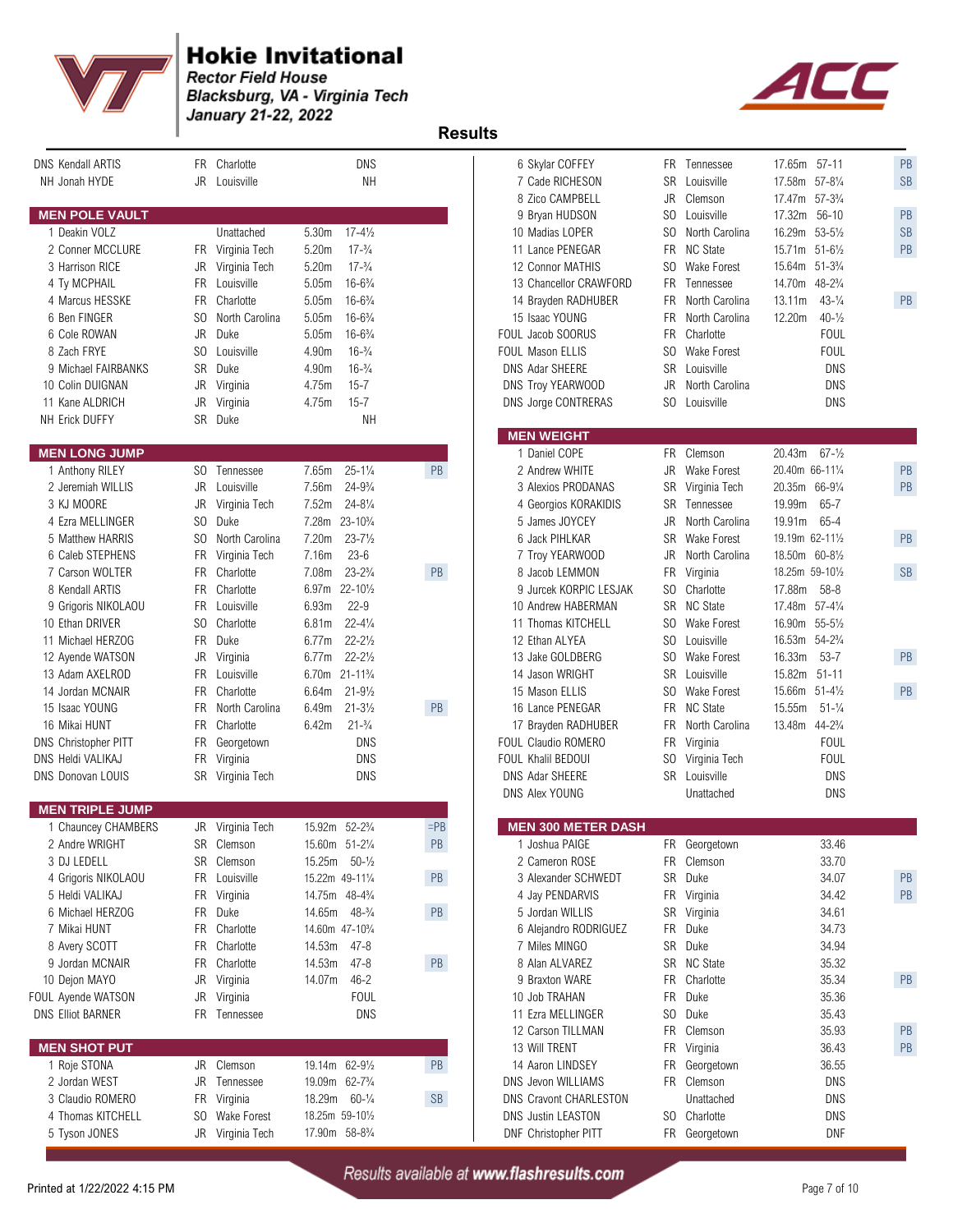



| DQ Bri'Yon WATTS                          |            | FR Duke                    | IQ [Rule 7.5-2b]   |               | PENT WOMEN HIGH JUMP                       |                 |                            |                   |                                |            |
|-------------------------------------------|------------|----------------------------|--------------------|---------------|--------------------------------------------|-----------------|----------------------------|-------------------|--------------------------------|------------|
| DNS D'Andre HAYES                         |            | JR Charlotte               | DNS                |               | 1 Brianna SMITH                            |                 | FR Duke                    | 1.73m             | $5 - 8$                        | 891        |
|                                           |            |                            |                    |               | 1 Erin MARSH                               |                 | SR Duke                    | 1.73m             | $5 - 8$                        | 891        |
| <b>MEN 600 METER RUN</b>                  |            |                            |                    |               | 3 Beatrice JUSKEVICIUTE                    | SR              | Cornell                    | 1.67m             | $5 - 5\frac{3}{4}$             | 818        |
| 1 Alex KAY                                |            | SO Tennessee               | 1:18.41            |               | 4 Birna KRISTJANSDOTTIR                    |                 | FR Virginia Tech           | 1.64m             | $5 - 4\frac{1}{2}$             | 783        |
| 2 Joe HOOTS                               |            | JR Tennessee               | 1:18.63            | PB            | 5 Isabel WAKEFIELD                         | SO.             | Duke                       | 1.64m             | $5 - 4\frac{1}{2}$             | 783        |
| 3 Matt JEAN PIERRE                        |            | Unattached                 | 1:18.68            |               | 6 Caroline LEWIS                           | SR              | Tennessee                  | 1.61m             | $5 - 3\frac{1}{4}$             | 747        |
| 4 Eldon PHILLIPS                          |            | SR Virginia Tech           | 1:19.17            | PB            | 6 Alix STILL                               | JR              | Virginia                   | 1.61m             | $5 - 3\frac{1}{4}$             | 747        |
| 5 Kyle DURHAM                             | SO.        | <b>NC State</b>            | 1:19.48            | PB            | 8 Brittany FLOYD                           | SR              | <b>UCF</b>                 | 1.61m             | $5 - 3\frac{1}{4}$             | 747        |
| 6 Justin SWANN                            | FR.        | Tennessee                  | 1:20.22            | PB            | 9 Holly CASSELS                            | FR              | <b>UCF</b>                 | 1.58m             | $5 - 2\frac{1}{4}$             | 712        |
| 7 Jake TOOMEY<br>8 Kobe BROWN             | FR.        | <b>NC State</b>            | 1:20.53            | $\mathsf{PB}$ | 10 Jessica WILLIAMS                        | FR<br><b>FR</b> | Virginia Tech<br>Charlotte | 1.55m             | $5 - 1$                        | 678<br>678 |
|                                           | SO.<br>SO. | Charlotte<br>Charlotte     | 1:20.79<br>1:22.82 |               | 10 Hannah ANGEL                            | JR              | <b>NC State</b>            | 1.55m<br>1.52m    | $5 - 1$<br>$4 - 11\frac{3}{4}$ | 644        |
| 9 Brayden JENSEN                          | SO.        | Charlotte                  | 1:24.79            |               | 12 Mikieja COVINGTON<br>13 Lara KOHLENBACH | S <sub>0</sub>  | Duke                       | 1.52m             | $4 - 11\frac{3}{4}$            | 644        |
| 10 Dylan MARROTTE<br>DNF Tim MCINERNEY    | SO.        | Georgetown                 | <b>DNF</b>         |               | 14 Brooke WEIMER                           | SO              | Louisville                 | 1.52m             | $4 - 11\frac{3}{4}$            | 644        |
|                                           |            |                            |                    |               |                                            |                 |                            |                   |                                |            |
| <b>MEN 1000 METER RUN</b>                 |            |                            |                    |               | <b>PENT WOMEN SHOT PUT</b>                 |                 |                            |                   |                                |            |
| 1 Seb ANTHONY                             |            | SR Virginia Tech           | 2:20.07            |               | 1 Beatrice JUSKEVICIUTE                    |                 | SR Cornell                 | 14.11m 46-31/2    |                                | 801        |
| 2 Antonio LOPEZ SEGURA                    |            | SR Virginia Tech           | 2:20.73            | PB            | 2 Erin MARSH                               | SR              | Duke                       | 12.31m 40-43/4    |                                | 682        |
| 3 Graham CRAWFORD                         |            | Reebok                     | 2.21.76            | PB            | 3 Isabel WAKEFIELD                         | SO.             | Duke                       | 11.75m 38-63/4    |                                | 645        |
| 4 Robby ANDREWS                           |            | adidas                     | 2:22.05            |               | 4 Mikieja COVINGTON                        | JR              | <b>NC State</b>            | 11.49m 37-81/2    |                                | 627        |
| 5 Ben FLEMING                             | JR         | Virginia Tech              | 2:22.40            | PB            | 5 Alix STILL                               | JR              | Virginia                   | 11.01m 36-11/2    |                                | 596        |
| 6 Carter DILLON                           | JR         | Duke                       | 2:23.75            |               | 6 Lara KOHLENBACH                          | SO              | Duke                       | 10.86m 35-73/4    |                                | 586        |
| 7 Benjamin NIBBELINK                      | JR         | Virginia Tech              | 2:24.59            |               | 7 Caroline LEWIS                           | SR              | Tennessee                  | 10.68m            | $35 - \frac{1}{2}$             | 574        |
| 8 Will BAGINSKI                           | SO.        | Virginia                   | 2.25.06            |               | 8 Holly CASSELS                            | <b>FR</b>       | <b>UCF</b>                 | 10.52m 34-61/4    |                                | 564        |
| 9 Michael SPRAGLEY                        | SO.        | North Carolina             | 2.25.10            | $\mathsf{PB}$ | 9 Birna KRISTJANSDOTTIR                    | FR              | Virginia Tech              | 10.45m            | $34 - 3\frac{1}{2}$            | 559        |
| 10 Tyler LEESER                           | JR         | Virginia Tech              | 2:25.59            |               | 10 Brianna SMITH                           | FR              | Duke                       | 10.39m 34-11/4    |                                | 555        |
| 11 Archie WALLIS                          |            | JR Wake Forest             | 2:26.12            |               | 11 Brittany FLOYD                          |                 | SR UCF                     | 10.38m            | $34 - \frac{3}{4}$             | 554        |
| 12 David BECK                             |            | Unattached                 | 2:28.00            | PB            | 12 Brooke WEIMER                           | SO.             | Louisville                 | 10.25m            | $33 - 7\frac{1}{2}$            | 546        |
| 13 Zach BEALE                             |            | SO Charlotte               | 2:28.05            | PB            | 13 Hannah ANGEL                            | <b>FR</b>       | Charlotte                  | 7.77m             | $25 - 6$                       | 385        |
| 14 Max KENNEDY                            |            | Unattached                 | 2.28.35            | PB            | 14 Jessica WILLIAMS                        |                 | FR Virginia Tech           | 6.84m             | $22 - 5\frac{1}{4}$            | 325        |
| 15 Declan RYMER                           |            | Unattached                 | 2.28.65            |               | <b>PENT WOMEN LONG JUMP</b>                |                 |                            |                   |                                |            |
| 16 Zach HUGHES                            |            | FR NC State<br>Wake Forest | 2:28.95<br>2:29.28 |               | 1 Isabel WAKEFIELD                         | SO.             | Duke                       | 6.00m             | $19 - 8\frac{1}{4}$            | 850        |
| 17 Rynard SWANEPOEL<br>18 Kenton BACHMANN | FR<br>JR   | Wake Forest                | 2.29.38            | PB            | 2 Brittany FLOYD                           |                 | SR UCF                     | 5.90m             | $19 - 4\frac{1}{4}$            | 819        |
| 19 Preston RUTH                           | SO.        | Tennessee                  | 2:33.83            | PB            | 3 Erin MARSH                               | SR              | Duke                       | 5.83m             | $19 - 1\frac{1}{2}$            | 798        |
| 20 Cole MYERS                             | <b>FR</b>  | Clemson                    | 2.34.85            |               | 4 Brianna SMITH                            | <b>FR</b>       | Duke                       | 5.73m             | $18 - 9\frac{3}{4}$            | 768        |
| 21 Colby CAVINESS                         |            | SR Clemson                 | 2:35.77            |               | 5 Caroline LEWIS                           | SR              | Tennessee                  | 5.65m             | $18 - 6\frac{1}{2}$            | 744        |
| 22 Grant HOWLETT                          |            | FR NC State                | 2:40.74            |               | 6 Alix STILL                               | JR              | Virginia                   | 5.64m             | $18-6$                         | 741        |
| DNF Jantz TOSTENSON                       |            | SO Georgetown              | <b>DNF</b>         |               | 7 Beatrice JUSKEVICIUTE                    |                 | SR Cornell                 | 5.53m             | $18 - 1\frac{3}{4}$            | 709        |
| DNS Joe HAWKES                            |            | FR Virginia                | <b>DNS</b>         |               | 8 Mikieja COVINGTON                        |                 | JR NC State                | 5.52m             | $18 - 1\frac{1}{2}$            | 706        |
|                                           |            |                            |                    |               | 9 Jessica WILLIAMS                         |                 | FR Virginia Tech           | 5.37 <sub>m</sub> | $17 - 7\frac{1}{2}$            | 663        |
| PENT WOMEN 60 METER HURDLES               |            |                            |                    |               | 10 Birna KRISTJANSDOTTIR                   |                 | FR Virginia Tech           | 5.23m             | $17 - 2$                       | 623        |
| 1 Isabel WAKEFIELD                        |            | SO Duke                    | 8.27               | 1068          | 11 Lara KOHLENBACH                         |                 | SO Duke                    | 5.20m             | $17 - \frac{3}{4}$             | 614        |
| 2 Erin MARSH                              |            | SR Duke                    | 8.39               | 1041          | 12 Holly CASSELS                           |                 | FR UCF                     | 5.18m             | $17 - 0$                       | 609        |
| 3 Beatrice JUSKEVICIUTE                   |            | SR Cornell                 | 8.51               | 1015          | 13 Hannah ANGEL                            | FR              | Charlotte                  | 4.65m             | $15 - 3\frac{1}{4}$            | 466        |
| 4 Mikieja COVINGTON                       | JR         | <b>NC State</b>            | 8.69               | 976           | <b>DNS Brooke WEIMER</b>                   |                 | SO Louisville              |                   | DNS                            | 0          |
| 5 Alix STILL                              | JR         | Virginia                   | 8.69               | 976           |                                            |                 |                            |                   |                                |            |
| 6 Caroline LEWIS                          | SR         | Tennessee                  | 8.78               | 956           | PENT WOMEN 800 METER RUN                   |                 |                            |                   |                                |            |
| 7 Brittany FLOYD                          |            | SR UCF                     | 8.91               | 929           | 1 Beatrice JUSKEVICIUTE                    |                 | SR Cornell                 |                   | 2:20.77                        | 813        |
| 8 Brianna SMITH                           | FR         | Duke                       | 8.93               | 925           | 2 Isabel WAKEFIELD                         |                 | SO Duke                    |                   | 2:20.81                        | 813        |
| 9 Brooke WEIMER                           | SO.        | Louisville                 | 9.05               | 900           | 3 Lara KOHLENBACH                          |                 | SO Duke                    |                   | 2:22.27                        | 793        |
| 10 Birna KRISTJANSDOTTIR                  | FR         | Virginia Tech              | 9.21               | 867           | 4 Alix STILL                               |                 | JR Virginia                |                   | 2:22.57                        | 789        |
| 11 Jessica WILLIAMS                       | FR         | Virginia Tech              | 9.30               | 848           | 5 Brittany FLOYD                           |                 | SR UCF                     |                   | 2:23.55                        | 776        |
| 12 Hannah ANGEL                           |            | FR Charlotte               | 9.33               | 842           | 6 Erin MARSH                               |                 | SR Duke                    |                   | 2:24.73                        | 760        |
| 13 Lara KOHLENBACH                        | SO.        | Duke                       | 9.57               | 794           | 7 Caroline LEWIS                           |                 | SR Tennessee               |                   | 2:24.77                        | 760        |
| 14 Holly CASSELS                          |            | FR UCF                     | 9.57               | 794           | 8 Brianna SMITH                            |                 | FR Duke                    |                   | 2:32.83                        | 658        |
|                                           |            |                            |                    |               | 9 Jessica WILLIAMS                         |                 | FR Virginia Tech           |                   | 2:34.23                        | 641        |

| <b>PENT WOMEN HIGH JUMP</b>                       |           |                       |                                        |                     |            |  |
|---------------------------------------------------|-----------|-----------------------|----------------------------------------|---------------------|------------|--|
| 1 Brianna SMITH                                   | FR        | Duke                  | 1.73m                                  | $5 - 8$             | 891        |  |
| 1 Erin MARSH                                      | SR        | Duke                  | 1.73m                                  | $5 - 8$             | 891        |  |
| 3 Beatrice JUSKEVICIUTE                           | SR        | Cornell               | 1.67m                                  | $5 - 5\frac{3}{4}$  | 818        |  |
| 4 Birna KRISTJANSDOTTIR                           | FR        | Virginia Tech         | 1.64m                                  | $5 - 4\frac{1}{2}$  | 783        |  |
| 5 Isabel WAKEFIELD                                | SO.       | Duke                  | 1.64m                                  | $5 - 4\frac{1}{2}$  | 783        |  |
| 6 Caroline LEWIS                                  | SR        | Tennessee             | 1.61 <sub>m</sub>                      | $5 - 3\frac{1}{4}$  | 747        |  |
| 6 Alix STILL                                      | JR        | Virginia              | 1.61m                                  | $5 - 3\frac{1}{4}$  | 747        |  |
| 8 Brittany FLOYD                                  | SR        | UCF                   | 1.61m                                  | $5 - 3\frac{1}{4}$  | 747        |  |
| 9 Holly CASSELS                                   | FR        | UCF                   | 1.58m                                  | $5 - 2\frac{1}{4}$  | 712        |  |
| 10 Jessica WILLIAMS                               | FR.       | Virginia Tech         | 1.55m                                  | $5 - 1$             | 678        |  |
| 10 Hannah ANGEL                                   | FR.       | Charlotte             | 1.55m                                  | $5 - 1$             | 678        |  |
| 12 Mikieja COVINGTON                              | JR        | <b>NC State</b>       | 1.52m                                  | $4 - 11\frac{3}{4}$ | 644        |  |
| 13 Lara KOHLENBACH                                | SO        | Duke                  | 1.52m                                  | $4 - 11\frac{3}{4}$ | 644        |  |
| 14 Brooke WEIMER                                  | SO.       | Louisville            | 1.52m                                  | 4-11¾               | 644        |  |
|                                                   |           |                       |                                        |                     |            |  |
| <b>PENT WOMEN SHOT PUT</b>                        |           |                       |                                        |                     |            |  |
| 1 Beatrice JUSKEVICIUTE                           | SR        | Cornell               | 14.11m                                 | $46 - 3\frac{1}{2}$ | 801        |  |
| 2 Erin MARSH                                      | SR        | Duke                  | 12.31m                                 | $40 - 4\frac{3}{4}$ | 682        |  |
| 3 Isabel WAKEFIELD                                | SO.       | Duke                  | 11.75m                                 | $38 - 6\frac{3}{4}$ | 645        |  |
| 4 Mikieja COVINGTON                               | JR        | <b>NC State</b>       | 11.49m                                 | $37 - 8\frac{1}{2}$ | 627        |  |
| 5 Alix STILL                                      | JR        | Virginia              | 11.01m                                 | $36 - 1\frac{1}{2}$ | 596        |  |
| 6 Lara KOHLENBACH                                 | SO        | Duke                  | 10.86m                                 | $35 - 7\frac{3}{4}$ | 586        |  |
| 7 Caroline LEWIS                                  | SR        | Tennessee             | 10.68m                                 | $35 - \frac{1}{2}$  | 574        |  |
| 8 Holly CASSELS                                   | FR        | <b>UCF</b>            | 10.52m                                 | $34 - 6\frac{1}{4}$ | 564        |  |
| 9 Birna KRISTJANSDOTTIR                           | FR        | Virginia Tech         | 10.45m                                 | $34 - 3\frac{1}{2}$ | 559        |  |
| 10 Brianna SMITH                                  | <b>FR</b> | Duke                  | 10.39m                                 | $34 - 1\frac{1}{4}$ | 555        |  |
| 11 Brittany FLOYD                                 | SR        | <b>UCF</b>            | 10.38m                                 | $34 - \frac{3}{4}$  | 554        |  |
| 12 Brooke WEIMER                                  | SO.       | Louisville            | 10.25m                                 | $33 - 7\frac{1}{2}$ |            |  |
|                                                   |           |                       |                                        |                     | 546        |  |
|                                                   |           |                       |                                        |                     |            |  |
| 13 Hannah ANGEL                                   | <b>FR</b> | Charlotte             | 7.77m                                  | $25 - 6$            | 385        |  |
| 14 Jessica WILLIAMS                               | FR        | Virginia Tech         | 6.84m                                  | $22 - 5\frac{1}{4}$ | 325        |  |
|                                                   |           |                       |                                        |                     |            |  |
| <b>PENT WOMEN LONG JUMP</b><br>1 Isabel WAKEFIELD | SO.       |                       |                                        | $19 - 8\frac{1}{4}$ | 850        |  |
|                                                   | SR        | Duke<br>UCF           | 6.00 <sub>m</sub><br>5.90 <sub>m</sub> | $19 - 4\frac{1}{4}$ | 819        |  |
| 2 Brittany FLOYD<br>3 Erin MARSH                  | SR        | Duke                  | 5.83m                                  | $19 - 1\frac{1}{2}$ | 798        |  |
| 4 Brianna SMITH                                   | FR        | Duke                  | 5.73m                                  |                     |            |  |
|                                                   |           |                       |                                        | $18 - 9\frac{3}{4}$ | 768        |  |
| 5 Caroline LEWIS                                  | SR        | Tennessee             | 5.65m                                  | $18 - 6\frac{1}{2}$ | 744        |  |
| 6 Alix STILL                                      | JR        | Virginia              | 5.64m                                  | $18-6$              | 741        |  |
| 7 Beatrice JUSKEVICIUTE                           | SR<br>JR  | Cornell               | 5.53m                                  | $18 - 1\frac{3}{4}$ | 709        |  |
| 8 Mikieja COVINGTON                               |           | <b>NC State</b>       | 5.52m                                  | 18-1½               | 706        |  |
| 9 Jessica WILLIAMS                                | FR        | Virginia Tech         | 5.37m                                  | $17 - 7\frac{1}{2}$ | 663        |  |
| 10 Birna KRISTJANSDOTTIR                          | FR        | Virginia Tech         | 5.23m                                  | $17 - 2$            | 623        |  |
| 11 Lara KOHLENBACH                                | SO.       | Duke                  | 5.20m                                  | $17 - \frac{3}{4}$  | 614        |  |
| 12 Holly CASSELS                                  | FR        | <b>UCF</b>            | 5.18m                                  | 17-0                | 609        |  |
| 13 Hannah ANGEL                                   | FR.       | Charlotte             | 4.65m                                  | $15 - 3\frac{1}{4}$ | 466        |  |
| <b>NS Brooke WEIMER</b>                           | SO.       | Louisville            |                                        | <b>DNS</b>          | 0          |  |
| PENT WOMEN 800 METER RUN                          |           |                       |                                        |                     |            |  |
| 1 Beatrice JUSKEVICIUTE                           | SR        | Cornell               |                                        | 2:20.77             | 813        |  |
| 2 Isabel WAKEFIELD                                | SO        | Duke                  |                                        | 2:20.81             | 813        |  |
| 3 Lara KOHLENBACH                                 | SO        | Duke                  |                                        | 2:22.27             | 793        |  |
| 4 Alix STILL                                      | JR        |                       |                                        | 2:22.57             | 789        |  |
|                                                   |           | Virginia              |                                        |                     |            |  |
| 5 Brittany FLOYD                                  | SR        | <b>UCF</b>            |                                        | 2:23.55             | 776        |  |
| 6 Erin MARSH                                      | SR        | Duke                  |                                        | 2:24.73             | 760        |  |
| 7 Caroline LEWIS                                  | SR        | Tennessee             |                                        | 2:24.77             | 760        |  |
| 8 Brianna SMITH<br>9 Jessica WILLIAMS             | FR<br>FR  | Duke<br>Virginia Tech |                                        | 2:32.83<br>2:34.23  | 658<br>641 |  |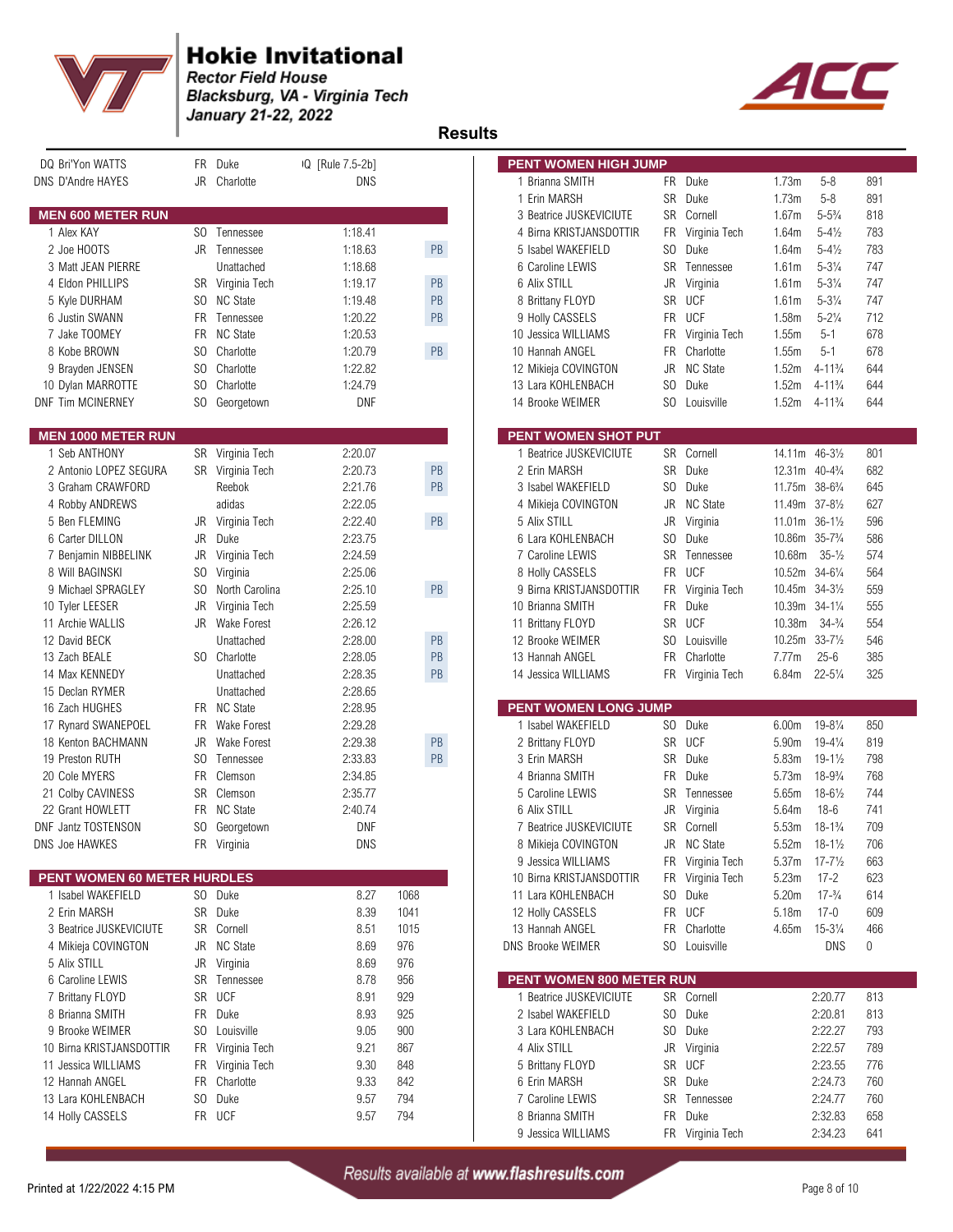



| 10 Holly CASSELS<br>11 Hannah ANGEL<br>DNS Mikieja COVINGTON<br>DNS Birna KRISTJANSDOTTIR<br><b>DNS Brooke WEIMER</b> | FR<br>JR<br>FR | FR UCF<br>Charlotte<br><b>NC State</b><br>Virginia Tech<br>SO Louisville | 2:34.58<br>2:39.32<br><b>DNS</b><br>DNS<br><b>DNS</b> | 637<br>581<br>0<br>0<br>$\mathbf{0}$ |    | 8 Ethan ROBINSON<br>9 Derek PEKAR<br>10 Michael BENNETT<br>11 Thomas OLESEN<br>12 Devin DAYE-SCHAFER | SO<br>FR<br>FR        | FR Tennessee<br>Virginia<br>Duke<br>Charlotte<br>SO Virginia Tech | 11.40m<br>11.10m<br>10.73m 35-21/2<br>10.47m<br>9.32m | $37 - 5$<br>$36 - 5$<br>$34 - 4\frac{1}{4}$<br>$30 - 7$ | 570<br>552<br>530<br>514<br>445 |
|-----------------------------------------------------------------------------------------------------------------------|----------------|--------------------------------------------------------------------------|-------------------------------------------------------|--------------------------------------|----|------------------------------------------------------------------------------------------------------|-----------------------|-------------------------------------------------------------------|-------------------------------------------------------|---------------------------------------------------------|---------------------------------|
| PENTATHLON TOTALS                                                                                                     |                |                                                                          |                                                       |                                      |    | <b>HEPT MEN HIGH JUMP</b>                                                                            |                       |                                                                   |                                                       |                                                         |                                 |
| 1 Erin MARSH                                                                                                          |                | Duke                                                                     | 4172                                                  |                                      |    | 1 Sean MURPHY                                                                                        | JR                    | Virginia Tech                                                     | 2.00 <sub>m</sub>                                     | $6 - 6\frac{3}{4}$                                      | 803                             |
| 2 Isabel WAKEFIELD                                                                                                    |                | Duke                                                                     | 4159                                                  |                                      | PB | 2 Peyton DAVIS                                                                                       | SO.                   | Tennessee                                                         | 1.97m                                                 | $6 - 5\frac{1}{2}$                                      | 776                             |
| 3 Beatrice JUSKEVICIUTE                                                                                               |                | Cornell                                                                  | 4156                                                  |                                      | PB | 3 Jacob SPOTSWOOD                                                                                    | JR                    | Virginia Tech                                                     | 1.94m                                                 | $6 - 4\frac{1}{4}$                                      | 749                             |
| 4 Alix STILL                                                                                                          |                | Virginia                                                                 | 3849                                                  |                                      |    | 4 Paul KALLENBERG                                                                                    | FR.                   | Louisville                                                        | 1.94m                                                 | $6 - 4\frac{1}{4}$                                      | 749                             |
| 5 Brittany FLOYD                                                                                                      |                | <b>UCF</b>                                                               | 3825                                                  |                                      |    | 5 Ethan ROBINSON                                                                                     | FR                    | Tennessee                                                         | 1.91m                                                 | $6 - 3\frac{1}{4}$                                      | 723                             |
| 6 Brianna SMITH                                                                                                       |                | Duke                                                                     | 3797                                                  |                                      | PB | 6 Gage KNIGHT                                                                                        | <b>FR</b>             | Duke                                                              | 1.88m                                                 | $6 - 2$                                                 | 696                             |
| 7 Caroline LEWIS                                                                                                      |                | Tennessee                                                                | 3781                                                  |                                      | PB | 7 Derek PEKAR                                                                                        | SO.                   | Virginia                                                          | 1.88m                                                 | $6 - 2$                                                 | 696                             |
| 8 Lara KOHLENBACH<br>9 Holly CASSELS                                                                                  |                | Duke<br><b>UCF</b>                                                       | 3431<br>3316                                          |                                      |    | 8 Devin DAYE-SCHAFER<br>8 Yariel SOTO                                                                | SO.<br>S <sub>0</sub> | Virginia Tech<br>Tennessee                                        | 1.85m<br>1.85m                                        | $6 - \frac{3}{4}$<br>$6 - \frac{3}{4}$                  | 670<br>670                      |
| 10 Jessica WILLIAMS                                                                                                   |                | Virginia Tech                                                            | 3155                                                  |                                      |    | 10 John MANILLI                                                                                      | <b>JR</b>             | Virginia Tech                                                     | 1.70m                                                 | $5 - 7$                                                 | 544                             |
| 11 Hannah ANGEL                                                                                                       |                | Charlotte                                                                | 2952                                                  |                                      |    | 10 Michael BENNETT                                                                                   | <b>FR</b>             | Duke                                                              | 1.70m                                                 | $5 - 7$                                                 | 544                             |
| DNF Mikieja COVINGTON                                                                                                 |                | <b>NC State</b>                                                          | <b>DNF</b>                                            |                                      |    | 12 Thomas OLESEN                                                                                     | FR.                   | Charlotte                                                         | 1.64m                                                 | $5 - 4\frac{1}{2}$                                      | 496                             |
| <b>DNF Brooke WEIMER</b>                                                                                              |                | Louisville                                                               | <b>DNF</b>                                            |                                      |    |                                                                                                      |                       |                                                                   |                                                       |                                                         |                                 |
| DNF Birna KRISTJANSDOTTIR                                                                                             |                | Virginia Tech                                                            | DNF                                                   |                                      |    | <b>HEPT MEN 60 METER HURDLES</b>                                                                     |                       |                                                                   |                                                       |                                                         |                                 |
|                                                                                                                       |                |                                                                          |                                                       |                                      |    | 1 Ethan ROBINSON                                                                                     |                       | FR Tennessee                                                      |                                                       | 8.23                                                    | 925                             |
| <b>HEPT MEN 60 METER DASH</b>                                                                                         |                |                                                                          |                                                       |                                      |    | 2 Sean MURPHY                                                                                        | JR                    | Virginia Tech                                                     |                                                       | 8.41                                                    | 881                             |
| 1 Gage KNIGHT                                                                                                         |                | FR Duke                                                                  | 6.96                                                  | 897                                  |    | 3 Michael BENNETT                                                                                    | <b>FR</b>             | Duke                                                              |                                                       | 8.49                                                    | 862                             |
| 2 Yariel SOTO                                                                                                         | SO.            | Tennessee                                                                | 7.06                                                  | 861                                  |    | 4 Jacob SPOTSWOOD                                                                                    | JR                    | Virginia Tech                                                     |                                                       | 8.51                                                    | 858                             |
| 3 Ethan ROBINSON                                                                                                      | FR.            | Tennessee                                                                | 7.07                                                  | 858                                  |    | 5 Gage KNIGHT                                                                                        | FR                    | Duke                                                              |                                                       | 8.55                                                    | 848                             |
| 4 Sean MURPHY                                                                                                         | JR             | Virginia Tech                                                            | 7.11                                                  | 844                                  |    | 6 Yariel SOTO                                                                                        | S <sub>0</sub>        | Tennessee                                                         |                                                       | 8.56                                                    | 846                             |
| 5 Jacob SPOTSWOOD                                                                                                     | JR             | Virginia Tech<br>Louisville                                              | 7.13<br>7.13                                          | 837<br>837                           |    | 7 Peyton DAVIS                                                                                       | SO<br>FR.             | Tennessee<br>Louisville                                           |                                                       | 8.62<br>8.70                                            | 832<br>813                      |
| 6 Paul KALLENBERG<br>7 John MANILLI                                                                                   | FR<br>JR       | Virginia Tech                                                            | 7.28                                                  | 785                                  |    | 8 Paul KALLENBERG<br>9 John MANILLI                                                                  | JR                    |                                                                   |                                                       | 8.81                                                    | 788                             |
| 8 Devin DAYE-SCHAFER                                                                                                  | SO.            | Virginia Tech                                                            | 7.30                                                  | 779                                  |    | 10 Derek PEKAR                                                                                       | S <sub>0</sub>        | Virginia Tech<br>Virginia                                         |                                                       | 8.85                                                    | 779                             |
| 9 Michael BENNETT                                                                                                     |                | FR Duke                                                                  | 7.33                                                  | 769                                  |    | 11 Devin DAYE-SCHAFER                                                                                | SO.                   | Virginia Tech                                                     |                                                       | 9.05                                                    | 735                             |
| 10 Thomas OLESEN                                                                                                      | FR             | Charlotte                                                                | 7.36                                                  | 759                                  |    | 12 Thomas OLESEN                                                                                     | <b>FR</b>             | Charlotte                                                         |                                                       | 9.22                                                    | 698                             |
| 11 Peyton DAVIS                                                                                                       | SO.            | Tennessee                                                                | 7.40                                                  | 745                                  |    |                                                                                                      |                       |                                                                   |                                                       |                                                         |                                 |
| 12 Derek PEKAR                                                                                                        |                | SO Virginia                                                              | 7.49                                                  | 716                                  |    | <b>HEPT MEN POLE VAULT</b>                                                                           |                       |                                                                   |                                                       |                                                         |                                 |
|                                                                                                                       |                |                                                                          |                                                       |                                      |    | 1 Jacob SPOTSWOOD                                                                                    |                       | JR Virginia Tech                                                  | 5.10m                                                 | $16 - 8\frac{3}{4}$                                     | 941                             |
| <b>HEPT MEN LONG JUMP</b>                                                                                             |                |                                                                          |                                                       |                                      |    | 2 Paul KALLENBERG                                                                                    | FR.                   | Louisville                                                        | 4.70m                                                 | $15 - 5$                                                | 819                             |
| 1 Yariel SOTO                                                                                                         |                | SO Tennessee                                                             | $24 - 3\frac{1}{2}$<br>7.40m                          | 910                                  |    | 3 Yariel SOTO                                                                                        | SO.                   | Tennessee                                                         | 4.60m                                                 | $15 - 1$                                                | 790                             |
| 2 Paul KALLENBERG                                                                                                     |                | FR Louisville                                                            | $23 - 6\frac{1}{4}$<br>7.17m                          | 854                                  |    | 4 Peyton DAVIS                                                                                       | SO.                   | Tennessee                                                         | 4.50m                                                 | $14-9$                                                  | 760                             |
| 3 Gage KNIGHT                                                                                                         |                | FR Duke                                                                  | $23 - 6$<br>7.16m                                     | 852                                  |    | 5 Gage KNIGHT                                                                                        | FR.                   | Duke                                                              | 4.40m                                                 | $14 - 5\frac{1}{4}$                                     | 731                             |
| 4 Jacob SPOTSWOOD                                                                                                     |                | JR Virginia Tech                                                         | 6.95m<br>$22 - 9\frac{3}{4}$                          | 802                                  |    | 6 Thomas OLESEN                                                                                      |                       | FR Charlotte                                                      | 4.40m 14-51/4                                         |                                                         | 731                             |
| 5 Peyton DAVIS<br>6 Ethan ROBINSON                                                                                    |                | SO Tennessee<br>Tennessee                                                | $6.86m$ 22-61/4<br>$22 - 1\frac{1}{2}$                | 781<br>753                           |    | 7 Ethan ROBINSON<br>8 Sean MURPHY                                                                    |                       | FR Tennessee                                                      | 4.30m<br>4.20m                                        | $14 - 1\frac{1}{4}$<br>$13 - 9\frac{1}{4}$              | 702<br>673                      |
| 7 Sean MURPHY                                                                                                         | FR<br>JR       | Virginia Tech                                                            | 6.74m<br>6.73m<br>$22 - 1$                            | 750                                  |    | 9 Derek PEKAR                                                                                        | JR                    | Virginia Tech<br>SO Virginia                                      | 4.00m                                                 | $13 - 1\frac{1}{2}$                                     | 617                             |
| 8 John MANILLI                                                                                                        | JR             | Virginia Tech                                                            | 6.66m 21-101/4                                        | 734                                  |    | 10 John MANILLI                                                                                      |                       | JR Virginia Tech                                                  | 3.60m                                                 | $11 - 9\frac{3}{4}$                                     | 509                             |
| 9 Thomas OLESEN                                                                                                       | FR             | Charlotte                                                                | 6.55m<br>$21 - 6$                                     | 709                                  |    | 11 Michael BENNETT                                                                                   | FR                    | Duke                                                              | 3.20m                                                 | $10 - 6$                                                | 406                             |
| 10 Michael BENNETT                                                                                                    | FR             | Duke                                                                     | 6.55m<br>$21 - 6$                                     | 709                                  |    | 12 Devin DAYE-SCHAFER                                                                                |                       | SO Virginia Tech                                                  | 3.20m                                                 | $10 - 6$                                                | 406                             |
| 11 Devin DAYE-SCHAFER                                                                                                 |                | SO Virginia Tech                                                         | 6.36m 20-101/2                                        | 666                                  |    |                                                                                                      |                       |                                                                   |                                                       |                                                         |                                 |
| 12 Derek PEKAR                                                                                                        |                | SO Virginia                                                              | 4.92m<br>$16 - 1\frac{3}{4}$                          | 367                                  |    | <b>HEPT MEN 1000 METER RUN</b>                                                                       |                       |                                                                   |                                                       |                                                         |                                 |
|                                                                                                                       |                |                                                                          |                                                       |                                      |    | 1 Jacob SPOTSWOOD                                                                                    |                       | JR Virginia Tech                                                  |                                                       | 2:43.17                                                 | 839                             |
| <b>HEPT MEN SHOT PUT</b>                                                                                              |                |                                                                          |                                                       |                                      |    | 2 Peyton DAVIS                                                                                       | SO.                   | Tennessee                                                         |                                                       | 2:43.54                                                 | 834                             |
| 1 Sean MURPHY                                                                                                         | JR             | Virginia Tech                                                            | 13.85m 45-51/4                                        | 719                                  |    | 3 Gage KNIGHT                                                                                        | <b>FR</b>             | Duke                                                              |                                                       | 2:43.99                                                 | 830                             |
| 2 Paul KALLENBERG                                                                                                     |                | FR Louisville                                                            | 13.73m<br>$45 - \frac{1}{2}$                          | 712                                  |    | 4 Michael BENNETT                                                                                    | <b>FR</b>             | Duke                                                              |                                                       | 2:45.15                                                 | 817                             |
| 3 Jacob SPOTSWOOD                                                                                                     | JR             | Virginia Tech                                                            | 13.62m 44-81/4                                        | 705                                  |    | 5 Yariel SOTO                                                                                        | SO.                   | Tennessee                                                         |                                                       | 2:45.45                                                 | 814                             |
| 4 Yariel SOTO                                                                                                         | SO.            | Tennessee                                                                | 12.14m 39-10                                          | 615                                  |    | 6 Paul KALLENBERG                                                                                    | FR                    | Louisville                                                        |                                                       | 2:45.77                                                 | 810                             |
| 5 Peyton DAVIS                                                                                                        | SO.            | Tennessee                                                                | 11.92m 39-11/4                                        | 602                                  |    | 7 Devin DAYE-SCHAFER                                                                                 |                       | SO Virginia Tech                                                  |                                                       | 2:58.14                                                 | 683                             |
| 6 John MANILLI                                                                                                        | JR             | Virginia Tech                                                            | 11.68m<br>$38 - 4$                                    | 587                                  |    | 8 Thomas OLESEN                                                                                      | FR                    | Charlotte                                                         |                                                       | 3:06.77                                                 | 599                             |
| 7 Gage KNIGHT                                                                                                         |                | FR Duke                                                                  | 11.52m 37-91/2                                        | 577                                  |    | DNF Ethan ROBINSON                                                                                   |                       | FR Tennessee                                                      |                                                       | <b>DNF</b>                                              | $\mathbf 0$                     |

| 8 Ethan ROBINSON                 | FR.       | Tennessee     | 11.40m            | $37 - 5$            | 570 |
|----------------------------------|-----------|---------------|-------------------|---------------------|-----|
| 9 Derek PEKAR                    | SO        | Virginia      | 11.10m            | $36 - 5$            | 552 |
| 10 Michael BENNETT               | FR.       | Duke          | 10.73m 35-21/2    |                     | 530 |
| 11 Thomas OLESEN                 | <b>FR</b> | Charlotte     | 10.47m            | $34 - 4\frac{1}{4}$ | 514 |
| 12 Devin DAYE-SCHAFER            | SO        | Virginia Tech | 9.32m             | $30 - 7$            | 445 |
| <b>HEPT MEN HIGH JUMP</b>        |           |               |                   |                     |     |
| 1 Sean MURPHY                    | <b>JR</b> | Virginia Tech | 2.00 <sub>m</sub> | $6 - 6\frac{3}{4}$  | 803 |
| 2 Peyton DAVIS                   | SO.       | Tennessee     | 1.97m             | $6 - 5\%$           | 776 |
| 3 Jacob SPOTSWOOD                | JR        | Virginia Tech | 1.94 <sub>m</sub> | $6 - 4\frac{1}{4}$  | 749 |
| 4 Paul KALLENBERG                | <b>FR</b> | Louisville    | 1.94m             | $6 - 4\frac{1}{4}$  | 749 |
| 5 Ethan ROBINSON                 | FR.       | Tennessee     | 1.91 <sub>m</sub> | $6 - 3\frac{1}{4}$  | 723 |
| 6 Gage KNIGHT                    | <b>FR</b> | Duke          | 1.88m             | $6 - 2$             | 696 |
| 7 Derek PEKAR                    | SO        | Virginia      | 1.88m             | $6 - 2$             | 696 |
| 8 Devin DAYE-SCHAFER             | SO.       | Virginia Tech | 1.85m             | $6 - \frac{3}{4}$   | 670 |
| 8 Yariel SOTO                    | SO.       | Tennessee     | 1.85m             | $6 - \frac{3}{4}$   | 670 |
| 10 John MANILLI                  | JR        | Virginia Tech | 1.70m             | $5 - 7$             | 544 |
| 10 Michael BENNETT               | FR        | Duke          | 1.70m             | $5 - 7$             | 544 |
| 12 Thomas OLESEN                 | FR        | Charlotte     | 1.64m             | 5-4½                | 496 |
| <b>HEPT MEN 60 METER HURDLES</b> |           |               |                   |                     |     |
| 1 Ethan ROBINSON                 | <b>FR</b> | Tennessee     |                   | 8.23                | 925 |
| 2 Sean MURPHY                    | JR        | Virginia Tech |                   | 8.41                | 881 |
| 3 Michael BENNETT                | <b>FR</b> | Duke          |                   | 8.49                | 862 |
| 4 Jacob SPOTSWOOD                | <b>JR</b> | Virginia Tech |                   | 8.51                | 858 |
| 5 Gage KNIGHT                    | FR.       | Duke          |                   | 8.55                | 848 |
| 6 Yariel SOTO                    | SO.       | Tennessee     |                   | 8.56                | 846 |
| 7 Peyton DAVIS                   | SO.       | Tennessee     |                   | 8.62                | 832 |
| 8 Paul KALLENBERG                | FR.       | Louisville    |                   | 8.70                | 813 |
| 9 John MANILLI                   | JR        | Virginia Tech |                   | 8.81                | 788 |
| 10 Derek PEKAR                   | SO        | Virginia      |                   | 8.85                | 779 |
| 11 Devin DAYE-SCHAFER            | SO.       | Virginia Tech |                   | 9.05                | 735 |
| 12 Thomas OLESEN                 | <b>FR</b> | Charlotte     |                   | 9.22                | 698 |
| <b>HEPT MEN POLE VAULT</b>       |           |               |                   |                     |     |
| 1 Jacob SPOTSWOOD                | JR        | Virginia Tech | 5.10m             | $16 - 8\frac{3}{4}$ | 941 |
| 2 Paul KALLENBERG                | FR        | Louisville    | 4.70m             | $15 - 5$            | 819 |
| 3 Yariel SOTO                    | SO.       | Tennessee     | 4.60m             | $15 - 1$            | 790 |
| 4 Peyton DAVIS                   | SO        | Tennessee     | 4.50m             | 14-9                | 760 |
| 5 Gage KNIGHT                    | FR        | Duke          | 4.40m             | $14 - 5\frac{1}{4}$ | 731 |
| 6 Thomas OLESEN                  | FR        | Charlotte     | 4.40m             | 14-5¼               | 731 |
| 7 Ethan ROBINSON                 | FR        | Tennessee     | 4.30m             | $14 - 1\frac{1}{4}$ | 702 |
| 8 Sean MURPHY                    | <b>JR</b> | Virginia Tech | 4.20m             | $13 - 9\frac{1}{4}$ | 673 |
| 9 Derek PEKAR                    | SO        | Virginia      | 4.00m             | $13 - 1\frac{1}{2}$ | 617 |
| 10 John MANILLI                  | JR        | Virginia Tech | 3.60m             | $11 - 9\frac{3}{4}$ | 509 |
| 11 Michael BENNETT               | <b>FR</b> | Duke          | 3.20m             | $10 - 6$            | 406 |
| 12 Devin DAYE-SCHAFER            | SO.       | Virginia Tech | 3.20m             | $10 - 6$            | 406 |
| <b>HEPT MEN 1000 METER RUN</b>   |           |               |                   |                     |     |
| 1 Jacob SPOTSWOOD                | JR        | Virginia Tech |                   | 2:43.17             | 839 |
| 2 Peyton DAVIS                   | SO        | Tennessee     |                   | 2:43.54             | 834 |
| 3 Gage KNIGHT                    | <b>FR</b> | Duke          |                   | 2:43.99             | 830 |
| 4 Michael BENNETT                | FR        | Duke          |                   | 2:45.15             | 817 |
| 5 Yariel SOTO                    | SO.       | Tennessee     |                   | 2:45.45             | 814 |
| 6 Paul KALLENBERG                | FR        | Louisville    |                   | 2:45.77             | 810 |
| 7 Devin DAYE-SCHAFER             | SO        | Virginia Tech |                   | 2:58.14             | 683 |
| 8 Thomas OLESEN                  | FR        | Charlotte     |                   | 3:06.77             | 599 |
| DNF Ethan ROBINSON               | FR        | Tennessee     |                   | DNF                 | 0   |